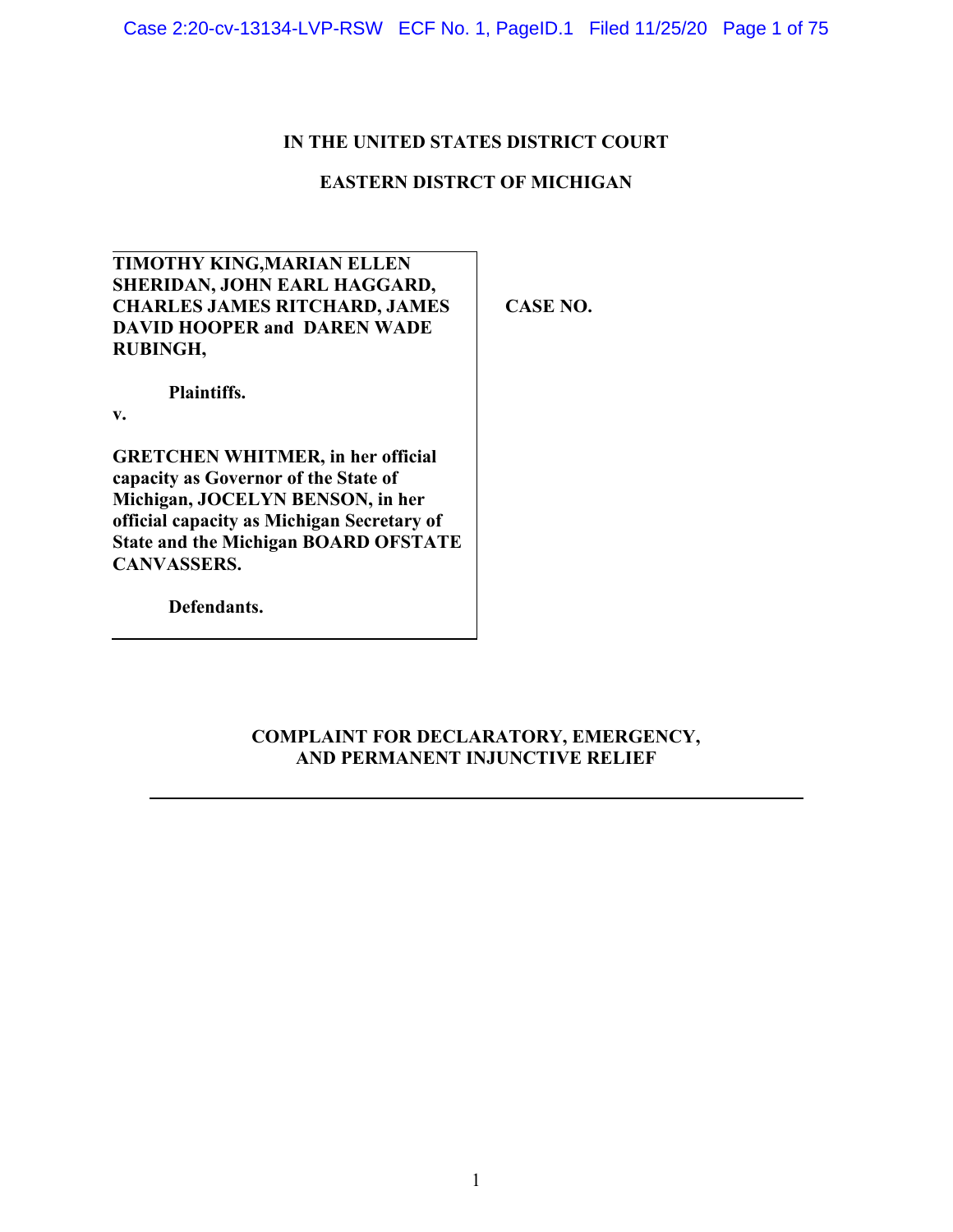### **NATURE OF THE ACTION**

1. This civil action brings to light a massive election fraud, multiple violations of the Michigan Election Code, *see, e.g.,* MCL §§ 168.730-738, in addition to the Election and Electors Clauses and Equal Protection Clause of the U.S. Constitution violations that occurred during the 2020 General Election throughout the State of Michigan, las set forth in the affidavits of dozens of eye witnesses and the statistical anomalies and mathematical impossibilities detailed in the affidavits of expert witnesses.

2. The scheme and artifice to defraud was for the purpose of illegally and fraudulently manipulating the vote count to manufacture an election of Joe Biden as President of the United States. The fraud was executed by many means, $<sup>2</sup>$  $<sup>2</sup>$  $<sup>2</sup>$  but the most fundamentally</sup> troubling, insidious, and egregious ploy was the systemic adaptation of old-fashioned "ballotstuffing." It has now been amplified and rendered virtually invisible by computer software created and run by domestic and foreign actors for that very purpose. This Complaint details an especially egregious range of conduct in Wayne County and the City of Detroit, though this conduct occurred throughout the State at the direction of Michigan state election officials.

3. The multifaceted schemes and artifices implemented by Defendants and their collaborators to defraud resulted in the unlawful counting, or manufacturing, of hundreds of thousands of illegal, ineligible, duplicate or purely fictitious ballots in the State of Michigan, that

<span id="page-1-0"></span><sup>&</sup>lt;sup>1</sup> The same pattern of election fraud and voter fraud writ large occurred in all the swing states with only minor variations in Michigan, Pennsylvania, Arizona and Wisconsin. See Exh. 101, William M. Briggs, Ph.D. "An Analysis Regarding Absentee Ballots Across Several States" (Nov. 23, 2020) ("Dr. Briggs Report").

<span id="page-1-1"></span><sup>2</sup> 50 U.S.C. § 20701 requires Retention and preservation of records and papers by officers of elections; deposit with custodian; penalty for violation, but as will be shown wide-pattern of misconduct with ballots show preservation of election records have not been kept; and Dominion logs are only voluntary, with no system wide preservation system. Without an incorruptible audit log, there is no acceptable system.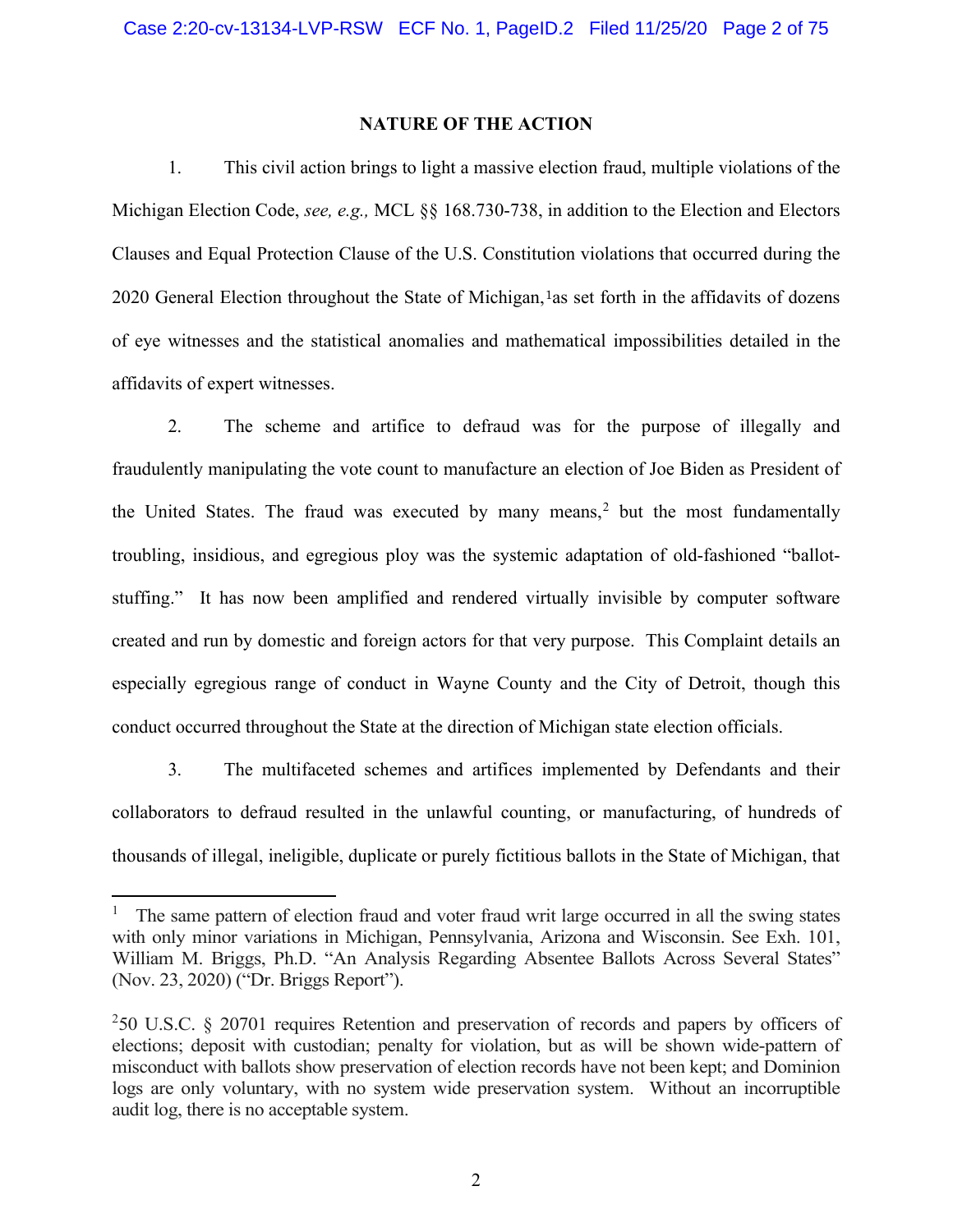### Case 2:20-cv-13134-LVP-RSW ECF No. 1, PageID.3 Filed 11/25/20 Page 3 of 75

constitute a multiple of Biden's purported lead in the State. While this Complaint, and the eyewitness and expert testimony incorporated herein, identify with specificity sufficient ballots required to overturn and reverse the election results, the entire process is so riddled with fraud, illegality, and statistical impossibility that this Court, and Michigan's voters, courts, and legislators, cannot rely on, or certify, any numbers resulting from this election.

### **Dominion Voting Systems Fraud and Manipulation**

4. The fraud begins with the election software and hardware from Dominion Voting Systems Corporation ("Dominion") used by the MichiganBoard of State Canvassers. The Dominion systems derive from the software designed by Smartmatic Corporation, which became Sequoia in the United States.

5. Smartmatic and Dominion were founded by foreign oligarchs and dictators to ensure computerized ballot-stuffing and vote manipulation to whatever level was needed to make certain Venezuelan dictator Hugo Chavez never lost another election.*See* Exh. 1, Redacted Declaration of Dominion Venezuela Whistleblower ("Dominion Whistleblower Report"). Notably, Chavez "won" every election thereafter.

6. As set forth in the DominionWhistleblower Report, the Smartmatic software was contrived through a criminal conspiracy to manipulate Venezuelan elections in favor of dictator Hugo Chavez:

Importantly, I was a direct witness to the creation and operation of an electronic voting system in a conspiracy between a company known as Smartmatic and the leaders of conspiracy with the Venezuelan government. This conspiracy specifically involved President Hugo Chavez Frias, the person in charge of the National Electoral Council named Jorge Rodriguez, and principals, representatives, and personnel from Smartmatic. The purpose of this conspiracy was to create and operate a voting system that could change the votes in elections from votes against persons running the Venezuelan government to votes in their favor in order to maintain control of the government. In mid-February of 2009, there was a national referendum to change theConstitution of Venezuela to end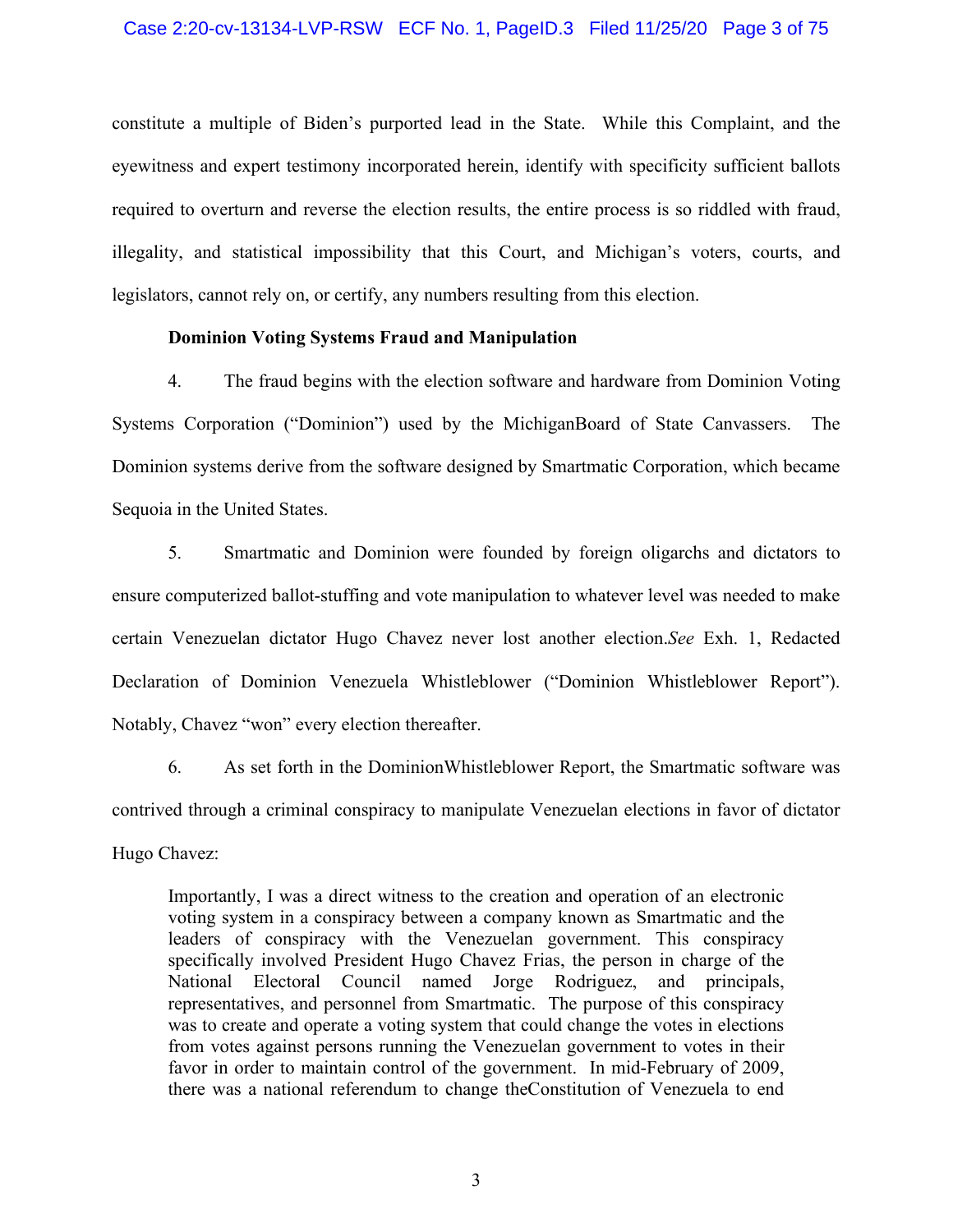term limits for elected officials, including the President of Venezuela. The referendum passed. This permitted Hugo Chavez to be re-elected an unlimited number of times. . . .

Smartmatic's electoral technology was called "Sistema de Gestión Electoral" (the "Electoral Management System"). Smartmatic was a pioneer in this area of computing systems. Their system provided for transmission of voting data over the internet to a computerized central tabulating center. The voting machines themselves had a digital display, fingerprint recognition feature to identify the voter, and printed out the voter's ballot. The voter's thumbprint was linked to a computerized record of that voter's identity. Smartmatic created and operated the entire system. *Id.* ¶¶ 10 & 14.

7. A core requirement of the Smartmatic software design ultimately adopted by

Dominion for the Michigan's elections was the software's ability to hide its manipulation of

votes from any audit. As the whistleblower explains:

Chavez was most insistent that Smartmatic design the system in a way that the system could change the vote of each voter without being detected. He wanted the software itself to function in such a manner that if the voter were to place their thumb print or fingerprint on a scanner, then the thumbprint would be tied to a record of the voter's name and identity as having voted, but that voter would not tracked to the changed vote. He made it clear that the system would have to be setup to not leave any evidence of the changed vote for a specific voter and that there would be no evidence to show and nothing to contradict that the name or the fingerprint or thumb print was going with a changed vote. Smartmatic agreed to create such a system and produced the software and hardware that accomplished that result for President Chavez.*Id.* ¶15.

8. The design and features *of* the Dominion software do not permit a simple audit to

reveal its misallocation, redistribution, or deletion of votes. First, the system's central accumulator does not include a protected real-time audit log that maintains the date and time stamps of all significant election events. Key components of the system utilize unprotected logs. Essentially this allows an unauthorized user the opportunity to arbitrarily add, modify, or remove log entries, causing the machine to log election events that do not reflect actual voting tabulations—or more specifically, do not reflect the actual votes of or the will of the people. *See*  Exh. 107, August 24, 2020 Declaration of HarriHursti, ¶¶45-48).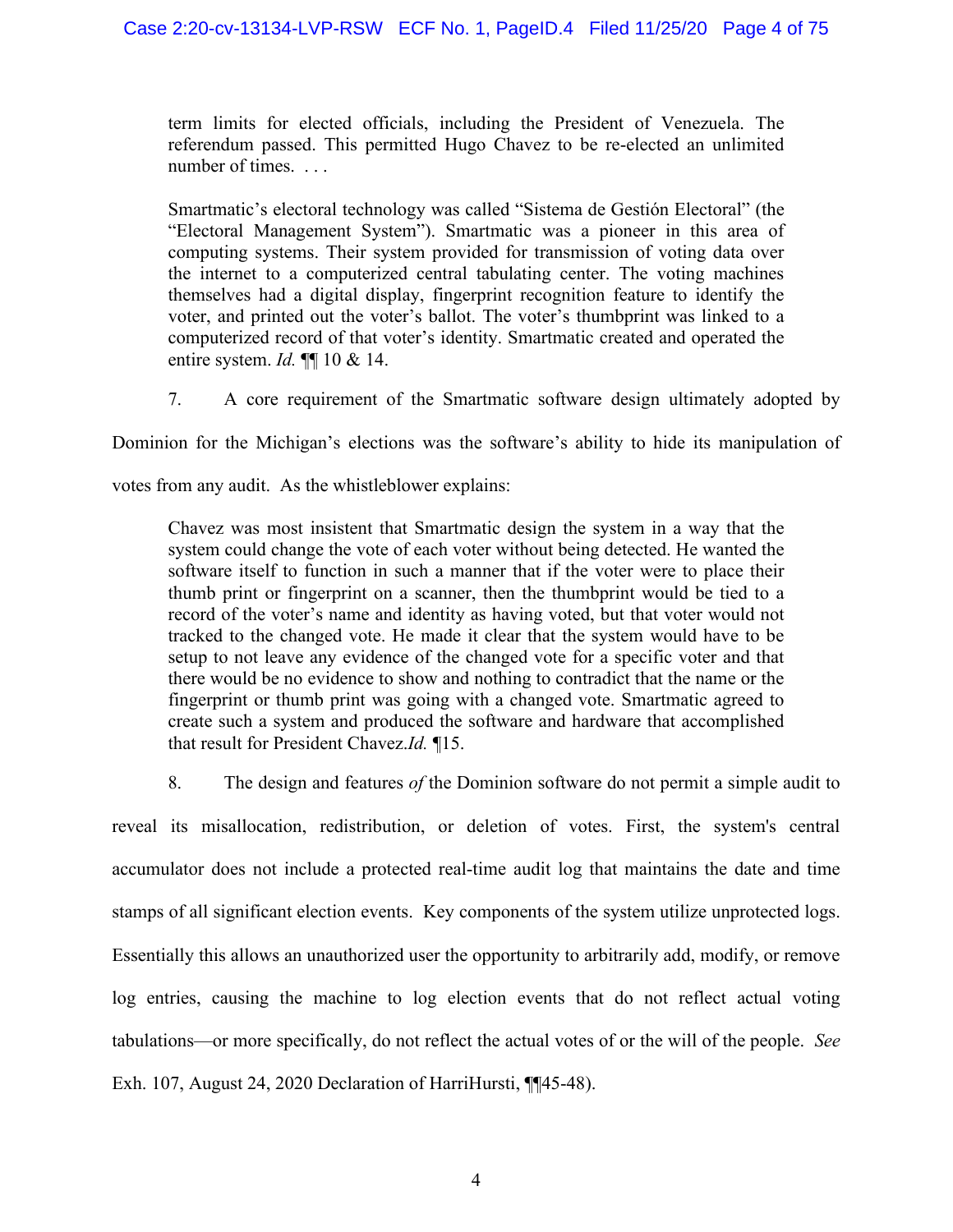### Case 2:20-cv-13134-LVP-RSW ECF No. 1, PageID.5 Filed 11/25/20 Page 5 of 75

9. Indeed, under the professional standards within the industry in auditing and forensic analysis, when a log is unprotected, and can be altered, it can no longer serve the purpose of an audit log.There is incontrovertible physical evidence that the standards of physical security of the voting machines and the software were breached, and machines were connected to the internet in violation of professional standards, which violates federal election law on the preservation of evidence.

10. In deciding to award Dominion a\$25 million, ten-year contract (to a Dominion project team led by Kelly Garrett, former Deputy Director of the Michigan Democratic Party), and then certifying Dominion software, Michigan officials disregarded all the concerns that caused Dominion software to be rejected by the Texas Board of elections in 2018 because it was deemed vulnerable to undetected and non-auditable manipulation. An industry expert, Dr. Andrew Appel, Princeton Professor of Computer Science and Election Security Expert has recently observed, with reference to Dominion Voting machines: "I figured out how to make a slightly different computer program that just before the polls were closed, it switches some votes around from one candidate to another. I wrote that computer program into a memory chip and now to hack a voting machine you just need 7 minutes alone with it and a screwdriver.<sup>"[3](#page-4-0)</sup>

11. Plaintiff's expert witness, Russell James Ramsland, Jr. (Exh. 101, "Ramsland Affidavit"), has concluded that Dominion alone is responsible for the injection, or fabrication, of 289,866 illegal votes in Michigan, that must be disregarded. This is almost twice the number of Mr. Biden's purported lead in the Michigan vote (without consideration of the additional illegal, ineligible, duplicate or fictitious votes due to the unlawful conduct outlined below), and thus by itself is grounds to set aside the 2020 General Election and grant the declaratory and injunctive

<span id="page-4-0"></span><sup>&</sup>lt;sup>3</sup>Andrew W. Appel, *et al.*, "Ballot Marking Devices (BMDs) Cannot Assure the Will of the Voters" at (Dec. 27, 2019), attached hereto as Exhibit 2 ("Appel Study").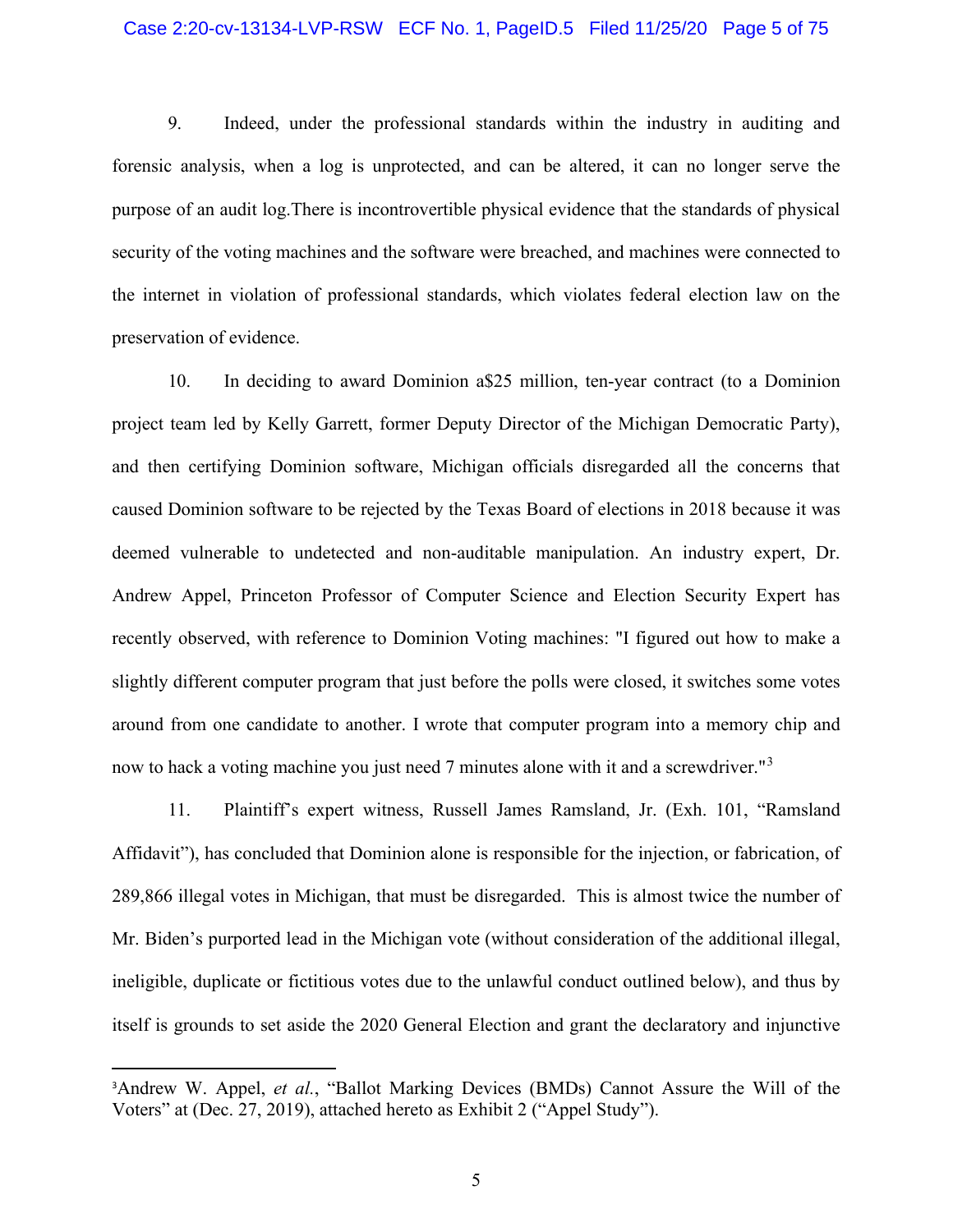relief requested herein.

12. In addition to the Dominion computer fraud, this Complaint identifies several additional categories of "traditional" voting fraud and Michigan Election Code violations, supplemented by healthy doses of harassment, intimidation, discrimination, abuse and even physical removal of Republican poll challengers to eliminate any semblance of transparency, objectivity or fairness from the vote counting process. While this illegal conduct by election workers and state, county and city employees in concert with Dominion, even if considered in isolation, the following three categories of systematic violations of the Michigan Election Code cast significant doubt on the results of the election and mandate this Court to set aside the 2020 General Election and grant the declaratory and injunctive relief requested herein.

## **Fact Witness Testimony of Voting Fraud & Other Illegal Conduct**

13. There were three broad categories of illegal conduct by election workers in collaboration with other employee state, county and/or city employees and Democratic poll watchers and activists.First, to facilitate and cover-up the voting fraud and counting of fraudulent, illegal or ineligible voters, election workers:

- A. Denied Republican election challengers access to the TCF Center, where all Wayne County, Michigan ballots were processed and counted;
- B. Denied Republic poll watchers at the TCF Center meaningful access to view ballot handling, processing, or counting and lockedcredentialedchallengersoutofthe counting room so they could not observe the process, during which time tens of thousands of ballots wereprocessed;
- C. Engaged in a systematic pattern of harassment, intimidation and even physical removal of Republican election challengers or locking them out of the TCF Center;
- D. Systematically discriminated against Republican poll watchers and favored Democratic poll watchers;
- E. Ignored or refused to record Republican challenges to the violations outlined herein;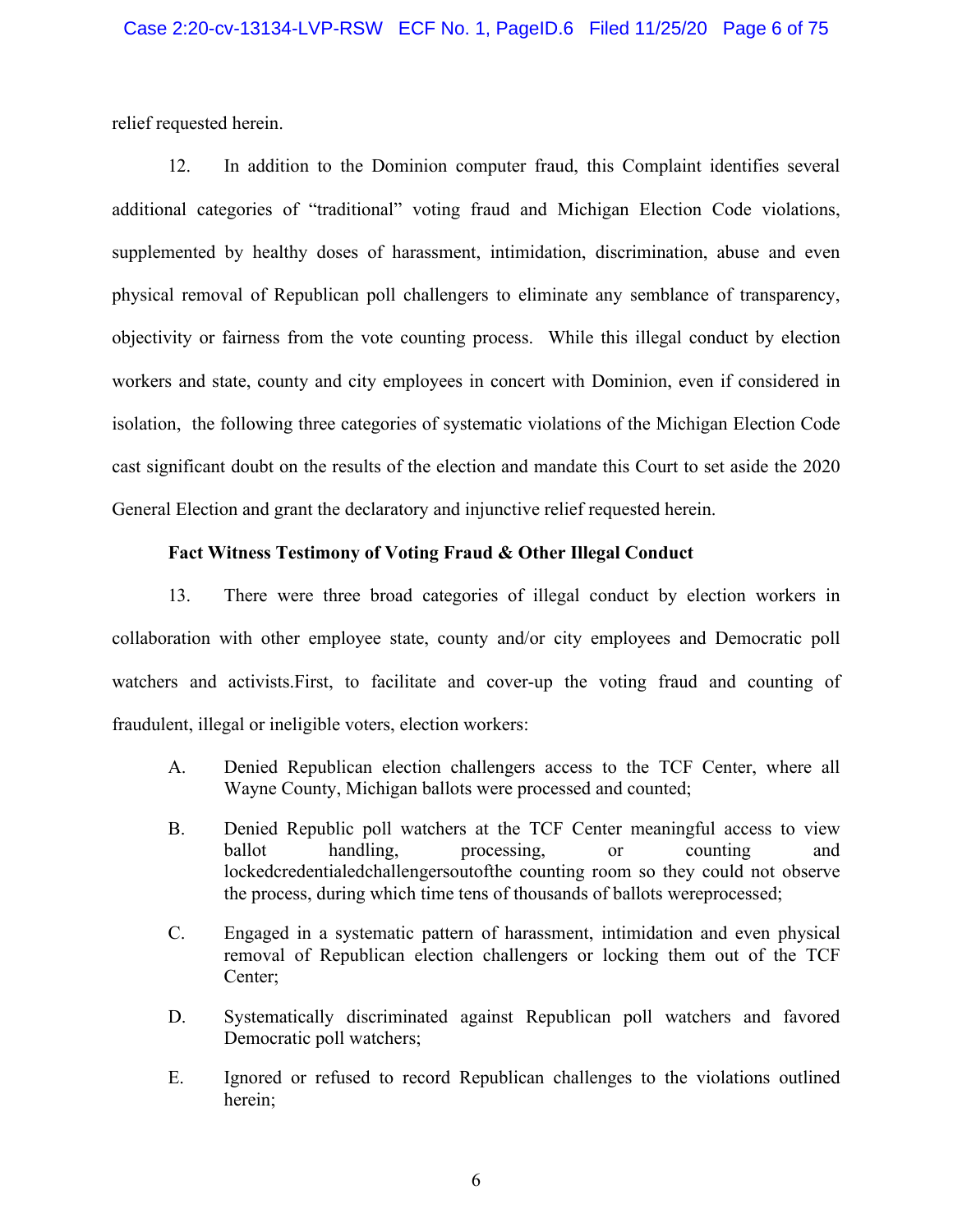- F. Refused to permit Republican poll challengers to observe ballot duplication and other instances where they allowed ballots to be duplicated by hand without allowing poll challengers to check if the duplication was accurate;
- G. Unlawfully coached voters to vote for Joe Biden and to vote a straight Democrat ballot, including by going overtothevotingboothswithvotersinorder to watch them vote and coach them for whom to vote;
- H. As a result of the above, Democratic election challengers outnumbered Republicans by 2:1 or 3:1 (or sometimes 2:0 at voting machines); and
- I. Collaborated with Michigan State, Wayne County and/or City of Detroit employees (including police) in all of the above unlawful and discriminatory behavior.
- 14. Second, election workers illegally forged, added, removed or otherwise altered

information on ballots, the Qualified Voter File (QVF) and Other Voting Records, including:

- A. Fraudulently adding "tens of thousands" of new ballots and/or new voters to QVF in two separate batches on November 4, 2020, all or nearly all of which were votes for Joe Biden;
- B. Forging voter information and fraudulently adding new voters to the QVF Voters, in particular, e.g., when a voter's name could not be found, the election worker assigned the ballot to a random name already in the QVF to a person who had notvoted and recordedthesenewvotersashavingabirthdate of1/1/1900;
- C. Changing dates on absenteeballots received after 8:00 PM Election Day deadline to indicate that such ballots were received before the deadline;
- D. Changing Votes for Trump and other Republican candidates; and
- E. Added votes to "undervote" ballots and removing votes from "Over-Votes".
- 15. Third, election workers committed several additional categories of violations of

the Michigan Election Code to enable them to accept and count other illegal, ineligible or

duplicate ballots, or reject Trump or Republican ballots, including:

- A. Permitting illegal double voting by persons that had voted by absentee ballot and in person;
- B. Counting ineligible ballots and in many cases multiple times;
- C. Counting ballots without signatures, or without attempting to match signatures, and ballots without postmarks, pursuant to direct instructions from Defendants;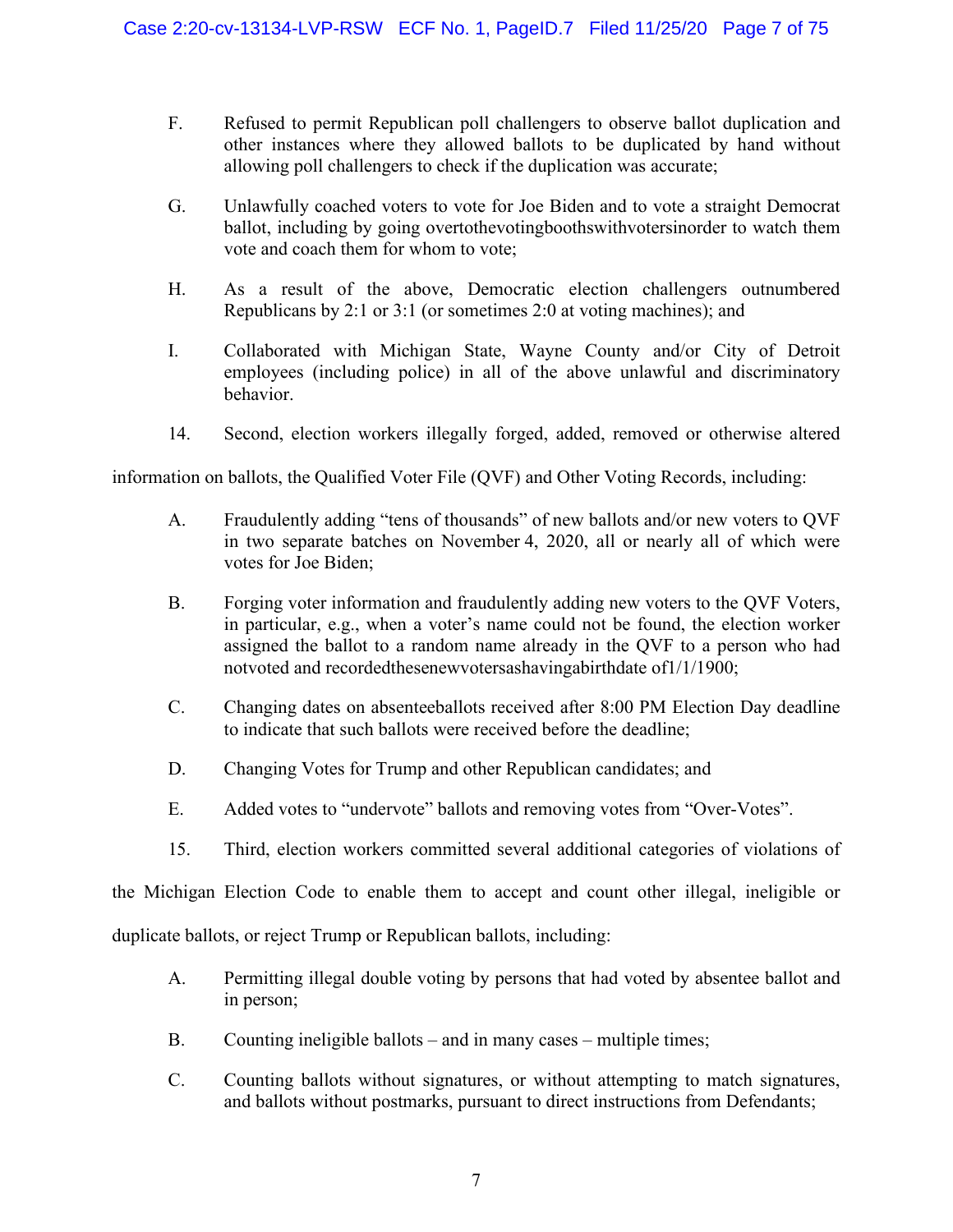- D. Counting "spoiled" ballots;
- E. Systematic violations of ballot secrecy requirements;
- F. Unsecured ballots arrived at the TCF Center loading garage, not in sealed ballot boxes, without any chain of custody, and withoutenvelopes, after the 8:00 PM Election Day deadline, in particular, the tens of thousands of ballots that arrived on November 4, 2020; and
- G. Accepting and counting ballots from deceased voters.

### **Expert Witness Testimony Regarding Voting Fraud**

16. In addition to the above fact witnesses, this Complaint presents expert witness testimony demonstrating that several hundred thousand illegal, ineligible, duplicate or purely fictitious votes must be thrown out, in particular: (1) a report from Russel Ramsland, Jr. showing the "physical impossibility" of nearly 385,000 votes injected by four precincts/township on November 4, 2020, that resulted in the counting of nearly 290,000 more ballots processed than available capacity (which is based on statistical analysis that is independent of his analysis of Dominion's flaws); (2) a report from Dr. William Briggs, showing that there were approximately 60,000 absentee ballots listed as "unreturned" by voters that either never requested them, or that requested and returned their ballots; and (3) a report from Dr. Eric Quinell analyzing the anomalous turnout figures in Wayne and Oakland Counties showing that Biden gained nearly 100% and frequently more than 100% of all "new" voters in certain townships/precincts over 2016, and thus indicated that nearly 87,000 anomalous and likely fraudulent votes from these precincts.

17. As explained and demonstrated in the accompanying redacted declaration of a former electronic intelligence analyst under 305th Military Intelligence with experience gathering SAM missile system electronic intelligence, the Dominion software was accessed by agents acting on behalf of China and Iran in order to monitor and manipulate elections, including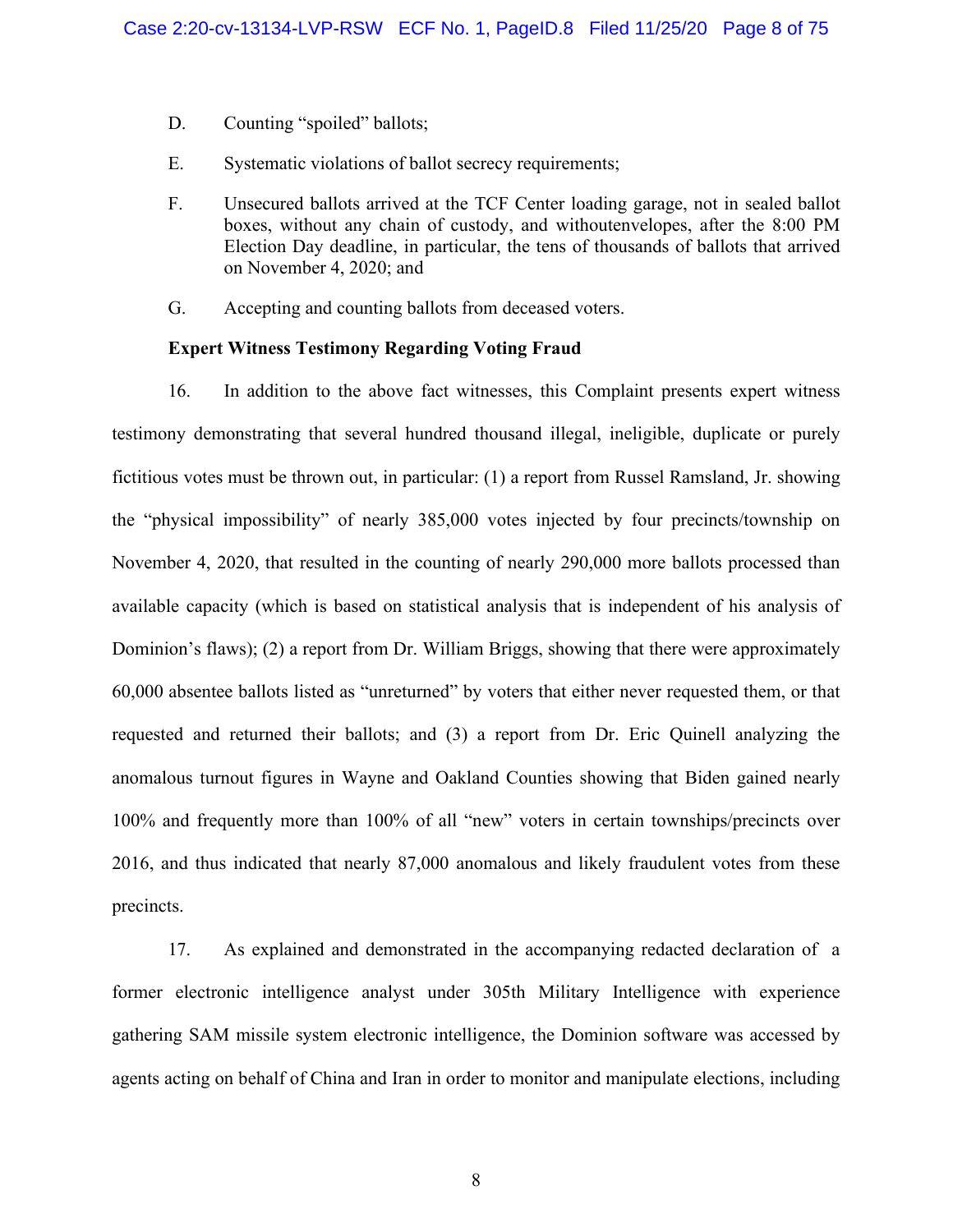#### Case 2:20-cv-13134-LVP-RSW ECF No. 1, PageID.9 Filed 11/25/20 Page 9 of 75

the most recent US general election in 2020. This Declaration further includes a copy of the patent records for Dominion Systems in which Eric Coomer is listed as the first of the inventors of Dominion Voting Systems. (See Attached hereto as Ex. 105, copy of redacted witness affidavit, November 23, 2020).

18. Expert Navid Keshavarez-Nia explains that US intelligence services had developed tools to infiltrate foreign voting systems including Dominion. He states that Dominion's software is vulnerable to data manipulation by unauthorized means and permitted election data to be altered in all battleground states. He concludes that hundreds of thousands of votes that were cast for President Trump in the 2020 general election were transferred to former Vice-President Biden. (Ex. 109).

19. These and other "irregularities" provide this Court grounds to set aside the results of the 2020 General Election and provide the other declaratory and injunctive relief requested herein.

### **JURISDICTION ANDVENUE**

20. This Court has subject matter under 28 U.S.C. § 1331 which provides, "The district courts shall have original jurisdiction of all civil actions arising under the Constitution, laws, or treaties of the United States."

21. This Court also has subject matter jurisdiction under 28 U.S.C. § 1343 because this action involves a federal election for President of the United States. "A significant departure from the legislative scheme for appointing Presidential electors presents a federal constitutional question." *Bush v. Gore*, 531 U.S. 98, 113 (2000) (Rehnquist, C.J., concurring); *Smiley v. Holm*, 285 U.S. 355, 365(1932).

22. ThejurisdictionoftheCourttograntdeclaratoryreliefisconferredby28U.S.C. §§ 2201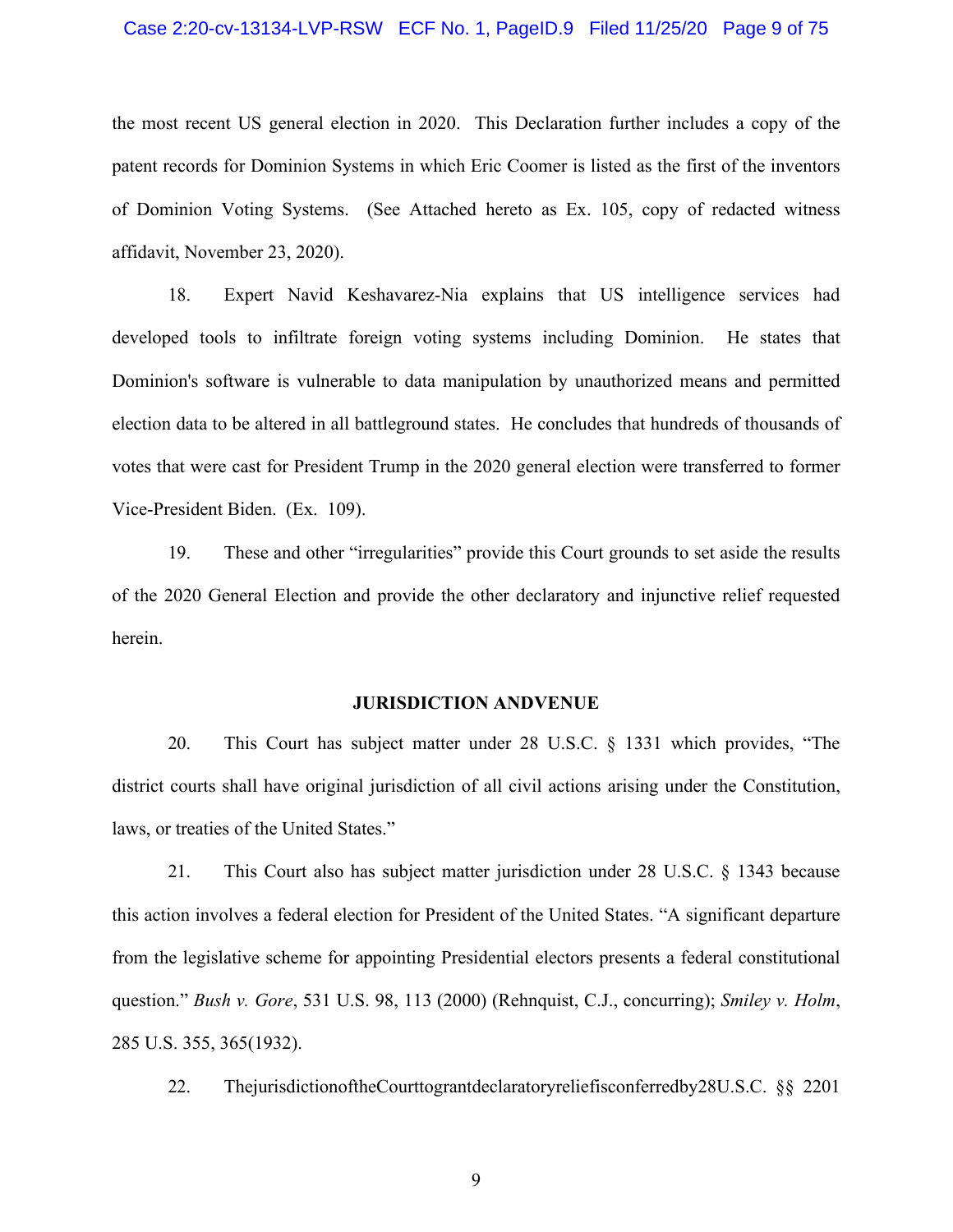and 2202 and by Rule 57, Fed. R. Civ. P.

23. This Court has jurisdiction over the related Michigan constitutional claims and state-law claims under 28 U.S.C.§ 1367.Venueisproperbecausea substantial part of the events or omissions giving rise to the claim occurred in the Eastern District. 28 U.S.C. § 1391(b)  $\&c$ ).

24. Because the United States Constitution reserves for state legislatures the power to set the time, place, and manner of holding elections for Congress and the President, state executive officers, including but not limited to Secretary Benson, have no authority to unilaterally exercise that power, much less flout existinglegislation.

#### **THE PARTIES**

25. Each of the following Plaintiffs are registered Michigan voters and nominees of the Republican Party to be a Presidential Elector on behalf of the State of Michigan: Timothy King, a resident of Washtenaw County, Michigan; Marian Ellen Sheridan, a resident of Oakland County, Michigan; and,John Earl Haggard, a resident of Charlevoix, Michigan;

26. Each of these Plaintiffshas standing to bring this action as voters and as candidates for the office of Elector under MCL §§ 168.42 & 168.43 (election procedures for Michigan electors).As such, Presidential Electors "have a cognizable interest in ensuring that the final vote tally reflects the legally valid votes cast," as "[a]n inaccurate vote tally is a concrete and particularized injury to candidates such as the Electors." *Carson v. Simon*, 978 F.3d 1051,  $1057$  ( $8<sup>th</sup>$  Cir. 2020) (affirming that Presidential Electors have Article III and prudential standing to challenge actions of Secretary of State in implementing or modifying State election laws); *see also McPherson v. Blacker*, 146 U.S. 1, 27 (1892); *Bush v. Palm Beach Cty. Canvassing Bd.*, 531 U.S. 70, 76 (2000) (per curiam). Each brings this action to set aside and decertify the election results for the Office of President of the United States that was certified by the Michigan Secretary of State on November 23, 2020. The certified results showed a plurality of 154,188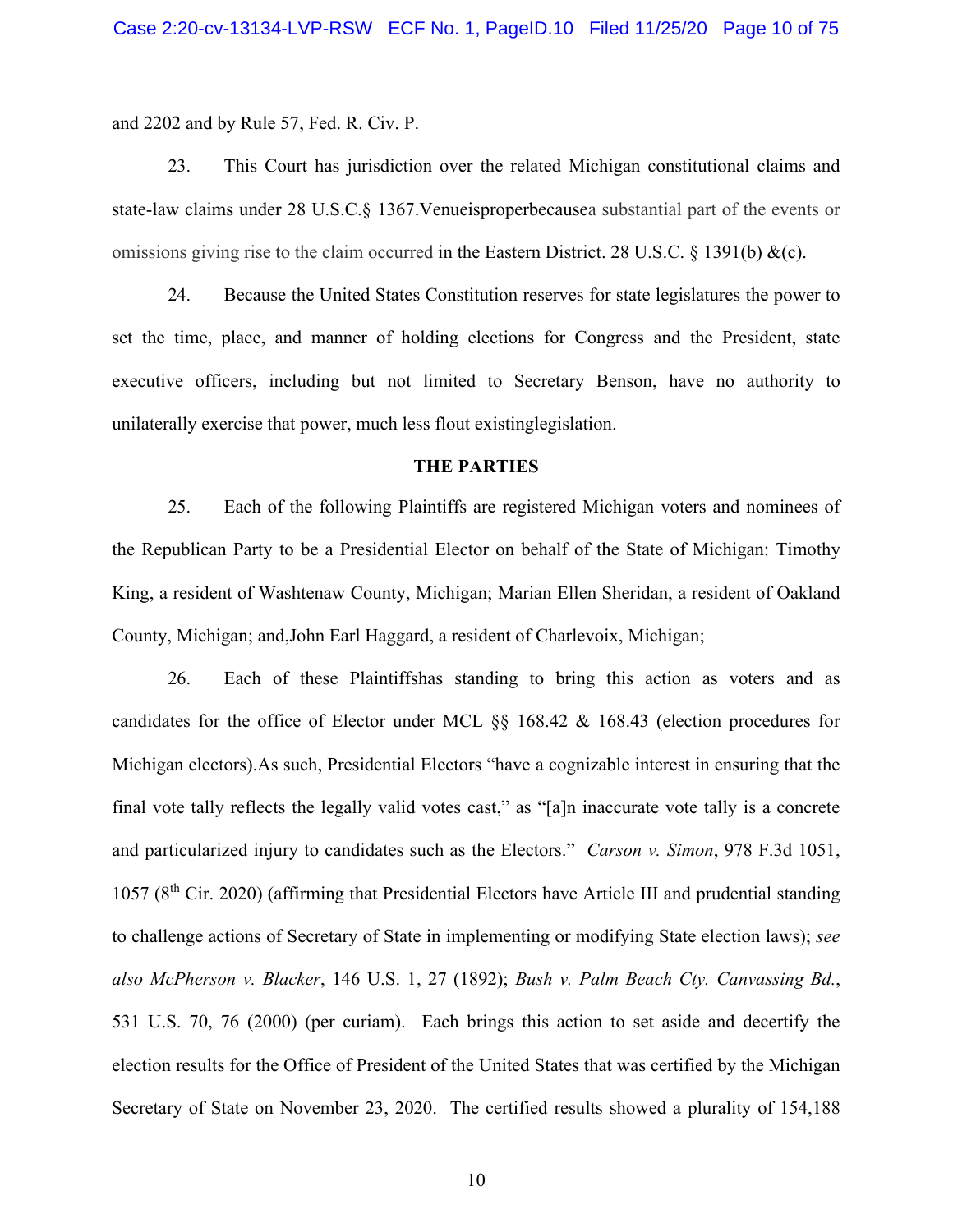votes in favor of former Vice-President Joe Biden over President Trump.

27. Plaintiff James Ritchard is a registered voter residing in Oceana County. He is the Republican Party Chairman of Oceana County.

28. Plaintiff James David Hooper is a registered voter residing in Wayne County. He is the Republican Party Chairman for the Wayne County Eleventh District.

29. Plaintiff Daren Wade Ribingh is a registered voter residing in Antrim County. He is the Republican Party Chairman of Antrim County. is

30. Defendant Gretchen Whitmer (Governor of Michigan) is named herein in her official capacity as Governor of the State of Michigan.

31. Defendant JocelynBenson ("Secretary Benson") isnamed as adefendantinherofficial capacity as Michigan'sSecretaryofState. Jocelyn Benson is the "chief elections officer" responsible for overseeing the conduct of Michigan elections. MCL § 168.21 ("The secretary of state shall be the chief election officer of the state and shall have supervisory control over local election officials in the performance of their duties under the provisions of this act."); MCL § 168.31(1)(a)(the"SecretaryofStateshall…issueinstructions andpromulgaterules…fortheconduct of elections and registrations in accordance with the laws of this state"). Local election officials must follow Secretary Benson's instructions regarding the conduct of elections. Michigan law provides that Secretary Benson "[a]dvise and direct local election officials as to the proper methods of conducting elections." MCL  $\S$  168.31(1)(b). *See also Hare v. Berrien Co Bd. of Election*, 129 N.W.2d 864 (Mich. 1964); *Davis v. Secretary of State*, 2020 Mich. App. LEXIS 6128, at \*9 (Mich. Ct. App. Sep. 16, 2020). Secretary Bensonis responsibleforassuringMichigan'slocalelectionofficialsconductelectionsinafair,just, and lawful manner. *See* MCL 168.21; 168.31; 168.32. *See also League of Women Voters of*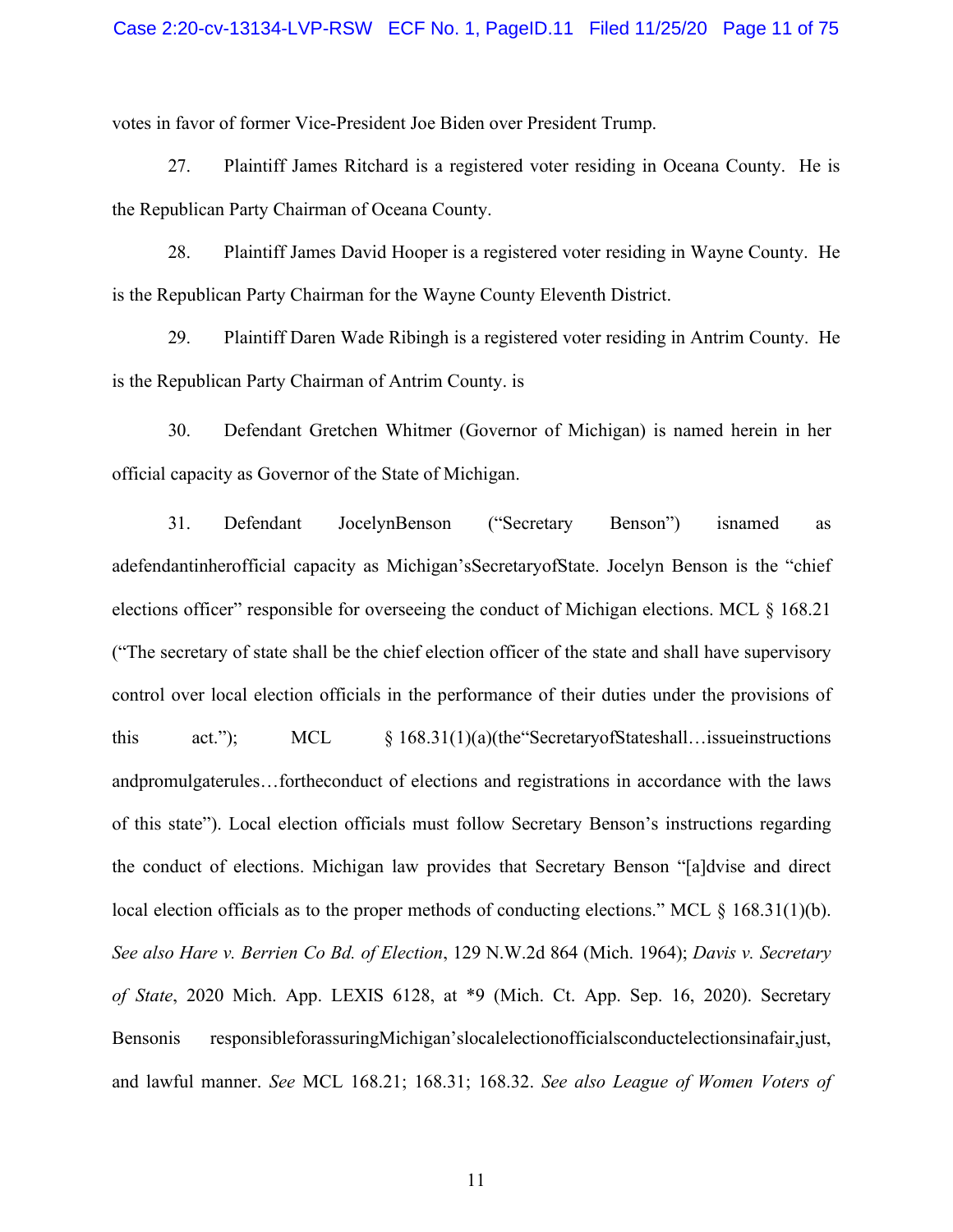Case 2:20-cv-13134-LVP-RSW ECF No. 1, PageID.12 Filed 11/25/20 Page 12 of 75

*Michigan v. Secretary of State*, 2020 Mich. App. LEXIS 709, \*3 (Mich. Ct. App. Jan. 27, 2020); *Citizens Protecting Michigan's Constitution v. Secretary of State*, 922 N.W.2d 404(Mich.Ct.App.2018),aff'd921N.W.2d247(Mich.2018);*Fitzpatrickv.Secretaryof State*, 440 N.W.2d 45 (Mich. Ct. App. 1989).

32. Defendant Michigan Board of State Canvassers is "responsible for approv[ing] votingequipmentforuseinthestate,certify[ing]theresultofelectionsheldstatewide…." Michigan Election Officials' Manual, p. 4. *See also* MCL 168.841, *etseq*. On March 23, 2020, the Board of State Canvassers certified the results of the 2020 election finding that Joe Biden had received 154,188 more votes than President Donald Trump.

### **STATEMENT OF FACTS**

33. Plaintiffs bring this action under 42 U.S.C. §§ 1983 and 1988, and under MCL 168.861, to remedy deprivations of rights, privileges, or immunities secured by the Constitution and laws of the United States and to contest the election results, and the corollary under the Michigan Constitution.

34. The United States Constitution sets forth the authority to regulate federal elections. With respect to congressional elections, the Constitution provides.

35. The Times, Places and Manner of holding Elections for Senators and Representatives, shall be prescribed in each State by the Legislature thereof; but the Congress may at any time by Law make or alter such Regulations, except as to the Places of choosing Senators. U.S. CONST. art. I,  $\frac{6}{7}$  4 ("Elections Clause").

36. With respect to the appointment of presidential electors, the Constitution provides: Each State shall appoint, in such Manner as the Legislature thereof may direct, a Number of Electors, equal to the whole Number of Senators and Representatives to which the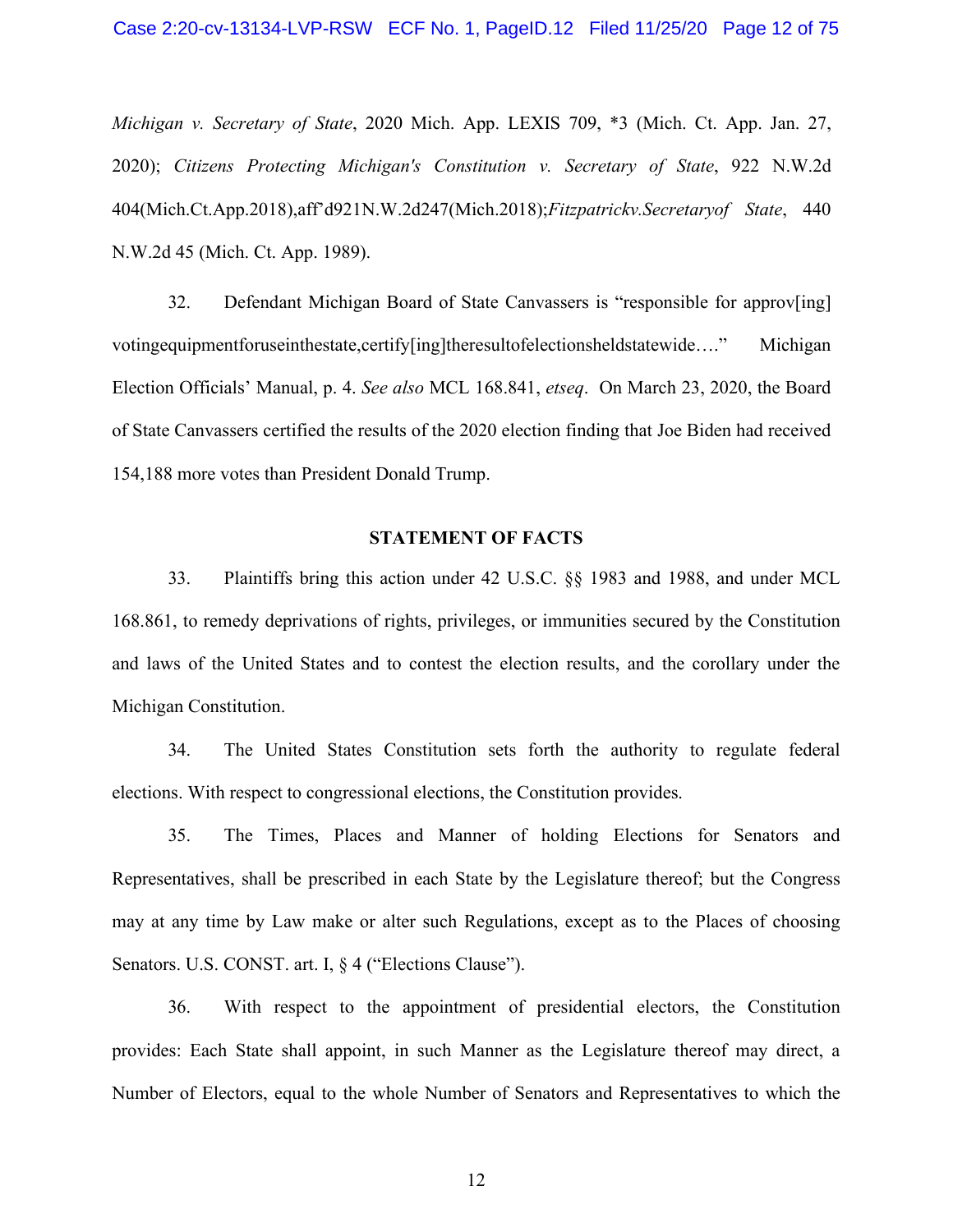#### Case 2:20-cv-13134-LVP-RSW ECF No. 1, PageID.13 Filed 11/25/20 Page 13 of 75

State may be entitled in the Congress: but no Senator or Representative, or Person holding an Office of Trust or Profit under the United States, shall be appointed an Elector. U.S. CONST. art. II, § 1 ("Electors Clause"). Under the Michigan Election Code, the Electors of the President and Vice President for the State of Michigan are elected by each political party at their state convention in each Presidential election year. *See* MCL §§ 168.42 & 168.43.

37. Neither Defendant is a "Legislature" as required under the Elections Clause or Electors Clause. The Legislature is "'the representative body which ma[kes] the laws of the people.'" *Smiley*, 285 U.S. 365. Regulations of congressional and presidential elections, thus, "must be in accordance with the method which the state has prescribed for legislative enactments." Id. at 367; *see also Ariz. State Legislature v. Ariz. Indep. Redistricting Comm'n*, 576 U.S. 787, 135 S. Ct. 2652, 2668 (U.S. 2015).

38. While the Elections Clause "was not adopted to diminish a State's authority to determine its own lawmaking processes," *Ariz.State Legislature,* 135 S. Ct. at 2677, it does hold states accountable to their chosen processes when it comes to regulating federal elections, *id.* at 2668. "A significant departure from the legislative scheme for appointing Presidential electors presents a federal constitutional question." *Bush,* 531 U.S. at 113 (Rehnquist, C.J., concurring); *Smiley,* 285 U.S. at 365.

39. And Plaintiffs bring this action,to vindicate his constitutional right to a free and fair election ensuring the accuracy and integrity of the process pursuant to the Michigan Constitution, art. 2, sec. 4, par. 1(h), which states all Michigan citizenshave:

The right to have the results of statewide elections audited, in such a manner as prescribed by law, to ensure the accuracy and integrity of elections.

40. TheMich.Const.,art.2,sec.4,furtherstates,"Allrightssetforthinthissubsection shall be self-executing. This subsection shall be liberally construed in favor of voters' rights in order to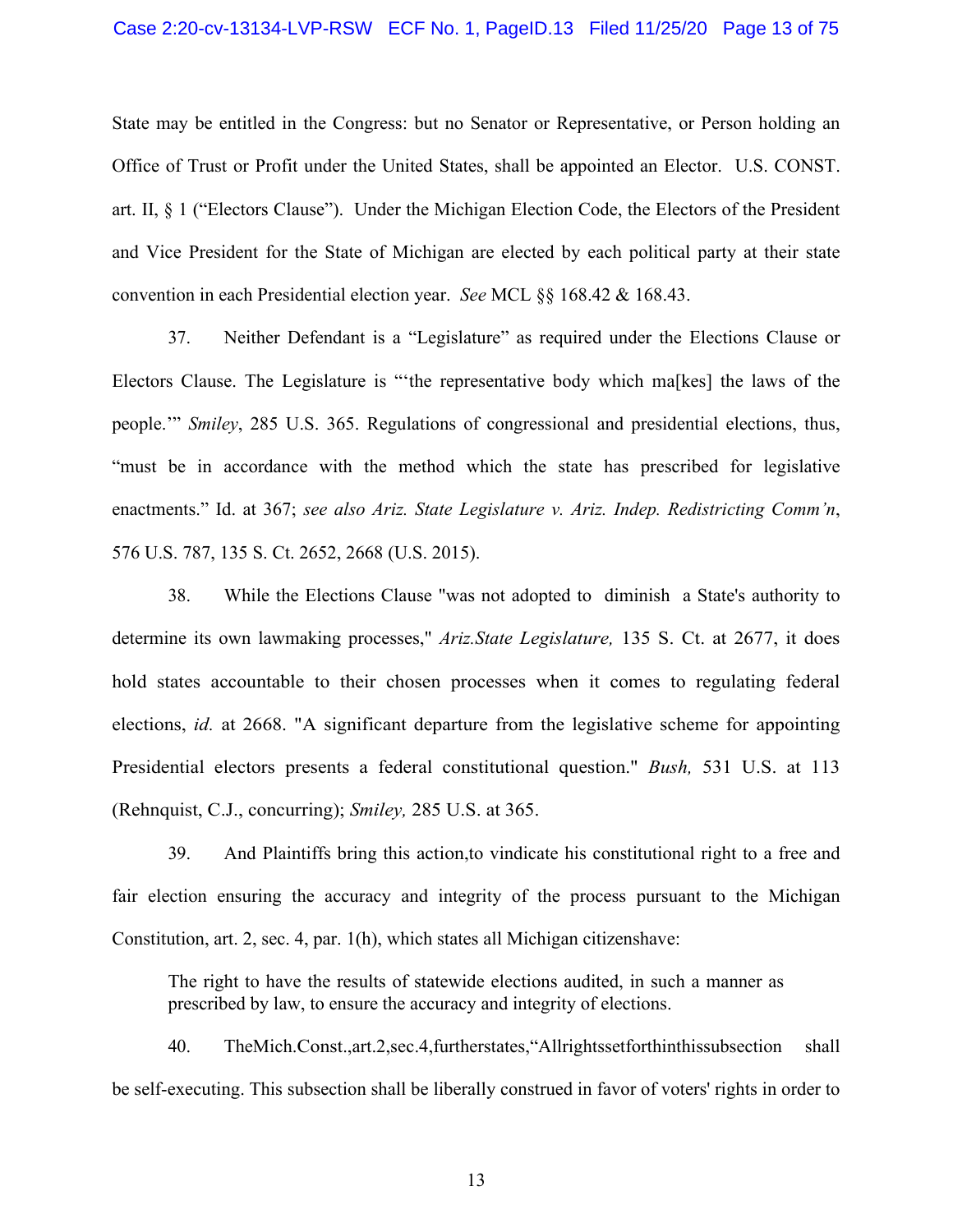effectuate itspurposes."

41. Based upon all the allegations of fraud, statutory violations, and other misconduct, as stated herein and in the attached affidavits, it is necessary to enjoin the certification of the election results pending a full investigation and court hearing, and to order an independent audit of the November 3, 2020 election to ensure the accuracy and integrity of theelection

# **I. LEGAL BACKGROUND: RELEVANT PROVISIONS OF THE MICHIGAN ELECTION CODE AND ELECTION CANVASSING PROCEDURES.**

# **A. Michigan law requires Secretary Benson and local election officials to provide designated challengers a meaningful opportunity to observe the conduct ofelections.**

42. Challengers representing a political party, candidate, or organization interested in

the outcome of the election provide a critical role in protecting the integrity ofelectionsincludingthepreventionofvoterfraudandotherconduct(whethermaliciously undertaken or by incompetence) that could affect the conduct of the election. *See* MCL § 168.730-738.

43. MichiganrequiresSecretaryofStateBenson,localelectionauthorities,and

stateandcountycanvassingboardstoprovidechallengerstheopportunitytomeaningfully participate

in, and oversee, the conduct of Michigan elections and the counting ofballots.

44. Michigan'selectioncodeprovidesthatchallengersshallhavethefollowing rights and

responsibilities:

- a. An election challenger shall be provided a space within a polling place where they can observe the election procedure and each person applyingto vote. MCL§ 168.733(1).
- b. An election challenger must be allowed opportunity to inspect poll books as ballots are issued to electors and witness the electors' names being entered in the poll book. MCL $\S$  168.733(1)(a).
- c. AnelectionChallengermustbeallowedtoobservethemannerinwhichthe duties of the election inspectors are being performed. MCL§ 168.733(1)(b).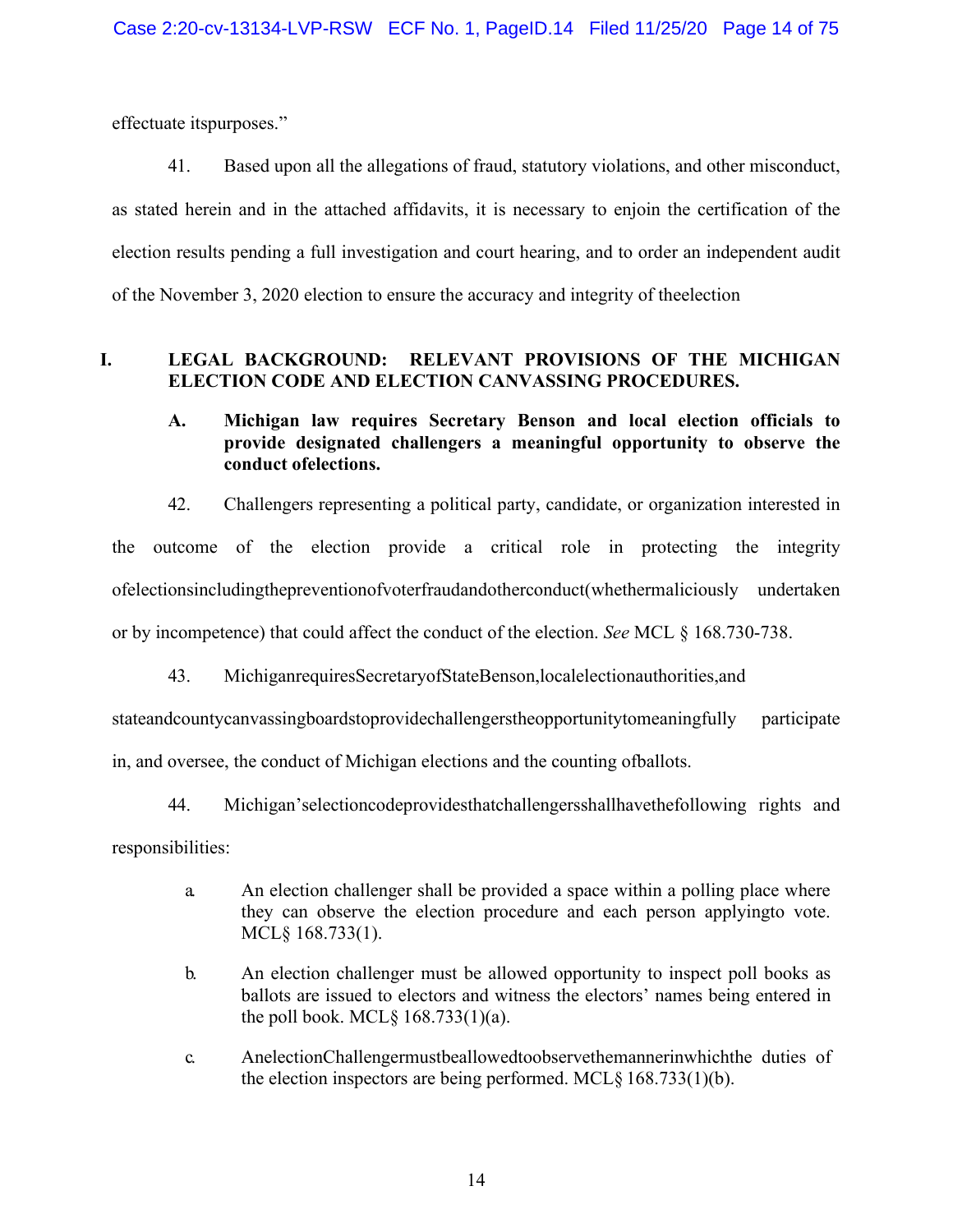- d. An election challenger is authorized to challenge the voting rights of a person who the challenger has good reason to believe is not a registered elector. MCL§ 168.733(1)(c).
- e. Anelectionchallengerisauthorizedtochallengeanelectionprocedurethat is not being properly performed. MCL§ 168.733(1)(d).
- f. Anelectionchallengermaybringtoanelectioninspector'sattentionanyof the following: (1) improper handling of a ballot by an elector or election inspector; (2) a violation of a regulation made by the board of election inspectors with regard to the time in which an elector may remain in the polling place; (3) campaigning and fundraising being performed by an electioninspectororotherpersoncoveredbyMCL§168.744;and/or(4)any otherviolationofelectionlaworotherprescribedelectionprocedure.MCL  $§ 168.733(1)(e).$
- g. An election challenger may remain present during the canvass of votesand until the statement of returns is duly signed and made. MCL§168.733(1)(f).
- h. An election challenger may examine each ballot as it is being counted. MCL§ 168.733(1)(g).
- i. An election challenger may keep records of votes cast and other election procedures as the challenger desires. MCL §168.733(1)(h).
- j. Anelectionchallengermayobservetherecordingofabsentvoterballotson voting machines. MCL§168.733(1)(i).

45. The Michigan Legislature adopted these provisions to prevent and deter votefraud,requiretheconductofMichiganelectionstobetransparent,andtoassurepublic

confidenceintheoutcomeoftheelectionnomatterhowclosethefinalballottallymaybe.

46. Michigan values the important role challengers perform in assuring the transparency and integrity of elections. For example, Michigan law provides it is a felony punishable by up to two years in state prison for any person to threaten or intimidate a challenger who is performing any activity described in Michigan law. MCL § 168.734(4). Itisafelonypunishablebyuptotwoyearsinstateprisonforanypersontopreventthepresence of a challenger exercising their rights or to fail to provide a challenger with "conveniences for the performance of the[ir] duties." MCL 168.734.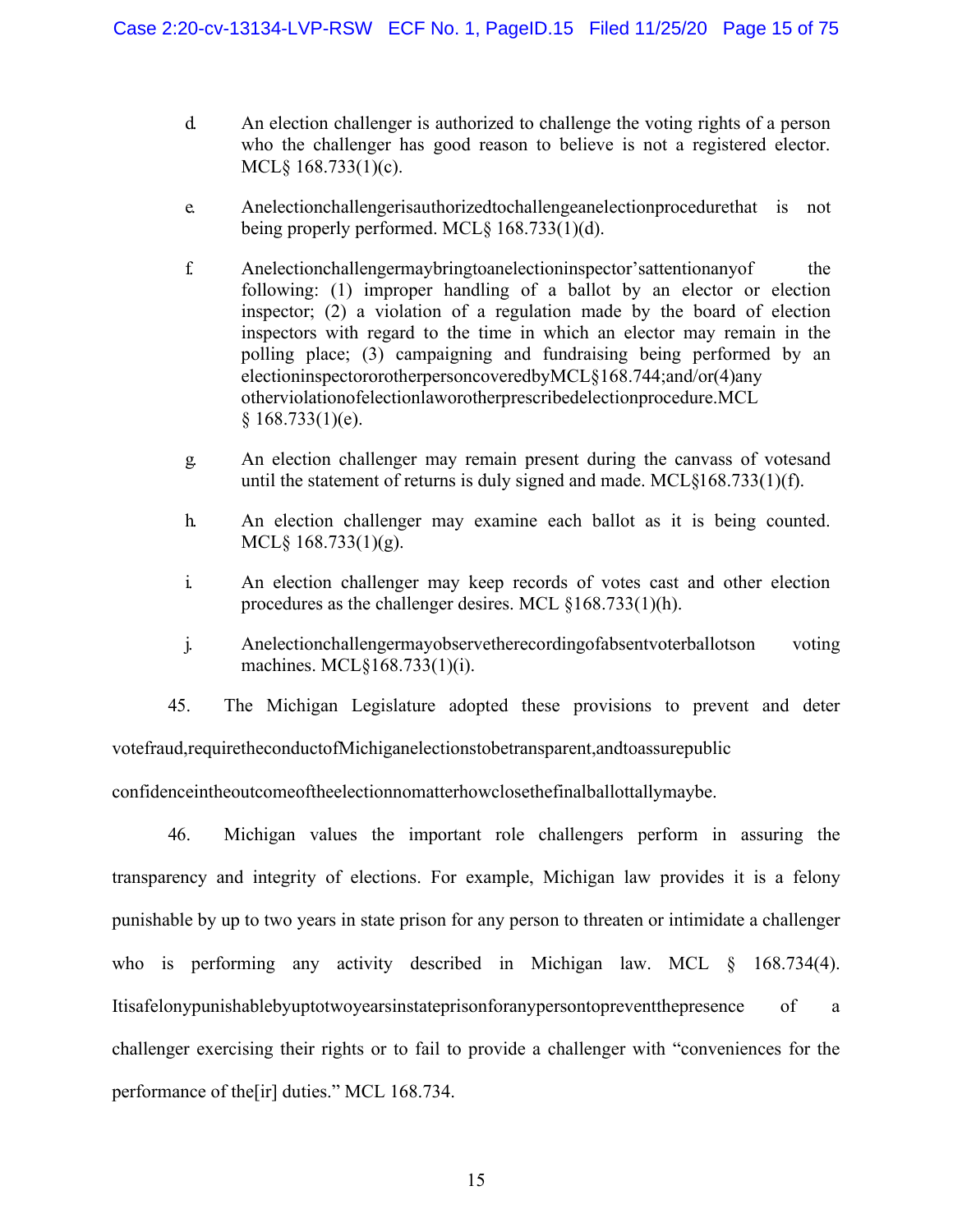47. TheresponsibilitiesofchallengersareestablishedbyMichiganstatute.MCL § 168.730

states:

- (1) Atanelection,apoliticalpartyor[anorganization]interestedinpreserving the purity of elections and in guarding against the abuse of the elective franchise, may designate challengers as provided in this act. Except as otherwise provided in this act, a political party [or interested organization] may designate not more than 2 challengers to serve in a precinct at any 1 time. A political party [or interested organization] may designate not more than 1 challenger to serve at each countingboard.
- (2) A challenger shall be a registered elector ofthisstate ...........A candidateforthe office of delegate to a county convention may serve as a challenger in a precinct other than the 1 in which he or she is a candidate. . . .
- (3) A challenger may be designated to serve in more than 1 precinct. The politicalparty[orinterestedorganization]shallindicatewhichprecinctsthe challenger will serve when designating challengers under subsection (1). If more than 1 challenger of a political party [or interested organization] is servinginaprecinctatany1time,only1ofthechallengershastheauthority to initiate a challenge at any given time. The challengers shall indicate to the board of election inspectors which of the 2 will have thisauthority. The challengers may change this authority and shall indicate the change to the board of electioninspectors.

48. SecretaryBensonandWayneCountyviolatedtheseprovisionsofMichigan law and

violated the constitutional rights of Michigan citizens and voters when they did not conduct this general election in conformity with Michigan law and the United States Constitution.

**B. The canvassing process in Michigan.**

49. Michigan has entrusted the conduct of elections to three categories of individuals,a"boardofinspectors,"a"boardofcountycanvassers,"andthe"boardofstate canvassers."

50. The board of inspectors, among its other duties, canvasses the ballots and compares the ballots to the poll books. *See* MCL § 168.801. "Such canvass shall be public and the doors to the polling places and at least 1 door in the building housing the polling places and giving ready access to them shall not be locked during such canvas." *Id.* The members of the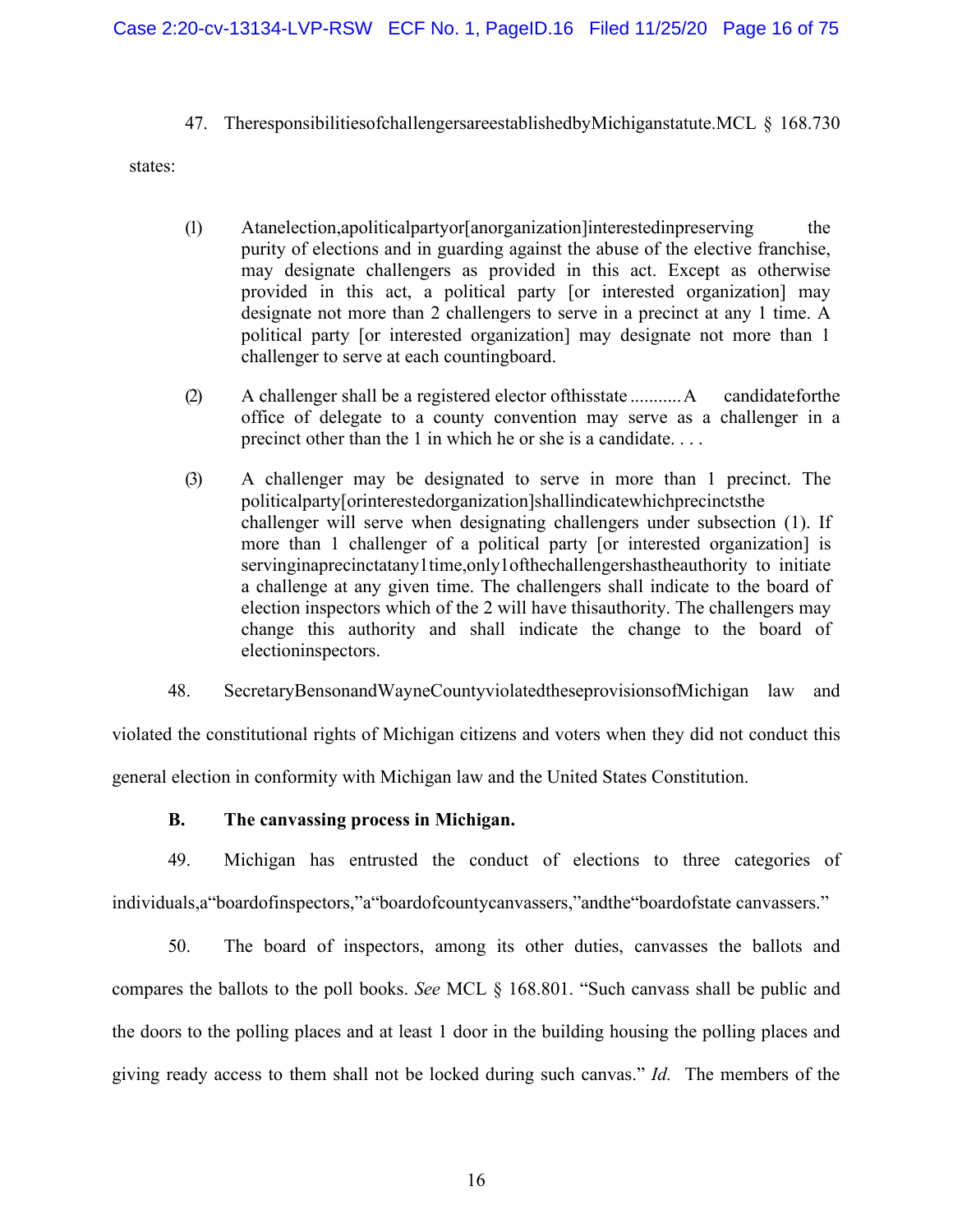### Case 2:20-cv-13134-LVP-RSW ECF No. 1, PageID.17 Filed 11/25/20 Page 17 of 75

board of inspectors (one from each party) are required to seal the ballots andelectionequipmentandcertifythestatementofreturnsandtallysheetsanddeliverthe

statementofreturnsandtallysheettothetownshiporcityclerk,whoshalldeliverittothe probate court judge, who will than deliver the statement of returns and tally sheet to the "board of county canvassers." MCL § 168.809. "All election returns, including poll lists, statements,tallysheets,*absentvoters'returnenvelopesbearingthestatementrequired[to cast an absentee ballot] … must be carefully preserved*." MCL § 810a and § 168.811 (emphasis added).

51. After the board of inspectors completes its duties, the board of county canvassers is to meet at the county clerk's office "no later than 9 a.m. on the Thursday after" the election. November 5, 2020 is the date for the meeting. MCL 168.821. The board of county canvassers has power to summon and open ballot boxes, correct errors, and summon election inspectors to appear. Among other duties and responsibilities, the board of county canvassers shall do the following provided in MCL168.823(3).

52. The board of county canvassers shall correct obvious mathematical errors in the tallies and returns.

> *The board of county canvassers may, if necessary for a proper determination, summon the election inspectors before them*, and require them to count any ballots that the election inspectors failed to count, to make correct returns in case, in the judgment of the board of county canvassers after examining the returns, poll lists, or tally sheets, the returns already made are incorrect or incomplete, and the board of county canvassers shall canvass the votes from the corrected returns. In the alternative to summoning the election inspectors before them, the board of county canvassers may designate staff members from the county clerk's office to count any ballots that the election inspectors failed to count, to make correct returns in case, in the judgment of the board of county canvassers after examining the returns, poll lists, or tally sheets, thereturns already made are incorrect or incomplete, and the board of county canvassers shall canvass the votes from the corrected returns. When the examination of the papers is completed, or the ballots have been been counted, theyshallbereturnedtotheballotboxesordeliveredtothepersonsentitled by law to their custody, and the boxes shall be locked and sealed and delivered to the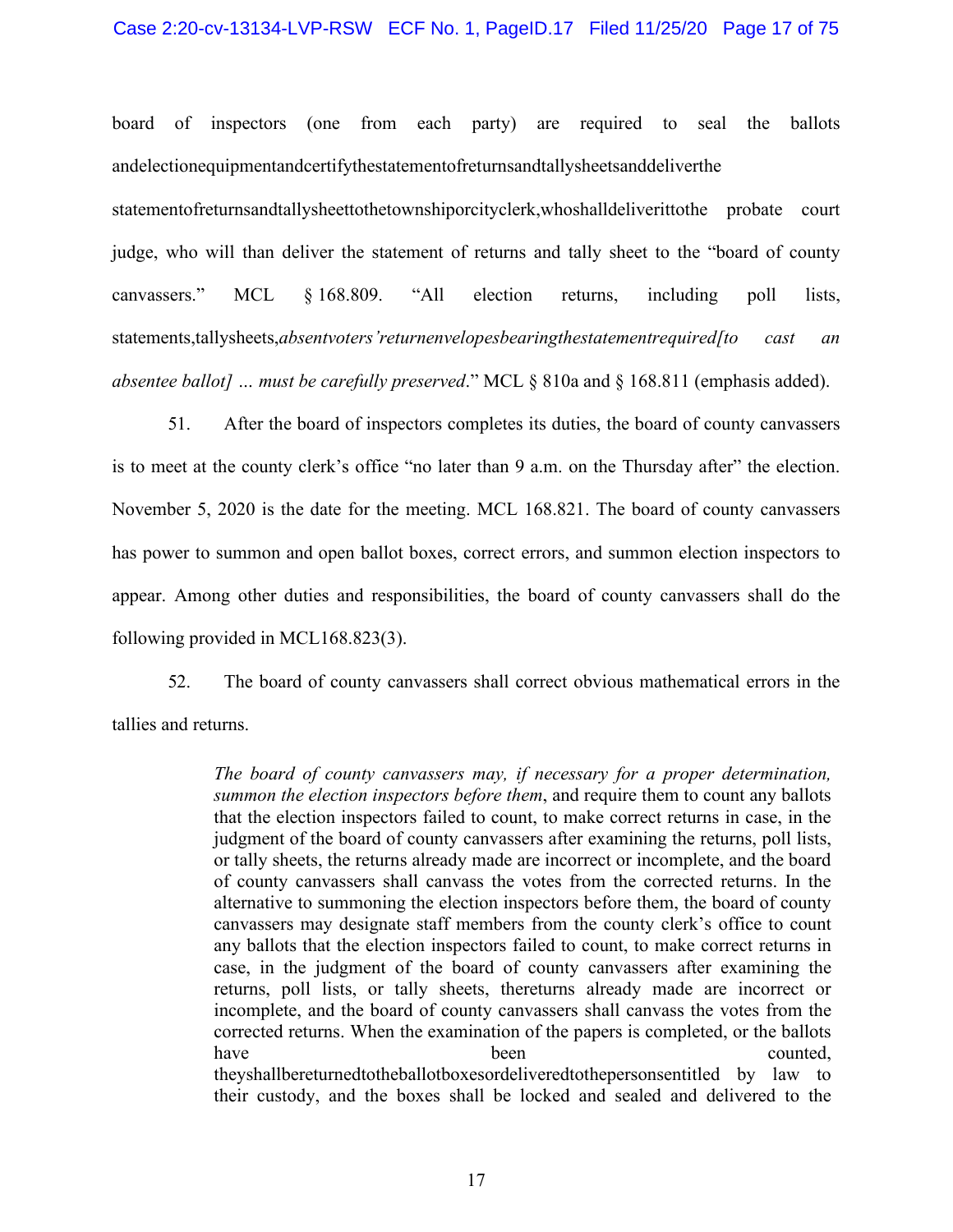legalcustodians. The county board of canvassers shall "conclude the canvass at the earliest possible time and in every case no later than the fourteenth day after the election," which isNovember17.MCL168.822(1).But,"[i]ftheboardofcountycanvassersfailstocertify the results of any election for any officer or proposition by the fourteenth day after the election as provided, the board of county canvassers shall immediately deliver to the secretary of the board of state canvassers all records and other information pertaining to the contract of the contract of the contract of the contract of the contract of the contract of the contract of the contract of the contract of the contract of the contract of the contract of the contract of theelection.Theboardofstatecanvassersshallmeetimmediatelyandmakethenecessary determinationsandcertifytheresultswithinthe10daysimmediatelyfollowingthereceip t of the records from the board of county canvassers." MCL168.822(2).

53. The Michigan board of state canvassers then meets at the Secretary of State's office the twentieth day after the election and announce its determination of the canvass "not later than the fortieth day after the election." For this general election that is November 23 and December 3. MCL 168.842. There is provision for the Secretary of State to direct an expedited canvass of the returns for the election of electors for President and VicePresident.

54. The county board of canvassers shall "conclude the canvass at the earliest possible time and in every case no later than the fourteenth day after the election," which isNovember17.MCL168.822(1).But,"[i]ftheboardofcountycanvassersfailstocertify the results of any election for any officer or proposition by the fourteenth day after the election as provided, the board of county canvassers shall immediately deliver to the secretary of the board of state canvassers all records and other information pertaining to theelection.Theboardofstatecanvassersshallmeetimmediatelyandmakethenecessary determinationsandcertifytheresultswithinthe10daysimmediatelyfollowingthereceipt of the records from the board of county canvassers." MCL168.822(2).

55. The Michigan board of state canvassers then meets at the Secretary of State's office the twentieth day after the election and announce its determination of the canvass "not later than the fortieth day after the election." For this general election that is November 23 and December 3. MCL 168.842. There is provision for the Secretary of State to direct an expedited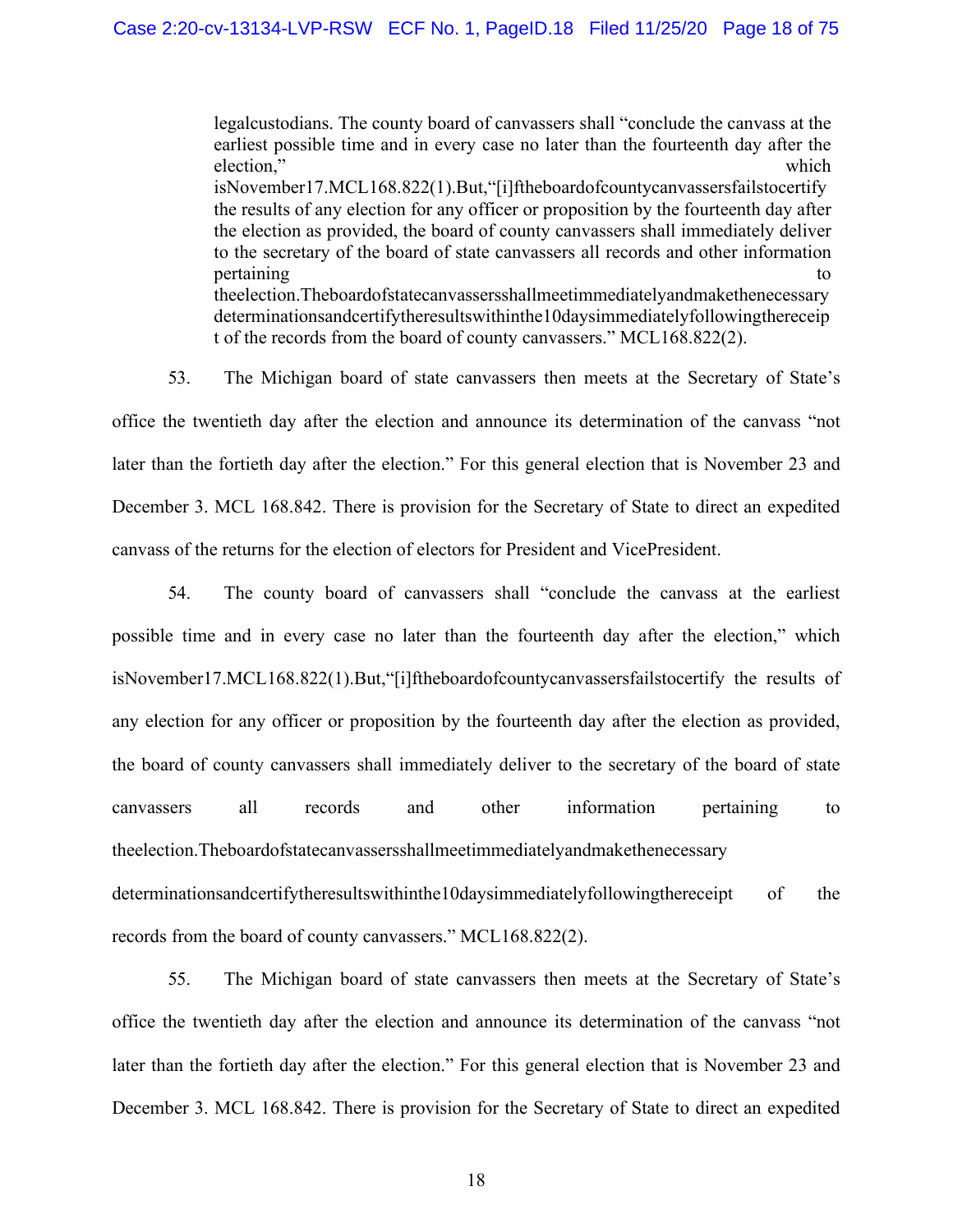canvass of the returns for the election of electors for President and VicePresident.

56. The federal provisions governing the appointment of electors to the Electoral College, 3 U.S.C. §§ 1-18, require Michigan Governor Whitmer to preparea Certificate of Ascertainment by December 14, the date the Electoral Collegemeets.

57. The United States Code (3 U.S.C. §5) provides that if election results are contestedinanystate,andifthestate,priortoelectionday,hasenactedprocedurestosettle controversies or contests over electors and electoral votes, and if these procedures have been applied, and the results have been determined six days before the electors' meetings, thentheseresultsareconsideredtobeconclusiveandwillapplyinthecountingofthe electoral votes. This date (the "Safe Harbor" deadline) falls on December 8, 2020. The governor of any state where there was a contest, and in which the contest was decided according to established state procedures, is required (by 3 U.S.C. § 6) to send a certificate describing the form and manner by which the determination was made to the Archivist as soon as practicable.

58. The members of the board of state canvassers are Democrat Jeannette Bradshaw, Republican Aaron Van Langeveide, Republican Norman Shinkle, and Democrat Julie Matuzak. Jeanette Bradshaw is the Board Chairperson. The members of the Wayne County board of county canvassers are Republican Monica Palmer, Democrat Jonathan Kinloch, Republican William Hartmann, and Democrat Allen Wilson. Monica Palmer is the BoardChairperson.

59. More than one hundred credentialed election challengers provided sworn affidavits.Theseaffidavitsstated,amongothermatters,thatthesecredentialedchallengers were denied a meaningful opportunity to review election officials in Wayne County handling ballots, processing absent voter ballots, validating the legitimacy of absentvoterballots, and the general conduct of the election and ballot counting. *See* Exhibit 1 (affidavits of election challengers).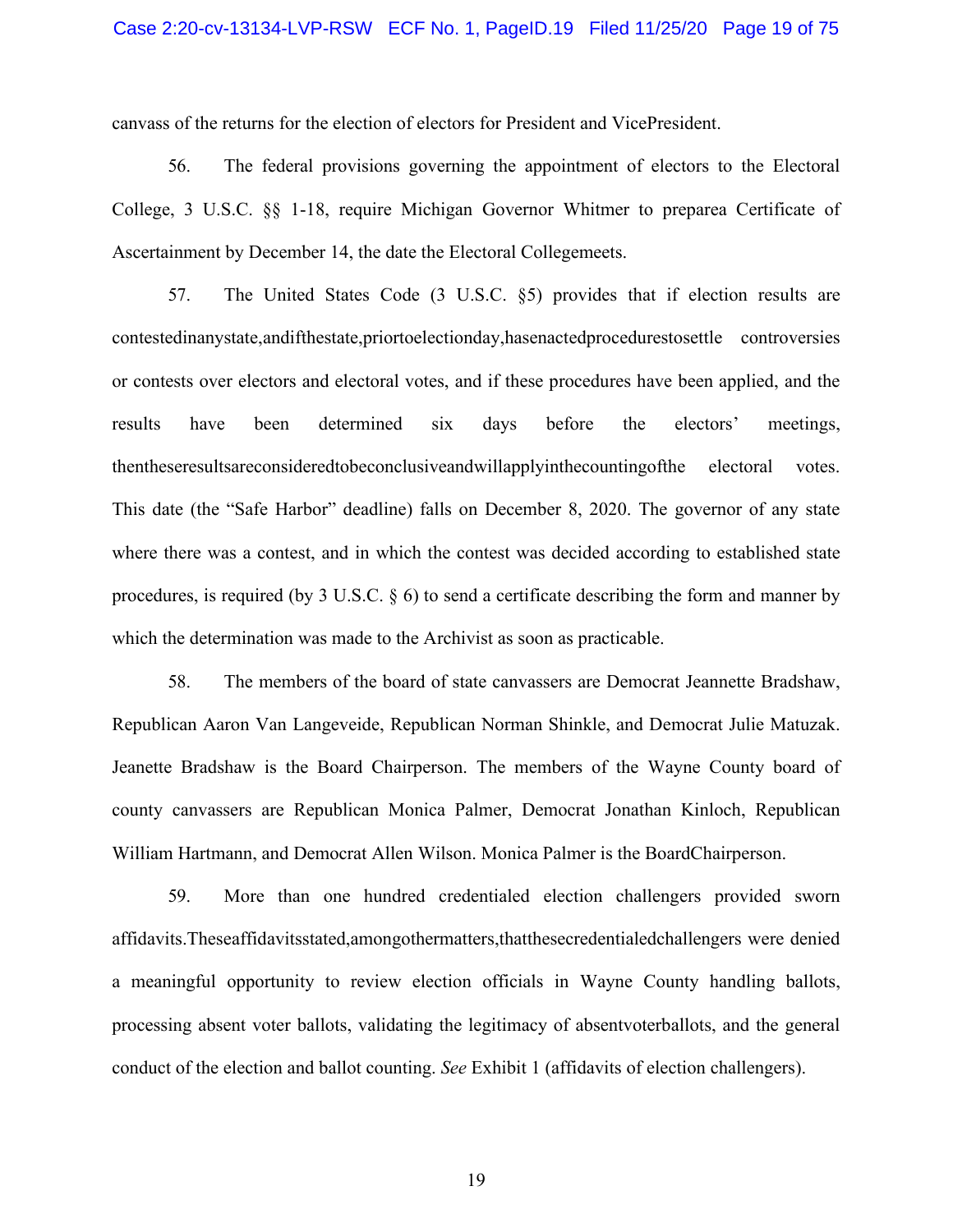# **II. FACTUAL ALLEGATIONS AND FACT WITNESS TESTIMONYREGARDINGMICHIGAN ELECTION CODE VIOLATIONS AND OTHER UNLAWFUL CONDUCT BY ELECTION WORKERS AND MICHIGAN STATE, WAYNE COUNTY AND/OR CITY OF DETROIT EMPLOYEES.**

60. Wayne County used the TCF Center in downtown Detroit to consolidate, collect, and tabulate all of the ballots for theCounty.TheTCFCenterwastheonlyfacilitywithinWayneCountyauthorizedtocountthe ballots.

### **A. Republican Election ChallengersWere Denied Opportunity to Meaningfully Observe the Processing and Counting of Ballots.**

61. There is a difference between a ballot and a vote. A ballot is a piece of paper. A vote is a ballot that has been completed by a citizen registered to vote who has the right to cast a vote and has done so in compliance with Michigan election law by, among other things, verifying their identity and casting the ballot on or before Election Day. It is the task of Secretary Benson and Michigan election officials to assure that only ballots cast by individuals entitled to cast a vote in the election are counted and to make surethatallballotscastbylawfulvotersarecountedandtheelectionisconductedinaccord with Michigan's Election Code uniformly throughoutMichigan.

62. Challengers provide the transparency and accountability to assure ballots are lawfully cast and counted as provided in Michigan's Election Code and voters can be confidenttheoutcomeoftheelectionwashonestlyandfairlydeterminedbyeligiblevoters.

63. WayneCountyexcludedcertifiedchallengersfrommeaningfullyobserving the conduct of the election in violation of the Michigan Election Code. This allowed a substantial number of ineligible ballots to be counted, as outlined in Section B. below. These systematic Michigan Election Code violations, and the disparate treatment of Republican vs. Democratic poll challengers, also violated the Equal Protection Clause and other provisions of the U.S. Constitution as detailed herein. The following affidavits describe the specifics that were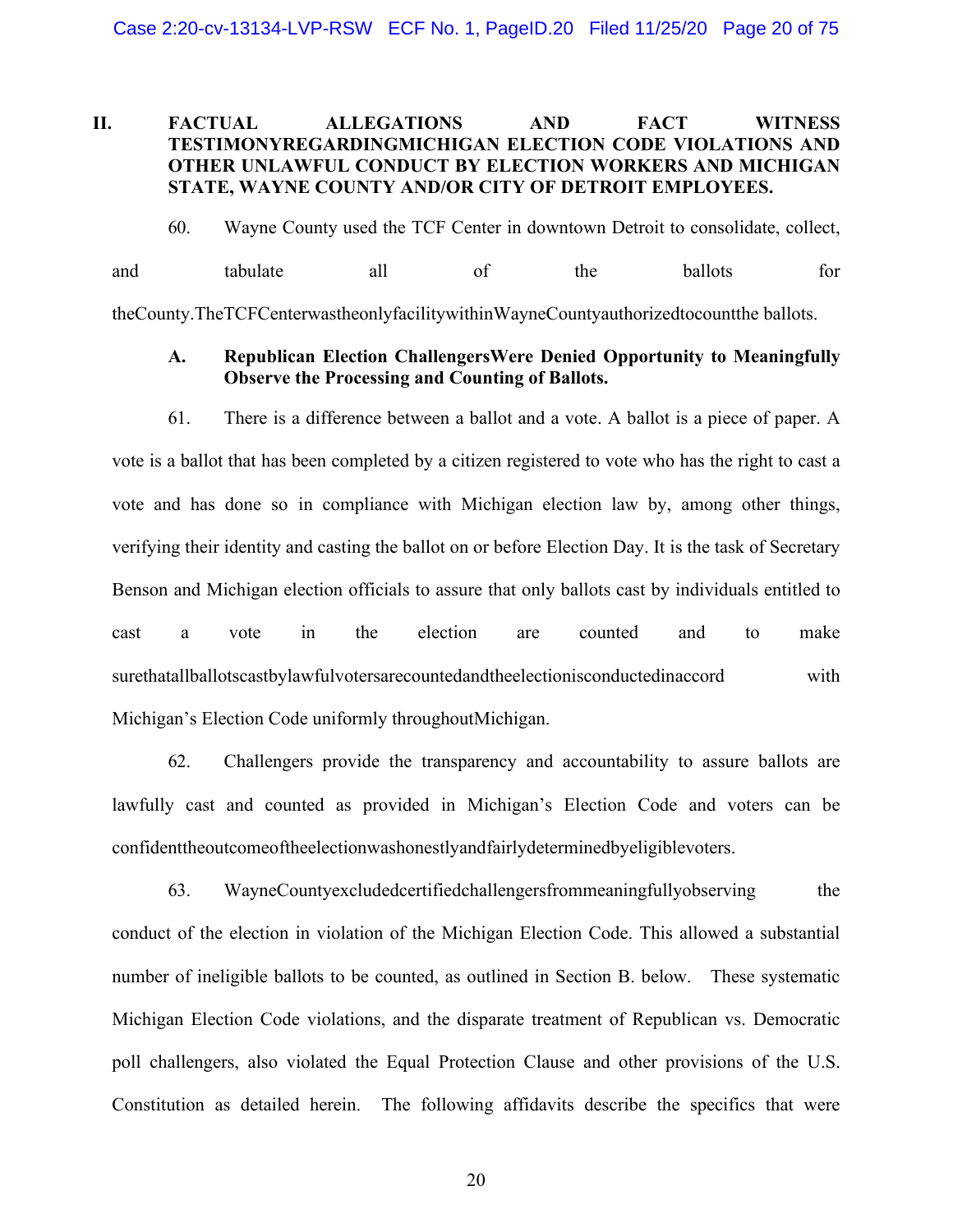observed. This conduct was pervasive in Wayne County as attested to in the affidavits attached at **EXHIBIT3**.

### **1. Republican Observers Denied Access to TCF Center**

64. Many individuals designated as challengers to observe the conduct of the election were denied meaningful opportunity to observe the conduct of the election. For example, challengers designated by the Republican Party or Republican candidates were denied access to the TCF Center (formerly called Cobo Hall) ballot counting location in Detroit while Democratic challengers were allowed access. Exhibit 3 (Deluca aff. ¶¶7-9, 16-18; Langer aff. ¶3; Papsdorf aff. ¶3; Frego aff. ¶9; Downing aff. ¶¶2-9, 11, 15, 22; Sankey aff. ¶¶5-8; Ostin aff. ¶¶5-7; Cavaliere aff. ¶3; Cassin aff. ¶4; Rose aff. ¶18; Zimmerman aff. ¶8; Langer aff. ¶3; Poplawski aff. ¶3; Henderson aff. ¶7; Fuqua-Freyaff.¶5; Ungar aff. ¶4; Eilf aff. ¶¶9, 17; Jeup aff. ¶¶6-7; Tietz aff. ¶¶9-18; McCall aff. ¶¶5-6; Arnoldyaff.¶¶5,8- 9(unlimitedmembersofthemediawerealsoallowedinsideregardless of COVID restrictions while Republican challengers were excluded)).

65. Many challengers stated that Republican challengers who had been admitted to the TCF Center but who left were not allowed to return. *Id.* (Bomer aff.¶16; Paschke aff. ¶4; Schneider aff., p. 2; Arnoldy aff.  $\llbracket 6$ ; Boller aff.  $\llbracket \llbracket 13-15$  (removed and not allowed to serve as challenger); Kilunen aff. ¶7; Gorman aff. ¶¶6-8; Wirsing aff.,p. 1; Rose aff. ¶19; Krause aff. ¶¶9, 11; Roush aff. ¶16; M. Seely aff. ¶6; Fracassi aff. ¶6; Whitmore aff. ¶5). Furthermore, Republican challengers who left the TCF Center were not allowed to be replaced by other Republican challengers while Democratic challengers were replaced.

# **2. Disparate and Discriminatory Treatment of Republican vs. Democratic Challengers.**

66. As a result of Republican challengers not being admitted or re-admitted, while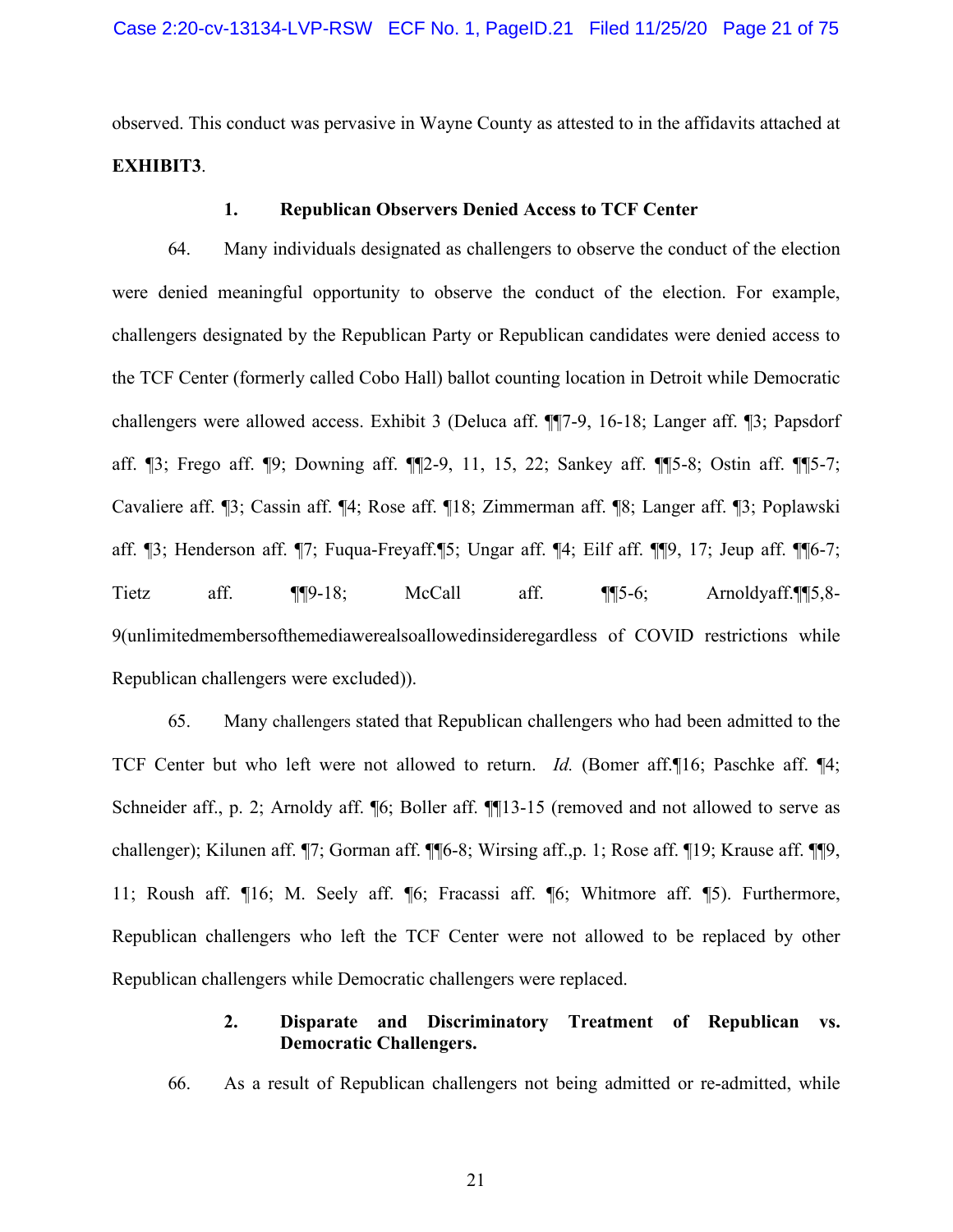Democratic challengers were freely admitted, there were many more Democratic challengers allowed to observe the processing and counting of absent voter ballots than Republican challengers. *Id.* (Helminen aff. ¶12 (Democratic challengers out- numbered Republican challengers by at least a two-to-one ratio); Daavettila aff., p. 2 (ten timesasmanyDemocraticchallengersasRepublican);A.Seelyaff.¶19;Schneideraff.,p. 2; Wirsing aff., p. 1; Rauf aff. ¶21; Roush aff. ¶¶16-17; Topini aff.¶4).

67. Many challengers testified that election officials strictly and exactingly enforced a six-foot distancing rule for Republican challengers but not for Democratic challengers. *Id.* (Paschke aff. ¶4; Wirsing aff., p. 1; Montie aff. ¶4; Harris aff. ¶3; Krause aff. ¶7; Vaupel aff. ¶5; Russel aff. ¶7; Duus aff. ¶9; Topini aff. ¶6). As a result, Republican challengers were not allowed to meaningfully observe the ballot counting process.

## **3. Republican Challengers Not Permitted to View Ballot Handling, Processing or Counting.**

68. Many challengers testified that their ability to view the handling, processing, and counting of ballots was physically and intentionally blocked by election officials.*Id.*(A.Seelyaff.¶15;Milleraff.¶¶13-14;Pennalaaff.¶4;Tysonaff.¶¶12- 13, 16; Ballew aff. ¶8; Schornak aff. ¶4; Williamson aff. ¶¶3, 6; Steffans aff. ¶¶15-16, 23- 24; Zaplitny aff. ¶15; Sawyer aff. ¶5; Cassin aff. ¶9; Atkins aff. ¶3; Krause aff. ¶5;Shereraff. ¶¶15, 24; Basler aff. ¶¶7- 8; Early aff. ¶7; Posch aff. ¶7; Chopjian aff. ¶11; Shock aff.¶7; Schmidt aff. ¶¶7-8; M. Seely aff. ¶4; Topini aff. ¶8).

69. At least three challengers said they were physically pushed away from counting tables by election officials to a distance that was too far to observe the counting. *Id.* (Helminen aff. ¶4; Modlin aff. ¶¶4, 6; Sitek aff. ¶4). Challenger Glen Sitek reported that he was pushed twice by an election worker, the second time in the presence of police officers. *Id.* (Sitek aff. ¶4).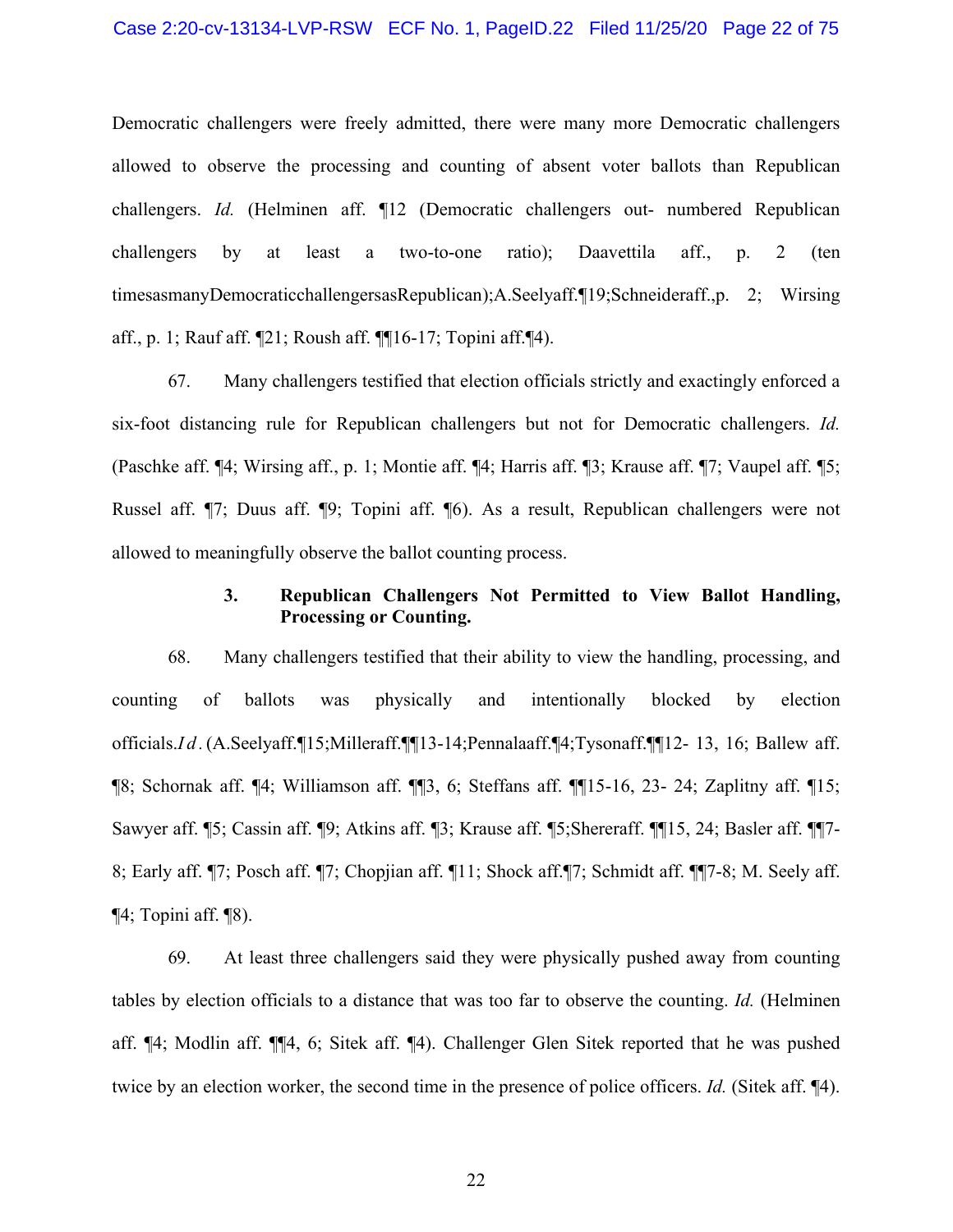Sitek filed a police complaint.*Id.*

70. Challenger Pauline Montie stated that she was prevented from viewing the computer monitor because election workers kept pushing it further away and made her stand back away from the table. *Id.* (Montie aff. ¶¶4-7). When Pauline Montie told an election worker that she was not able to see the monitor because they pushed it farther away from her, the election worker responded, "too bad." *Id.*¶8.

71. Many challengers witnessed Wayne County election officials covering the windows of the TCF Center ballot counting center so that observers could not observe the ballot counting process. *Id.* (A. Seely aff. ¶¶9, 18; Helminen aff. ¶¶9, 12; Deluca aff. ¶13; Steffans aff. ¶22; Frego aff. ¶11; Downing aff. ¶21; Sankey aff. ¶14; Daavettila aff.,p.4;Zimmermanaff.¶10;Krauseaff.¶12;Shereraff.¶22;Johnsonaff.¶7;Poschaff.¶10;Raufaff.¶23 ;Lukeaff.,p.1;M.Seelyaff.¶8;Zelaskoaff.¶8;Ungaraff.¶12;Storm aff. ¶7; Fracassi aff. ¶8; Eilf aff. ¶25; McCall aff.¶9).

### **4. Harassment, Intimidation & Removal of Republican Challengers**

72. Many challengers testified that they were intimidated, threatened, and harassed by election officials during the ballot processing and counting process. *Id.* (Ballew aff. ¶[7, 9; Gaicobazzi aff. **¶**[12-14 (threatened repeatedly and removed); Schneideraff.,p.1;Piontekaff.¶11;Steffansaff.¶26(intimidationmadeherfeeltooafraid to make challenges); Cizmar aff. ¶8(G); Antonie aff. ¶3; Zaplitny aff. ¶20; Moss aff. ¶4; Daavettila aff., pp. 2-3; Tocco aff. ¶¶1-2; Cavaliere ¶3; Kerstein aff. ¶3; Rose aff. ¶16; Zimmerman aff. ¶5; Langer aff. ¶3; Krause aff. ¶4; Sherer aff. ¶24; Vaupel aff. ¶4; Basler aff. ¶8; Russell aff. ¶5; Burton aff. ¶5; Early aff. ¶7; Pannebecker aff. ¶10; Sitek aff. ¶4; Klamer aff. ¶4; Leonard aff.  $\P$ [6, 15; Posch aff.  $\P$ [7, 14; Rauf aff.  $\P$ 24; Chopjian aff.  $\P$ 10; Cooperaff.¶12;Shockaff.¶9;Schmidtaff.¶¶9-10;Duusaff.¶10;M.Seelyaff.¶4;Storm aff. ¶¶5, 7;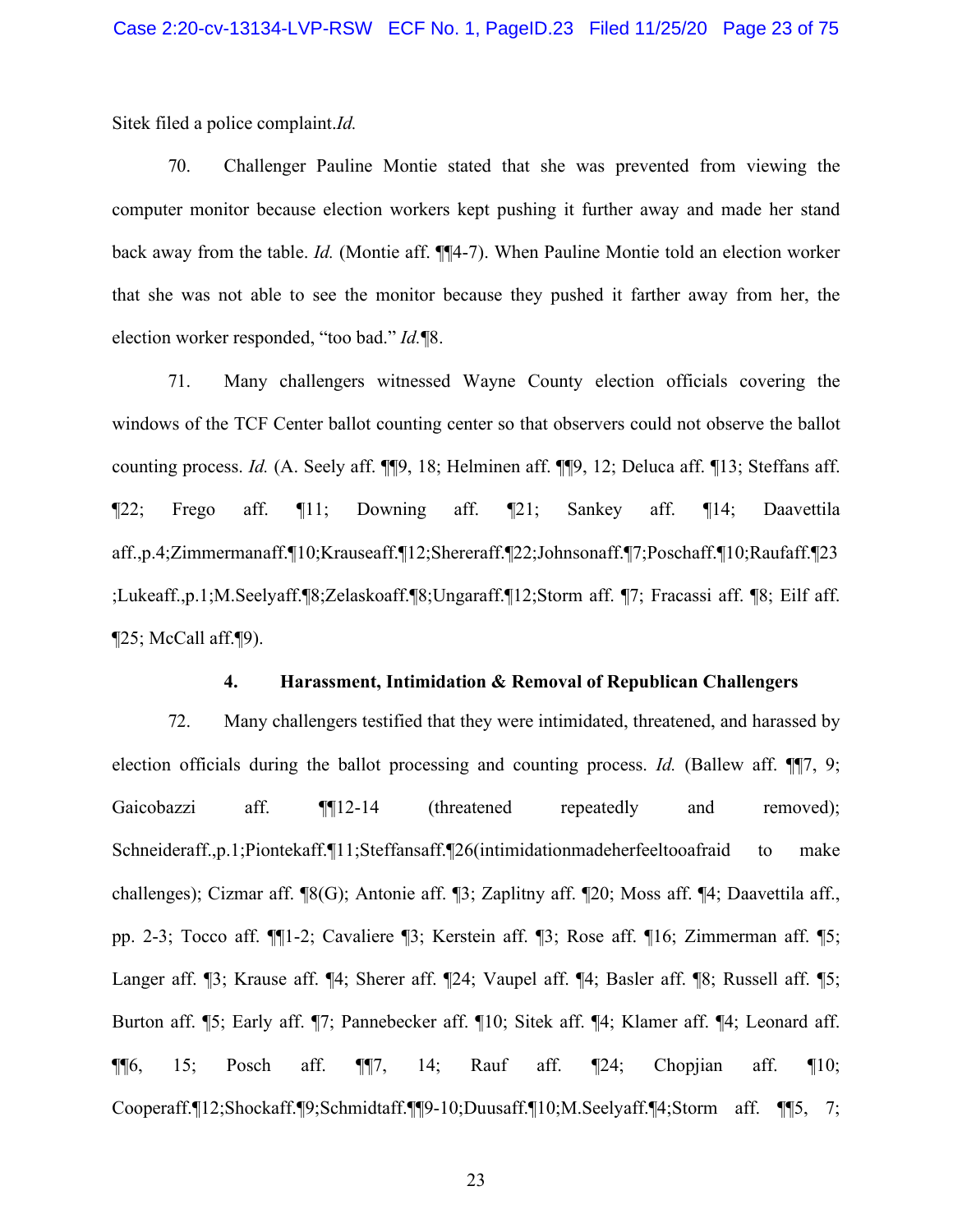DePerno aff. ¶¶5-6; McCall aff. ¶¶5, 13). ArticiaBomer was called a "racist name" by an election worker and also harassed by other election workers. *Id.* (Bomeraff.¶7). Zachary Vaupel reported that an election supervisor called him an "obscene name" andtoldhimnottoaskquestionsaboutballotprocessingandcounting. *Id.*(Vaupelaff.¶4). Kim Tocco was personally intimidated and insulted by election workers. *Id.* (Tocco aff. ¶¶1-2). Qian Schmidt was the target of racist comments and asked, "what gives you the right to be here since you are not American?" *Id.* (Schmidt aff. ¶9).

73. Other challengers were threatened with removal from the counting area if they continued to ask questions about the ballot counting process. *Id.* (A. Seely aff. ¶[6, 13, 15; Pennalaaff. ¶5). Challenger Kathleen Daavettila observed that Democratic challengers distributed a packet of information among themselves entitled, "Tactics to Distract GOP Challengers." *Id.* (Daavettila aff., p. 2). An election official told challenger Ulrike Sherer that the election authority had a police SWAT team waiting outside if Republican challengers argued too much. *Id.* (Sherer aff. ¶24). An election worker told challenger JazmineEarlythatsince"Englishwasnot[her]firstlanguage…[she]shouldnotbetaking part in this process." *Id.* (Early aff. ¶11).

74. Election officials at the TCF Center in Detroit participated in the intimidation experienced by Republican challengers when election officials would applaud, cheer, and yell whenever a Republican challenger was ejected from the counting area. *Id.* (Helminen aff. ¶9; Pennala aff. ¶5; Ballew aff. ¶9; Piontek aff. ¶11; Papsdorfaff.¶3;Steffansaff.¶25;Cizmaraff.¶8(D);Kilunenaff.¶5;Daavettilaaff.,p.4; Cavaliere aff. ¶3; Cassin aff. ¶10; Langer aff. ¶3; Johnson aff. ¶5; Early aff. ¶13; Klamer aff. ¶8; Posch aff.  $\P$ 12; Rauf aff.  $\P$ 22; Chopjian aff.  $\P$ 13; Shock aff. $\P$ 10).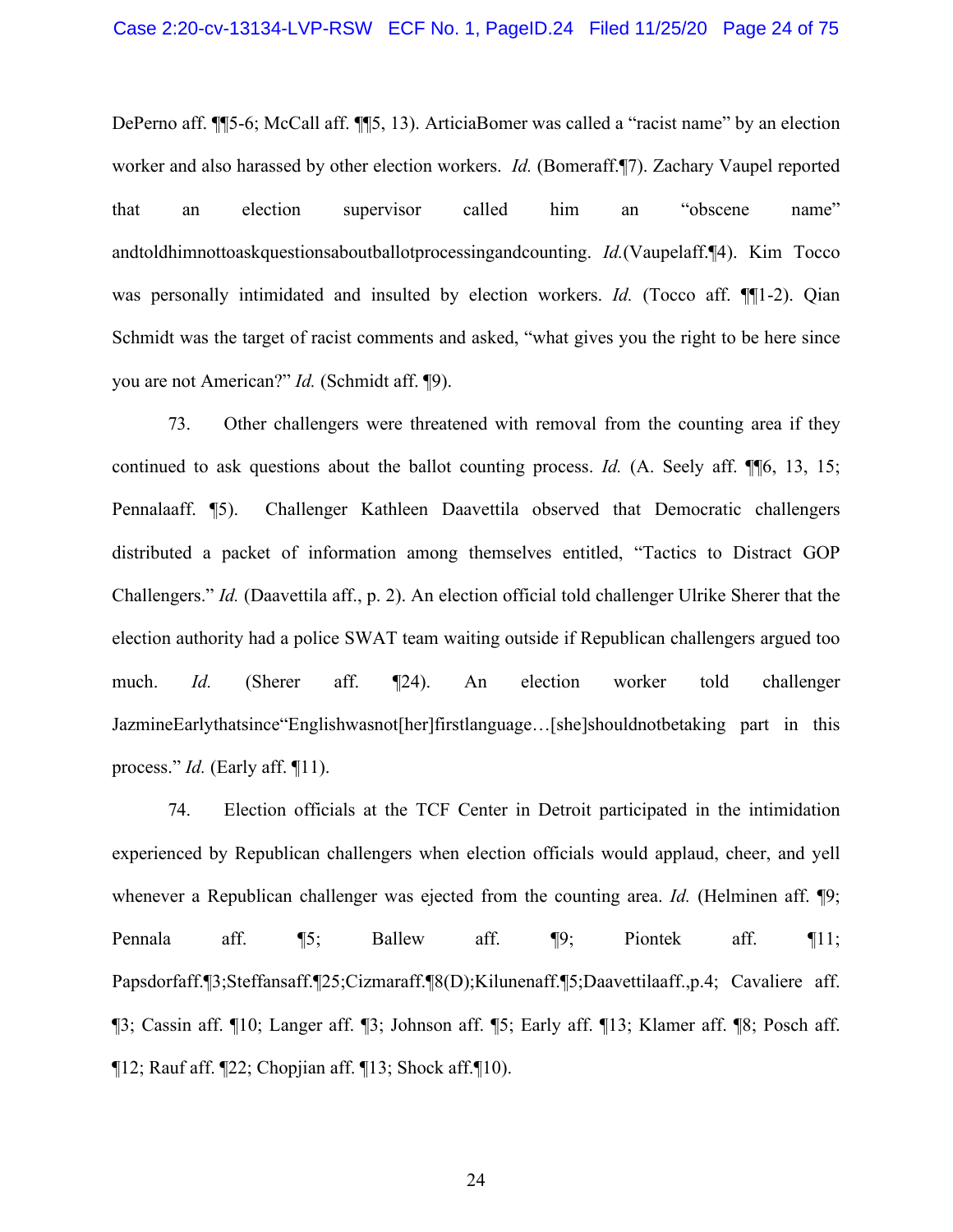## **5. Poll Workers Ignored or Refused to Record Republican Challenges.**

75. Unfortunately, this did not happen in Wayne County. Many challengers testified that their challenges to ballots were ignored and disregarded. *Id.* (A.Seely aff. ¶4; Helminen aff.  $\P$ 5; Miller aff.  $\P$ [10-11; Schornak aff.  $\P$ [9, 15; Piontek aff.  $\P$ 6; Daavettilaaff.,p.3;Valiceaff.¶2;Sawyeraff.¶7;Kerstein aff.¶3;Modlinaff.¶4;Cassin aff. ¶6; Brigmon aff. ¶5; Sherer aff. ¶11; Early aff. ¶18; Pannebecker aff. ¶9; Vanker aff. ¶5; M. Seely aff. ¶11; Ungar aff. ¶¶16-17; Fracassi aff. ¶4).

76. As an example of challenges being disregarded and ignored, challenger Alexandra Seely stated that at least ten challenges she made were not recorded. *Id.* (A. Seely aff. ¶4). ArticiaBomer observed that ballots with votes for Trump were separated fromotherballots.*Id.*(Bomeraff.¶5).ArticiaBomerstated,"Iwitnessedelectionworkers open ballots with Donald Trump votes and respond by rolling their eyes and showing it to other poll workers. I believe some of these ballots may not have been properly counted." *Id.* ¶8. Braden Gaicobazzi challenged thirty-five ballots for whom the voter records did not exist in the poll book, but his challenge was ignored and disregarded. *Id.* (Giacobazzi aff. ¶10). When Christopher Schornak attempted to challenge the counting of ballots,anelectionofficialtoldhim,"Wearenottalkingtoyou,youcannotchallengethis." *Id.*(Schornakaff.¶15).WhenStephanieKrauseattemptedtochallengeballots,anelection workertoldherthatchallengeswerenolongerbeingacceptedbecausethe"rules'nolonger applied.'" *Id.*  (Krause aff.¶13).

# **6. Unlawful Ballot Duplication.**

77. If a ballot is rejected by a ballot-tabulator machine and cannot be read by the machine, the ballot must be duplicated onto a new ballot. The Michigan Secretary of State has instructed, "If the rejection is due to a false read the ballot must be duplicatedby *two election*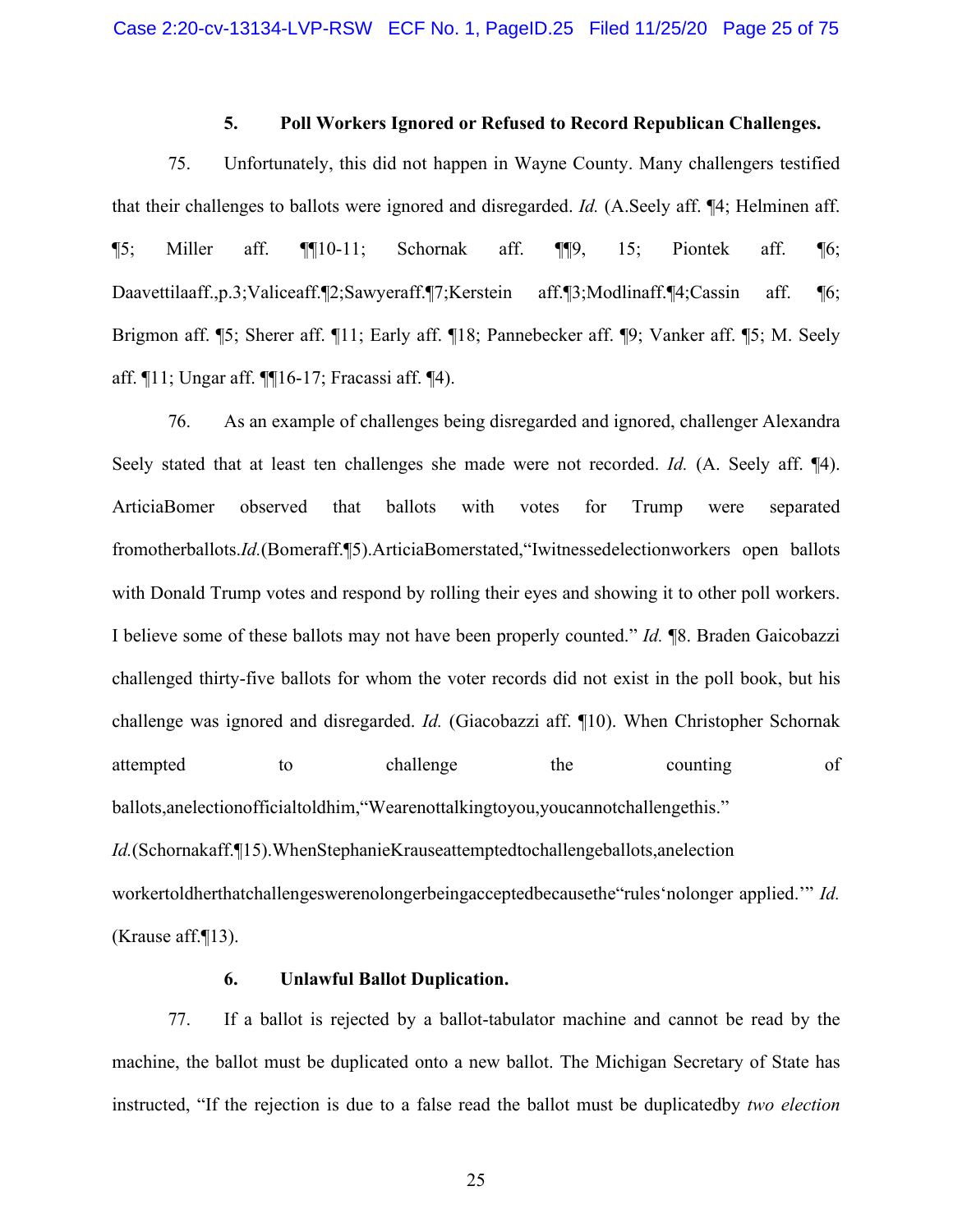*inspectors who have expressed a preference for different political parties*." Michigan Election Officials' Manual, ch. 8, p. 6 (emphasis added). Thus, the ballot-duplicating process must be performed by bipartisan teams of election officials. It must also be performed where it can be observed bychallengers.

78. But Wayne County prevented many challengers from observing the ballot duplicating process. *Id.* (Miller aff. ¶¶6-8; Steffans aff. ¶¶15-16, 23-24; Mandelbaumaff.¶6;Shereraff.¶¶16-

17;Burtonaff.¶7;Drzewieckiaff.¶7;Klameraff.¶9;Chopjianaff.¶10;Schmidtaff.¶7;Champagneaff.¶ 12;Shinkleaff.,p.1).Challenger John Miller said he was not allowed to observe election workers duplicating a ballot

becausethe"duplicationprocesswaspersonallikevoting."*Id.*(Milleraff.¶8).Challenger Mary Shinkle stated that she was told by an election worker that she was not allowed to observeaballotduplicationbecause"ifwemakeamistakethenyouwouldbealloverus." *Id.* (Shinkle aff., p. 1).Anotherchallengerobservedelectionofficialsmakingmistakeswhen duplicating ballots. *Id.* (Piontek aff. ¶9).

79. Many challengers testified that ballot duplication was performed only by Democratic election workers, not bipartisan teams. Exhibit 1 (Pettibone aff. ¶3; Kinney aff.,p.1;Wasilewskiaff.,p.1;Schornakaff.¶¶18-19;Dixonaff.,p.1;Kolanagireddyaff.,p. 1; Kordenbrock aff. ¶¶3-4; Seidl aff., p. 1; Kerstein aff. ¶4; Harris aff. ¶3; Sitek aff. ¶4).

## **7. Democratic Election Challengers Frequently Outnumbered Republican Poll Watchers 2:1 or Even 2:0.**

80. Dominon contractor Melissa Carrone testified that there were significantly more Democrats than Republicans at the TCF Center, and that as a result there were "over 20 machines [that] had two democrats judging the ballots-resulting in an unfair process." Exh. 5 ¶5.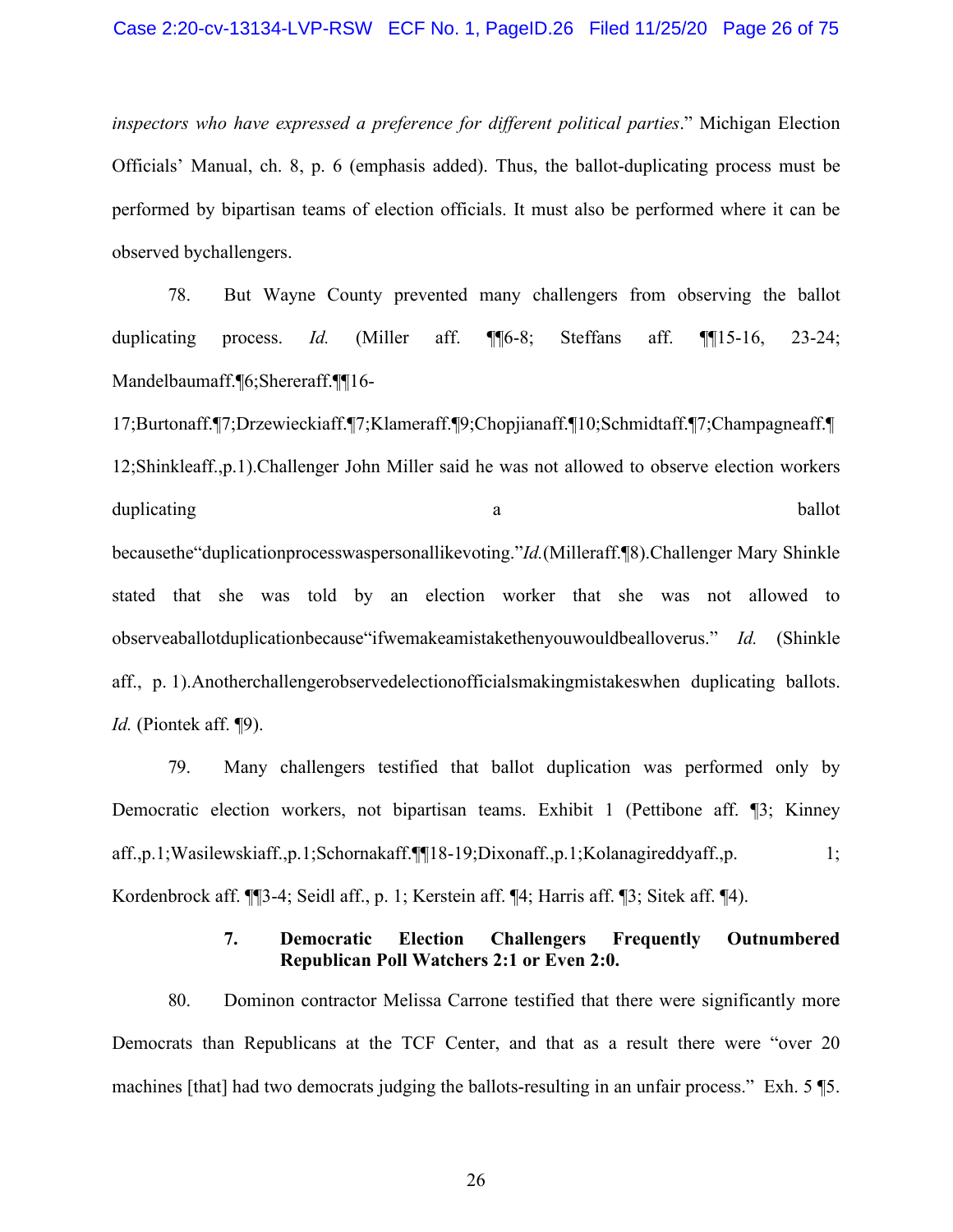Other affiants testified to the fact that Democrats outnumbered Republicans by 2:1 or more *Id.* (Helminon aff. ¶12). Democrats also impersonated Republican poll watchers. *Id.* (Seely aff.  $\P$ 19).

# **8. Collaboration Between Election Workers, City/County Employees, and Democratic Party Challengers and Activists.**

81. Affiants testified to systematic and routine collaboration between election workers, Michigan public employees and Democratic election challengers and activists present, in particular to intimidate, harass, distract or remove Republic election watchers. *See, e.g.,* Exh. 1 (Ballow aff. ¶9; Gaicobazzi aff. ¶¶12, 14; Piontek aff. ¶11).

# **B. Election Workers Fraudulent Forged, Added, Removed or Otherwise Altered Information on Ballots, Qualified Voter List and Other Voting Records**

82. A lawsuit recently filed by the Great Lakes Justice Center ("GLJC") raises similar allegations of vote fraud and irregularities that occurred in Wayne County. *See* Exhibit 4 (copyofcomplaintfiledintheCircuitCourtofWayneCountyin*Costantino,etal.v.City of Detroit, et al.*) ("GLJC Complaint").The allegations and affidavits included in the GLJC Complaint are incorporated by reference in the body of this Complaint.

# **1. Election Workers Fraudulently Added "Tens of Thousands" of New Ballots and New Voters in the Early Morning and Evening November 4.**

<span id="page-26-0"></span>83. The most egregious example of election workers fraudulent and illegal behavior concerns two batches of new ballots brought to the TCF Center after the 8:00 PM Election Day deadline. First, at approximately 4:30 AM on November 4, 2020, poll challenger Andrew Sitto observed "tens of thousands of new ballots" being brought into the counting room, and "[u]nlike the other ballots, these boxes were brought in from the rear of the room." Exh. 4, GLJC Complaint, Exh. C at ¶ 10. Mr. Sitto heard other Republican challengers state that "several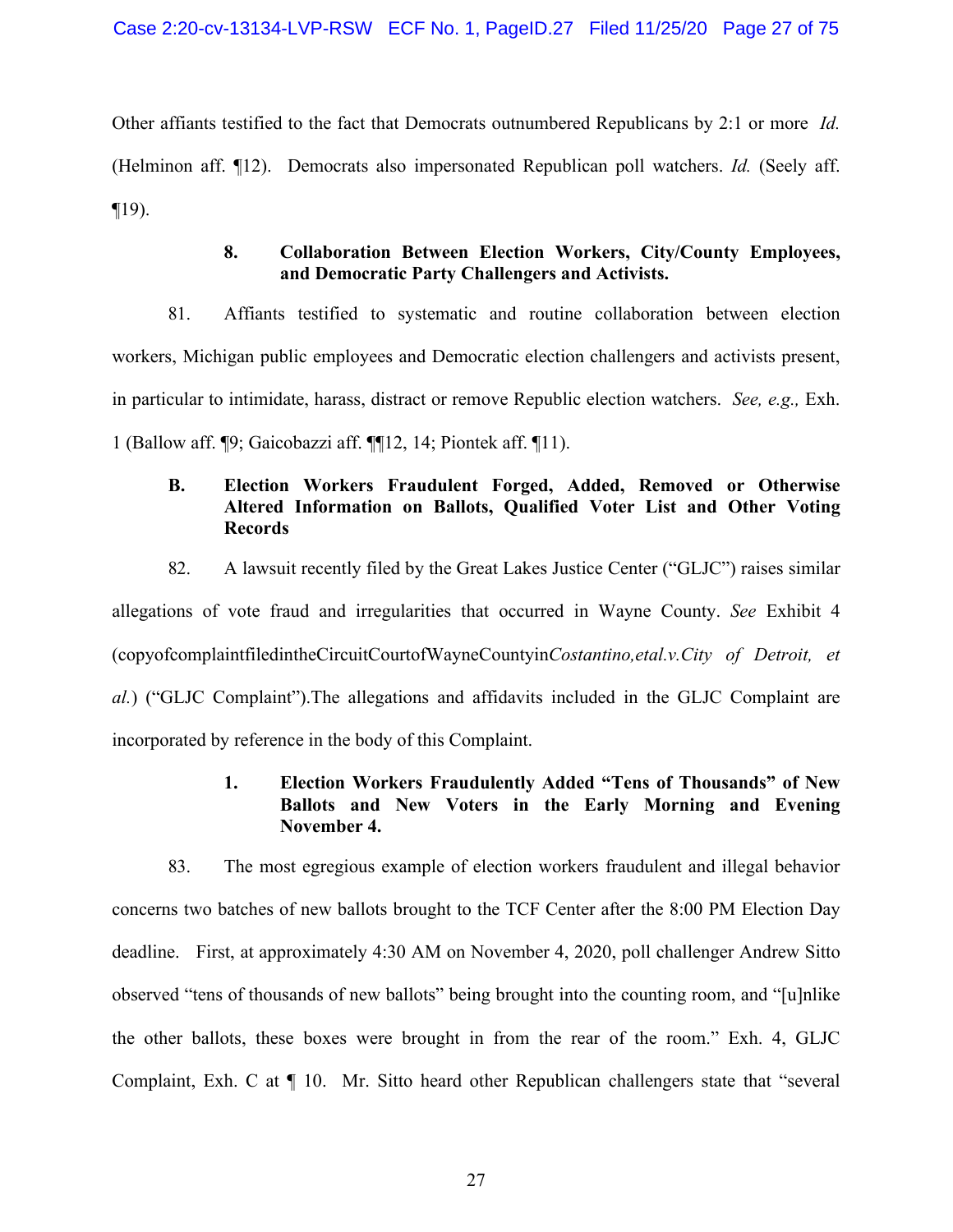vehicles with out-of-state license plates pulled up to the TCF Center a little before 4:30 a.m. and unloaded boxes of ballots." *Id.* at ¶ 11. "All ballots sampled that I heard and observed were for Joe Biden." *Id.* at ¶ 12.

84. A second set of new boxes of ballots arrived at the TCF Center around 9:00 PM on November 4, 2020. According to poll watcher Robert Cushman, contained "several thousand new ballots." Exh. 4, GLJC Complaint, Exh. D at ¶ 5. Mr. Cushman noted that "none of the names on the new ballots were on the QVF or the Supplemental Sheets," *id.* at  $\P$  7, and he observed "computer operators at several counting boards manually adding the names and addresses of these thousands of ballots to the QVF system." *Id.* at ¶ 8. Further, "[e]very ballot was being fraudulently and manually entered into the [QVF], as having been born on January 1, 1990." *Id.* at ¶ 15. When Mr. Cushman challenged the validity of the votes and the impossibility of each ballot having the same birthday, he "was told that this was the instruction that came down from the Wayne County Clerk's office." *Id.* at ¶ 16.

<span id="page-27-0"></span>85. Perhaps the most probative evidence comes from Melissa Carone, who was "contracted to do IT work at the TCF Center for the November 3, 2020 election." Exh. 5, ¶1. On November 4, Ms. Carrone testified that there were "two vans that pulled into the garage of the counting room, one on day shift and one on night shift." *Id.* ¶8. She thought that the vans were bring food, however, she "never saw any food coming out of these vans," and noted the coincidence that "Michigan had discovered over 100,000 more ballots – not even two hours after the last van left." *Id.* Ms. Carrone witnessed this of this illegal vote dump, as well as several other violations outlined below.

# **2. Election Workers Forged and Fraudulently Added Voters to the Qualified Voter List.**

86. Many challengers reported that when a voter was not in the poll book, the election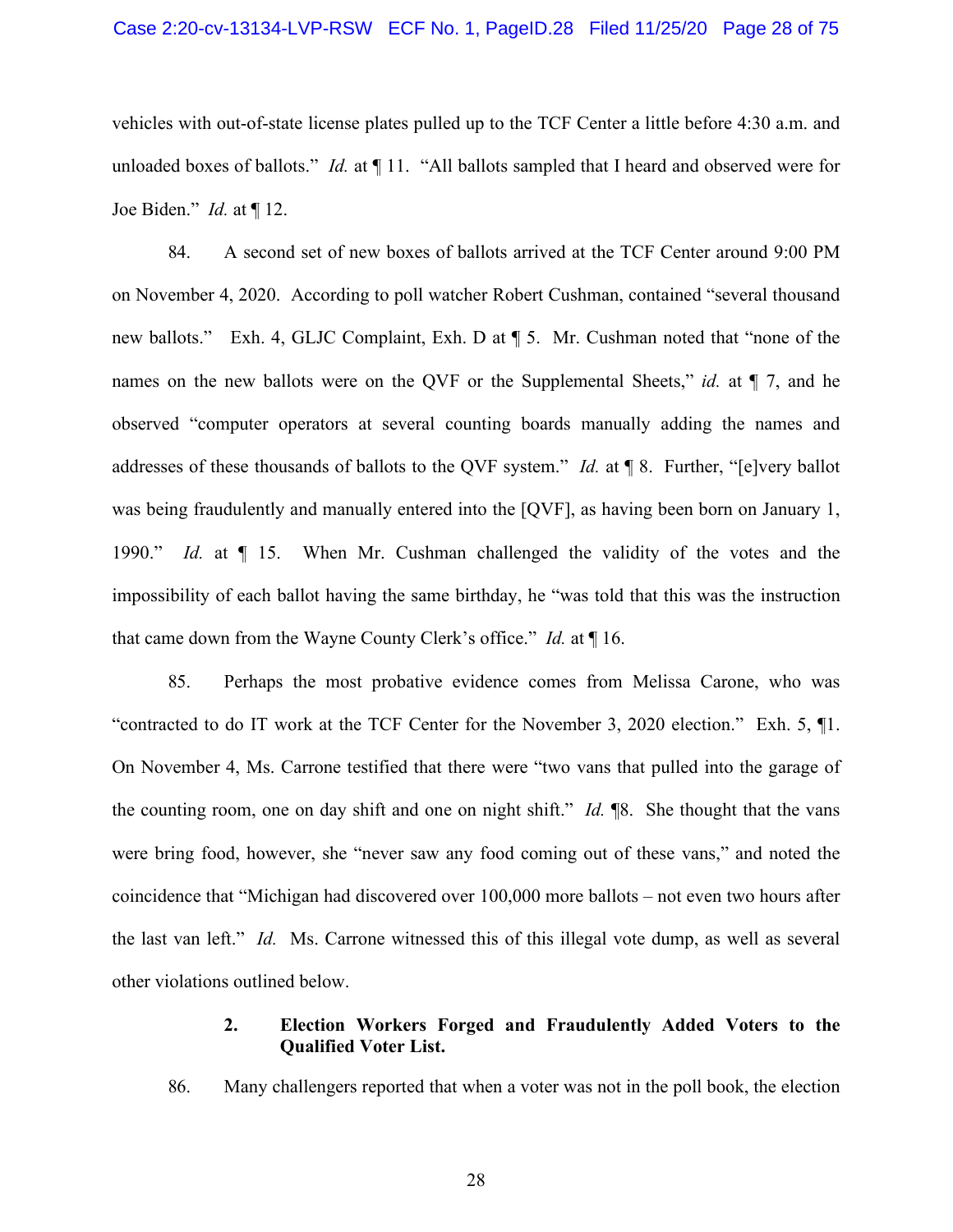officials would enter a new record for that voter with a birth date of January 1, 1900. Exhibit 1 (Gaicobazzi aff. ¶10; Piontek aff. ¶10; Cizmer aff. ¶8(F); Wirsing aff., p. 1; Cassin aff. ¶9; Langer aff. ¶3; Harris aff. ¶3; Brigmon aff. ¶5; Sherer aff. ¶10-11; Henderson aff. ¶9; Early ¶16; Klamer aff. ¶13; Shock aff. ¶8; M. Seely aff. ¶9). *See also id.* (Gorman aff. ¶¶23-26; Chopjian aff. ¶12; Ungar aff. ¶15; Valden aff. ¶17). Braden Gaicobazzi reported that a stack of thirty-five ballots was counted even though there was no voter record. *Id.* (Giacobazzi aff.¶10).

87. The GLJC Complaint alleges the Detroit Election Commission "systematically processed and counted ballots from voters whose name failed to appear in either the Qualified Voter File (QVF) or in the supplemental sheets." Exh. 3, GLJC Complaintat 3. The GLJC Complaint provides additional witness affidavits detailing the fraudulent conduct of election workers, in particular, that of Zachary Larsen, who served as a Michigan Assistant Attorney General from 2012 through 2020 and was a certified poll challenger at the TCF Center. "Mr. Larsen reviewed the running list of scanned in ballots in the computer system, where it appeared that the voter had already been counted as having voted. An official operating the computer then appeared to assign this ballot to a different voter as he observed a completely different name that was added to the list of voters at the bottom of a running tab of processed ballots on the right side of the screen." *Id.* at ¶ 16. Mr. Larsen observed this "practice of assigning names and numbers" to non-eligible voters who did not appear in either the poll book or the supplement poll book. *Id.*  at ¶ 17. Moreover, this appeared to be the case for the majority of the voters whose ballots he personally observed being scanned. *Id.*

#### **3. Changing Dates on Absentee Ballots.**

88. All absentee ballots that existed were required to be inputted into the QVF system by 9:00 p.m. on November 3, 2020. This was required to be done in order to have a final list of absentee voters who returned their ballots prior to 8:00 p.m. on November 3, 2020. In order to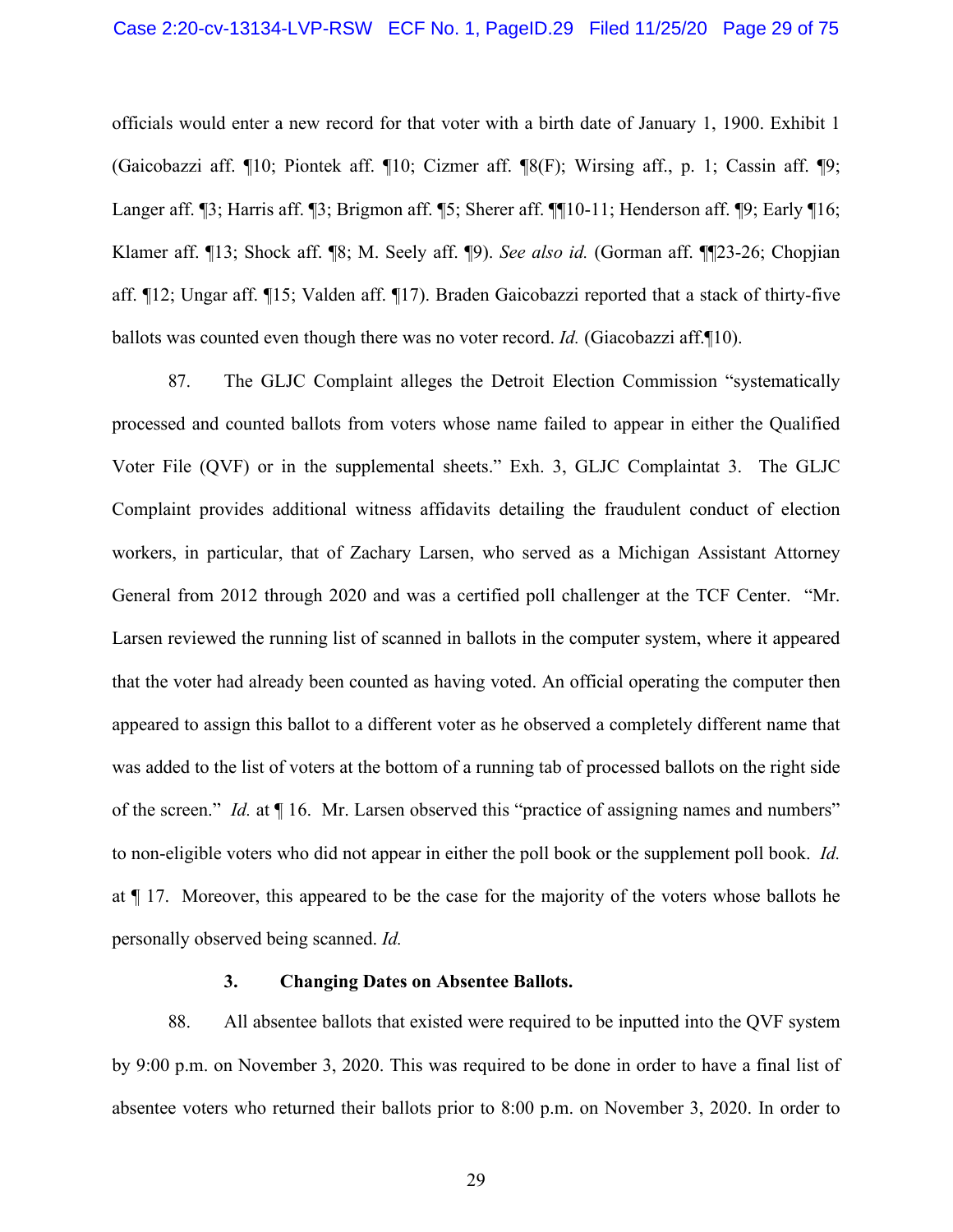have enough time to process the absentee ballots, all polling locations were instructed to collect the absentee ballots from the drop-box once every hour on November 3, 2020.

89. Jessica Connarn is an attorney who was acting as a Republican challenger attheTCFCenterinWayneCounty.**EXHIBIT6**.JessicaConnarn'saffidavitdescribeshow anelectionpollworkertoldJessicaConnarnthatthepollworker"wasbeingtoldtochange the date on ballots to reflect that the ballots were received on an earlier date." *Id.* ¶1. Jessica Connarn also provided a photograph of a note handed to her by the poll worker in which the poll worker indicated she (the poll worker) was instructed to change the date ballots were received. *See id.*  Jessica Connarn's affidavit demonstrates that poll workers inWayneCountywerepredatingabsentvoterballots,sothatabsentvoterballotsreceived after 8:00 p.m. on Election Day could be counted.

<span id="page-29-1"></span>90. Plaintiffs have learned of a United States Postal Service ("USPS") worker Whistleblower, on November 4, 2020 told Project Veritas that a supervisor named Johnathan Clarke in Traverse City, Michigan potentially issued a directive to collect ballots and stamp them as received on November 3, 2020, even though there were not received timely, as required by law: "We were issued a directive this morning to collect any ballots we find in mailboxes, collection boxes, just outgoing mail in general, separate them at the end of the day so that they could hand stamp them with the previous day's date," the whistleblower stated. "Today is November [4](#page-29-0)th for clarification."<sup>4</sup> This is currently under IG Investigation at the U.S. Post Office. According to the Postal worker whistleblower, the ballots are in "express bags" so they could be sent to the USPS distribution center. *Id.*

91. As set forth in the GLJC Complaint and in the Affidavit of Jessy Jacob, an

<span id="page-29-0"></span><sup>4</sup> [https://townhall.com/tipsheet/bethbaumann/2020/11/04/usps-whistleblower-in-michigan-claims-higher-ups](https://townhall.com/tipsheet/bethbaumann/2020/11/04/usps-whistleblower-in-michigan-claims-higher-ups-were-engaging-in-voter-fraud-n2579501)[were-engaging-in-voter-fraud-n2579501](https://townhall.com/tipsheet/bethbaumann/2020/11/04/usps-whistleblower-in-michigan-claims-higher-ups-were-engaging-in-voter-fraud-n2579501)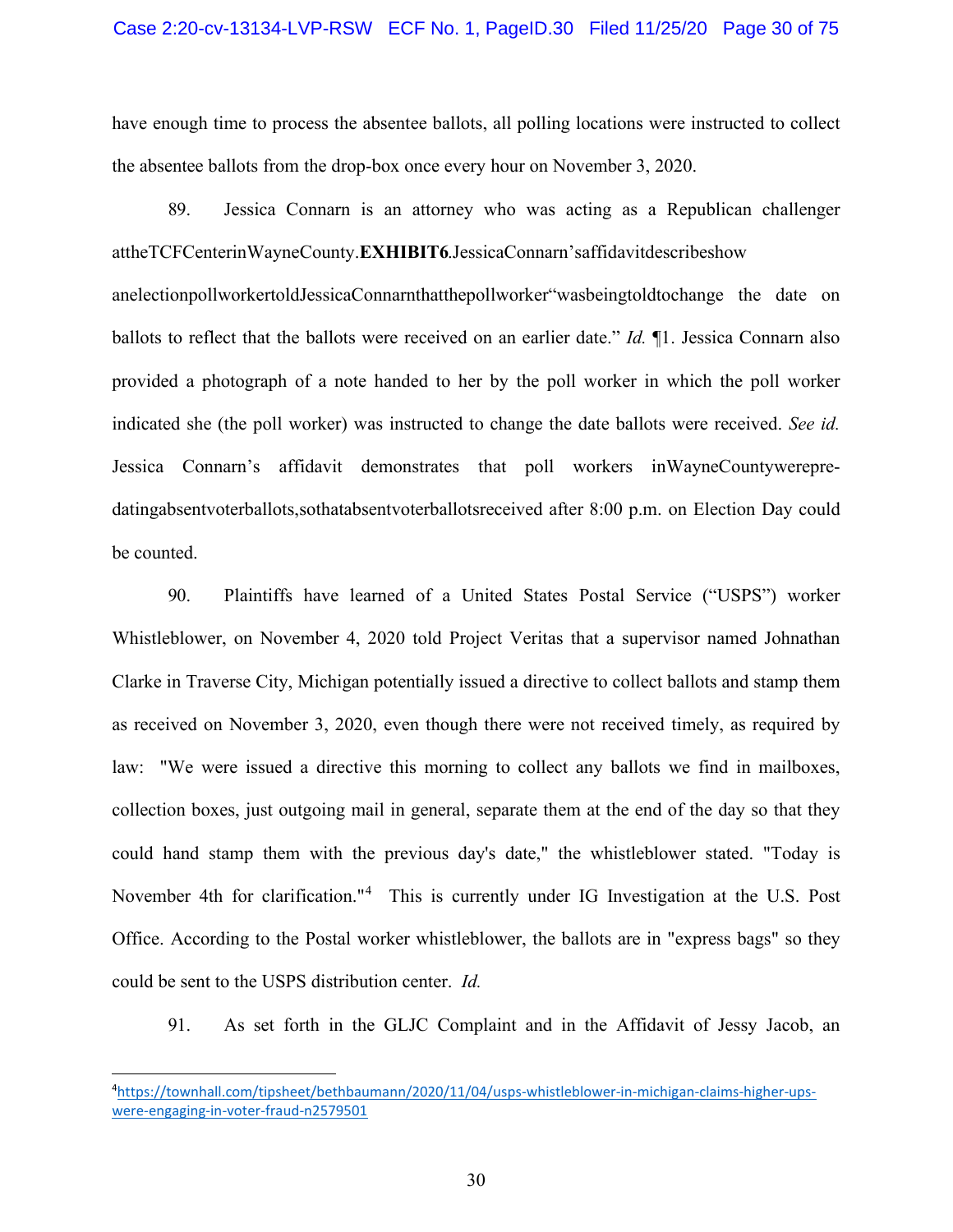employee of the City of Detroit Elections Department, "on November 4, 2020, I was instructed to improperly pre-date the absentee ballots receive date that were not in the QVF as if they hadbeen received on or before November 3, 2020. I was told to alter the information in the QVF to falselyshowthattheabsenteeballotshadbeenreceivedintimetobevalid.Sheestimatesthatthis was done to thousands of ballots." Exh. 4, GLJC Complaint, Exh. B at ¶ 17.

## **4. Election Workers Changed Votes for Trump and Other Republican Candidates.**

92. Challenger ArticiaBomer stated, "I observed a station where election workers were working on scanned ballots that had issues that needed to be manually corrected. I believe some of these workers were changing votes that had been cast for Donald Trump and other Republican candidates." *Id.* (Bomer aff. ¶9). In addition to this eyewitness testimony of election workers manually changing votes for Trump to votes for Biden, there is evidence that Dominion Voting Systems did the same thing on a much larger scale with its Dominion Democracy Suite software. *See generally infra* Section IV[.D,](#page-42-0) Paragraphs [123-](#page-42-1)[131.](#page-46-0)

# **5. Election Officials Added Votes and Removed Votes from "Over-Votes".**

93. Another challenger observed over-votes on ballots being "corrected" so that the ballots could be counted. Exh. 3(Zaplitny aff.¶13). At least one challenger observedpollworkersaddingmarkstoaballotwheretherewasnomarkforanycandidate.

*Id.*(Tysonaff.¶17).

# **C. Additional Violations of Michigan Election Code That Caused Ineligible, Illegal or Duplicate Ballots to Be Counted.**

## **1. Illegal Double Voting.**

94. At least one election worker

"observedalargenumberofpeoplewhocametothesatellite location to vote in-person, but they had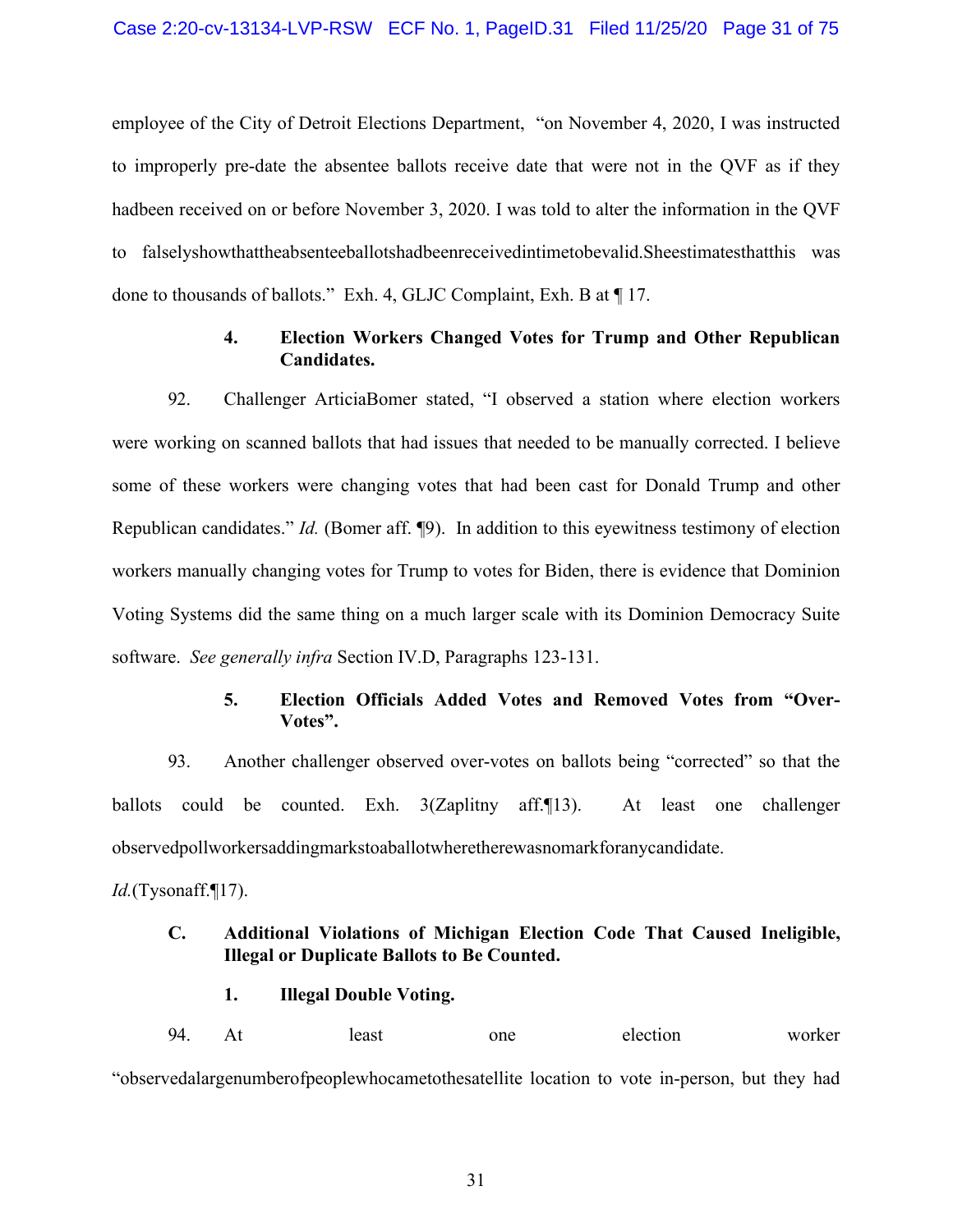already applied for an absentee ballot. These people were allowed to vote in-person and were not required to return the mailed absentee ballot or sign an affidavit that the voter lost the mailed absentee ballot." Exh. 4, GLJC Complaint (Exh. B) Jacob aff. at ¶ 10. Thiswouldpermitapersontovoteinpersonandalsosendinhis/herabsentee ballot, and thereby vote at least twice.

### **2. Ineligible Ballots Were Counted – Some Multiple Times.**

95. Challengersreportedthatbatchesofballotswererepeatedlyrunthroughthe vote tabulation machines. Exh. 3 (Helminen aff. ¶4; Waskilewski aff., p. 1; Mandelbaum aff. ¶5; Rose aff. ¶¶4-14; Sitek aff. ¶3; Posch aff. ¶8; Champagne aff. ¶8). Challenger Patricia Rose stated she observed a stack of about fifty ballots being fed multiple times into a ballot scanner counting machine. *Id.* (Rose aff. ¶¶4-14). ArticiaBomer further stated thatshe witnessed the same group of ballots being rescanned into the counting machine "at least five times." *Id.* ¶12. Dominion contractor Melissa Carone observed that this was a routine practice at the TCF Center, where she "witnessed countless workers rescanning the batches without discarding them first" – as required under Michigan rules and Dominion's procedures – "which resulted in ballots being counted 4-5 times" by the "countless" number of election workers. Carone aff. ¶3. When she observed that a computer indicated that it had "a number of over 400 ballots scanned – which means one batch [of 50] was counted over 8 times," and complained to her Dominion supervisor, she was informed that "we are here to do assist with IT work, not to run their election." *Id.* at ¶4.

## **3. Ballots Counted with Ballot Numbers Not Matching Ballot Envelope.**

96. Many challengers stated that the ballot number on the ballot did not match thenumberontheballotenvelope,butwhentheyraisedachallenge,thosechallengeswere disregarded and ignored by election officials, not recorded, and the ballots wereprocessed andcounted.Exh. 3(A.Seelyaff.¶15;Wasilewskiaff.,p.1;Schornakaff.¶13;Brunell aff. ¶¶17, 19;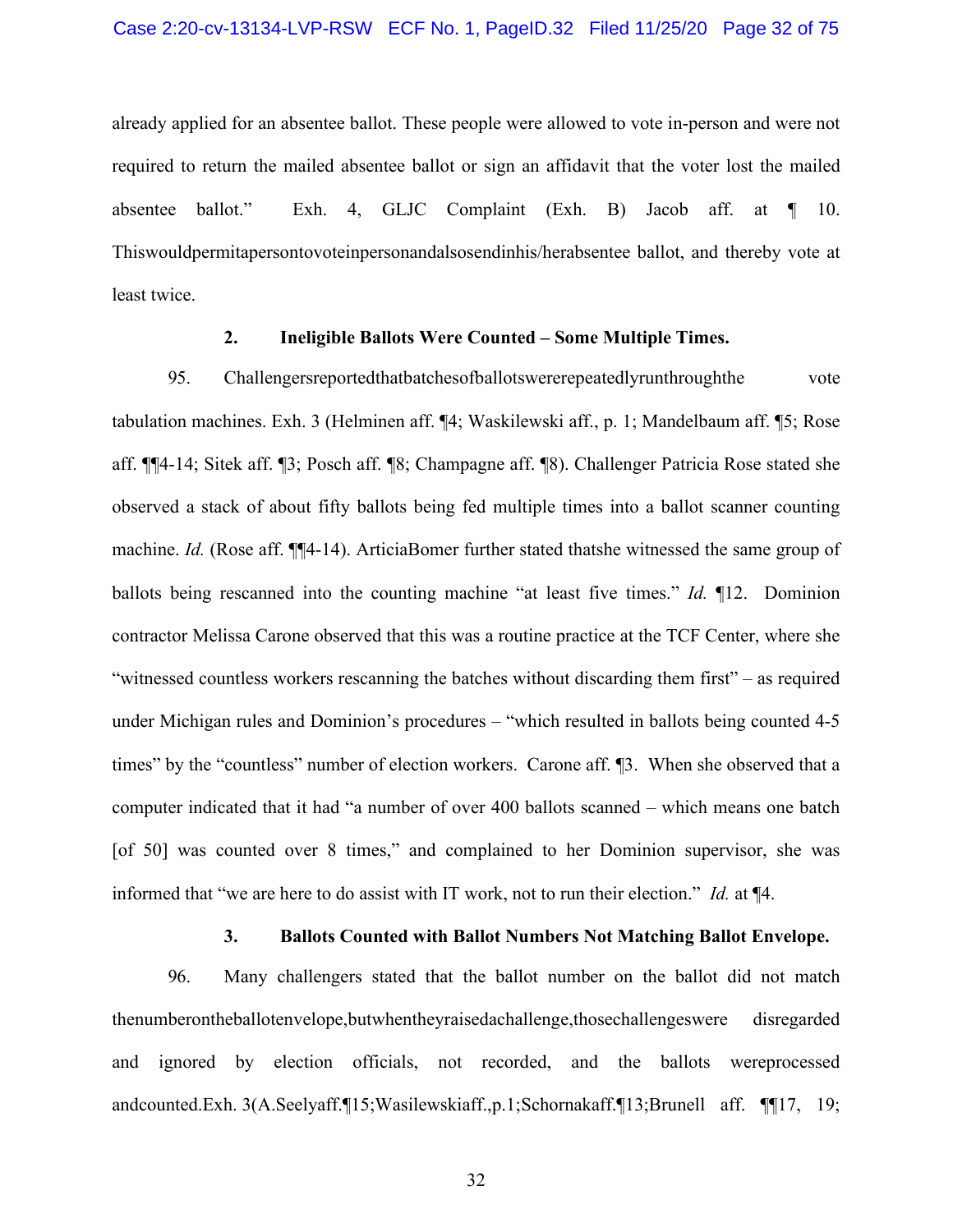Papsdorf aff. ¶3; Spalding aff. ¶¶8, 11; Antonie aff. ¶3; Daavettila aff., p. 3; Atkins aff. ¶3; Harris aff. ¶3; Sherer aff. ¶21; Drzewiecki aff. ¶¶5-6; Klamer aff. ¶4; Rauf aff. ¶¶9-14; Roush aff. ¶¶5-7; Kinney aff. ¶5). For example, when challenger Abbie Helminen raised a challenge that the name on the ballot envelope did not match the name on the voter list, she was told by an election official to "get away" and that the counting tableshewasobservinghad"adifferentprocessthanothertables."*Id.*(Helminenaff.¶5).

## **4. Election Officials Counted Ineligible Ballots with No Signatures or with No Postmark on Ballot Envelope.**

97. Atleasttwochallengersobservedballotsbeingcountedwheretherewasno signature or postmark on the ballot envelope. *Id.* (Brunell aff. ¶¶17, 19; Spalding aff.¶13;Shereraff.¶13).ChallengerAnneVankerobservedthat"60%ormoreof[ballot] envelopes [in a batch] bore the same signature on the opened outer envelope." *Id.*(Vanker aff. ¶5).Challenger William Henderson observed that a counting table of election workers lost eight ballot envelopes. Exhibit 1 (Henderson aff.¶8).The GLJCComplaint further alleges the Election Commission "instructed election workers to not verify signatures on absentee ballots, to backdate absentee ballots, and to process such ballots regardless of their validity."

### **5. Election Officials Counted "Spoiled" Ballots.**

98. At least two challengers observed spoiled ballots being counted. *Id.* (Schornak aff. ¶¶6-8; Johnson aff. ¶4). At least one challenger observed a box of provisional ballots being placed in a tabulation box at the TCF Center. Exhibit 1 (Cizmar aff. ¶5).

### **6. Systematic Violations of Ballot Secrecy Requirements**

99. Affiant Larsen identified a consistent practice whereby election officials would remove ballots from the "secrecy sleeve" or peek into the envelopes, visually inspect the ballots, and based on this visual inspection of the ballot (and thereby identify the votes cast), determine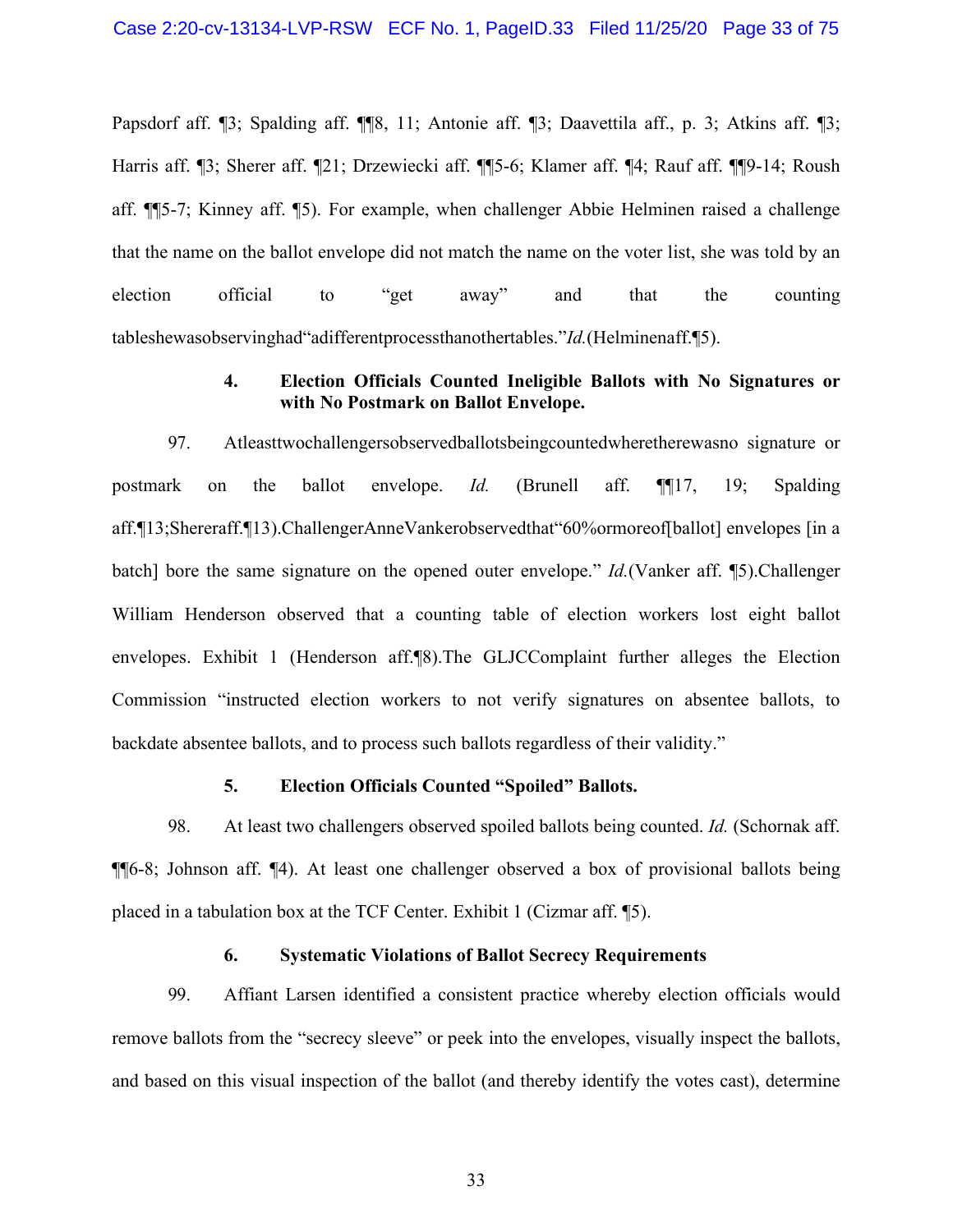whether to "place the ballot back in its envelope and into a 'problem ballots' box that required additional attention to determine whether they would be processed and counted." Exh. 4, GLJC Complaint, Exh. A at ¶14. Mr. Larsen also observed that some ballots arriving without any secrecy sleeve at all were counted after visual inspection, whereas many ballots without a secrecy sleeve were placed in the "problem ballots" box. *Id.* at ¶[21-22. "So the differentiation among these ballots despite both ballots arriving in secrecy sleeves was perplexing and again raised concerns that some ballots were being marked as 'problem ballots' based on who the person had voted for rather on any legitimate concern about the ability to count and process the ballot appropriately." *Id.* at ¶24.

## **7. Election Workers Accepted Unsecured Ballots, without Chain of Custody, after 8:00 PM Election Day Deadline.**

100. Poll challengers observed two batches of new ballots brought to the TCF Center after the 8:00 PM Election Day deadline, as detailed in the GLJC Complaint and Paragraphs [79-](#page-26-0) [81a](#page-27-0)bove. Affiant Daniel Gustafson further observed that these batches of ballots "were delivered to the TCF Center in what appeared to be mail bins with open tops." Exh. 4, GLJC Complaint, Exh. E at¶4. Mr. Gustafson further observed that these bins and containers "did not have lids, were not sealed, and did not have the capability of having a metal seal," *id.* at ¶5, nor were they "marked or identified in any way to indicated their source of origin." *Id.* at ¶6.

101. An election challenger at the Detroit Department of Elections office observed passengers in cars dropping off more ballots than there were people in the car. Exh. 3 (Meyers aff. ¶3). This challenger also observed an election worker accepting a ballot after 8:00 p.m. on Election Day. *Id.*¶7.

102. An election challenger at the Detroit Department of Elections office observed ballots being deposited in a ballot drop box located at the Detroit Department of Elections after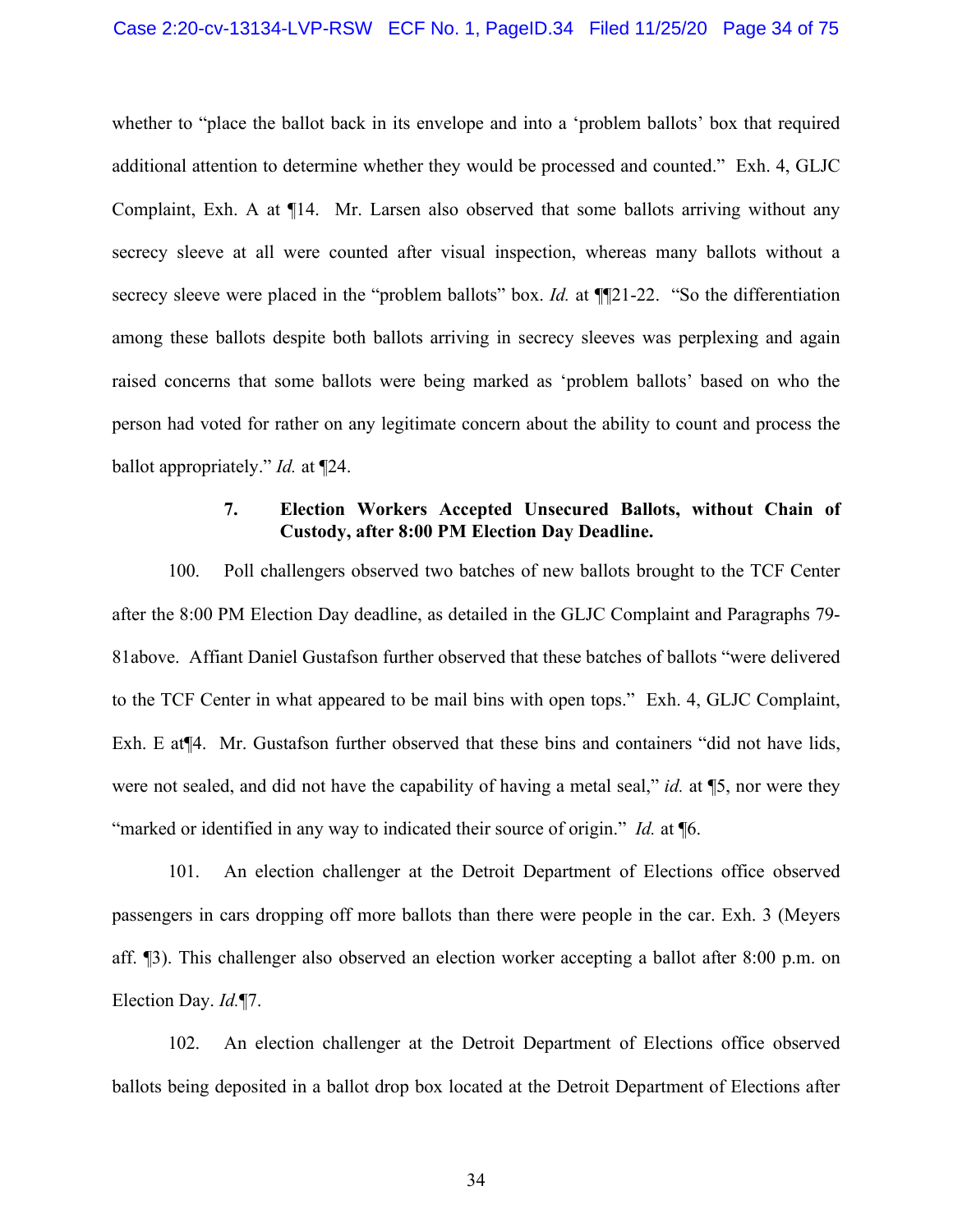8:00 p.m. on Election Day. *Id.* (Meyers aff.¶6).

103. On November 4, 2020, Affiant Matt Ciantar came forward who, independently witnessed, while walking his dog, a young couple delivered 3-4 large plastic clear bags, that appear to be "express bags", as reflected in photographs taken contemporaneously, to a U.S. Postal vehicle waiting. *See generally*Exh. 7 Matt Ciantar Declaration. The use of clear "express bags" is consistent with the USPS whistleblower Johnathan Clarke in Traverse City, Michigan. *See infra* Paragraph [78.](#page-29-1)

#### **8. Ballots from Deceased Voters Were Counted.**

104. One Michigan voter stated that her deceased son has been recorded as voting twice since he passed away, most recently in the 2020 general election. Exh. 3 (Chase aff.¶3).

# **III. EXPERT WITNESS TESTIMONY SUPPORTING INDICATING WIDESPREAD VOTING FRAUD AND MANIPULATION**

# **A. Approximately 30,000 Michigan Mail-In Ballots Were Lost, and Approximately 30,000 More Were Fraudulently Recorded for Voters who Never Requested Mail-In Ballots.**

105. The attached report of William M. Briggs, Ph.D. ("Dr. Briggs Report") summarizes the multi-state phone survey data of 248 Michigan Republican voters collected by Matt Braynard, which was conducted from November 15-17, 2020 and covered voters in Arizona, Georgia, Michigan, Pennsylvania, and Wisconsin. *See* Exh. 101, Dr. Briggs Reportat 1, and Att. 1 ("Braynard Survey"). The Braynard Survey sought to identify two specific errors involving unreturned mail-in ballots that are indicative of voter fraud, namely: "**Error #1:** those who were recorded as receiving absentee ballots *without*requesting them;" and "**Error #2:** those who returned absentee ballots but whose votes went missing (*i.e.*, marked as unreturned)." *Id.*  Dr. Briggs then conducted a parameter-free predictive model to estimate, within 95% confidence or prediction intervals, the number of ballots affected by these errors out of a total of 139,190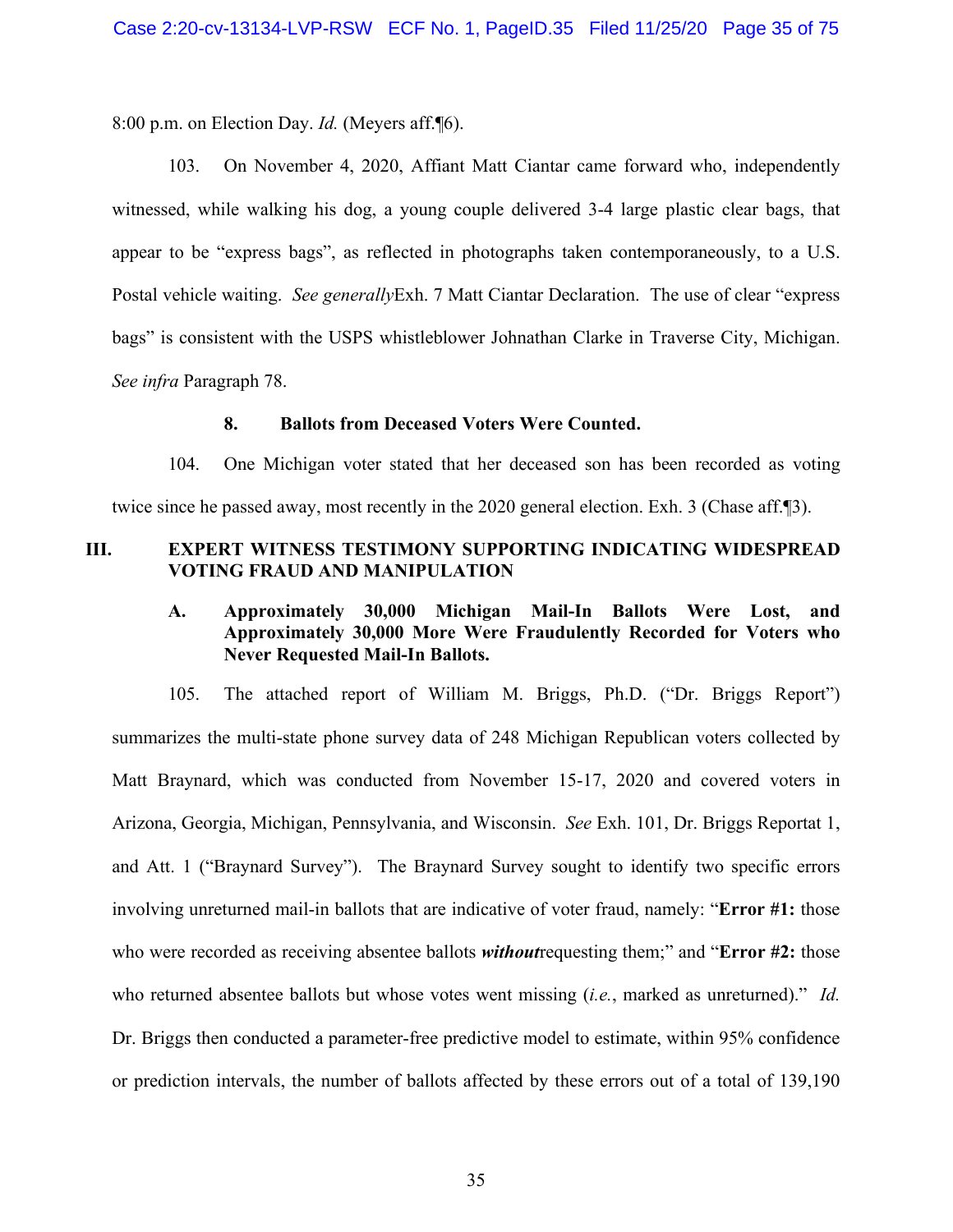unreturned mail-in ballots for the State of Michigan.

106. With respect to **Error #1**, Dr. Briggs analysis estimated that **29,611 to 36,529 ballots** out of the total 139,190 unreturned ballots (**21.27% - 26.24%)** were recorded for voters who had **not** requested them. *Id.* With respect to **Error #2**, the numbers are similar with **27,928 to 34,710 ballots** out of 139,190 unreturned ballots (**20.06% - 24.93%**) recorded for voters who **did return their ballots were recorded as being unreturned.** *Id.* Taking the average of the two types of errors together, **62,517 ballots, or 45% of the total, are "troublesome."**

107. These errors are not only conclusive evidence of widespread fraud by the State of Michigan,<sup>[5](#page-35-0)</sup> but they are fully consistent with the fact witness statements above the evidence regarding Dominion presented below insofar as **these purportedly unreturned absentee ballots provide a pool of 60,000-70,000 unassigned and blank ballots that could be filled in by Michigan election workers, Dominion or other third parties to shift the election to Joe Biden**. With respect to Error #1, Dr. Briggs' analysis, combined with the statements of the Michigan voters in the Braynard Survey, demonstrates that approximately **30,000 absentee ballots were sent to someone besides the registered voter named in the request**, and thus could have been filled out by anyone and then submitted in the name of another voter. With respect to Error #2, Dr. Briggs' analysis indicates that approximately **30,000 absentee ballots were either lost or destroyed** (consistent with allegations of Trump ballot destruction) **and/or were replaced with blank ballots filled out by election workers, Dominion or other third parties.** Accordingly, Dr. Briggs' analysis showing that almost half of purportedly "unreturned

<span id="page-35-0"></span><sup>5</sup> The only other possible explanations for the statements of 248 Michigan mail-in voters included in the Braynard Survey data is (a) that the 248 voters (who had no known pre-existing relationship apart from being listed as having unreturned absentee ballots) somehow contrived to collude together to submit false information or (b) that these 248 suffered from amnesia, dementia or some other condition that caused them to falsely claim that they had requested a mail-in ballot or returned a mail-in ballot.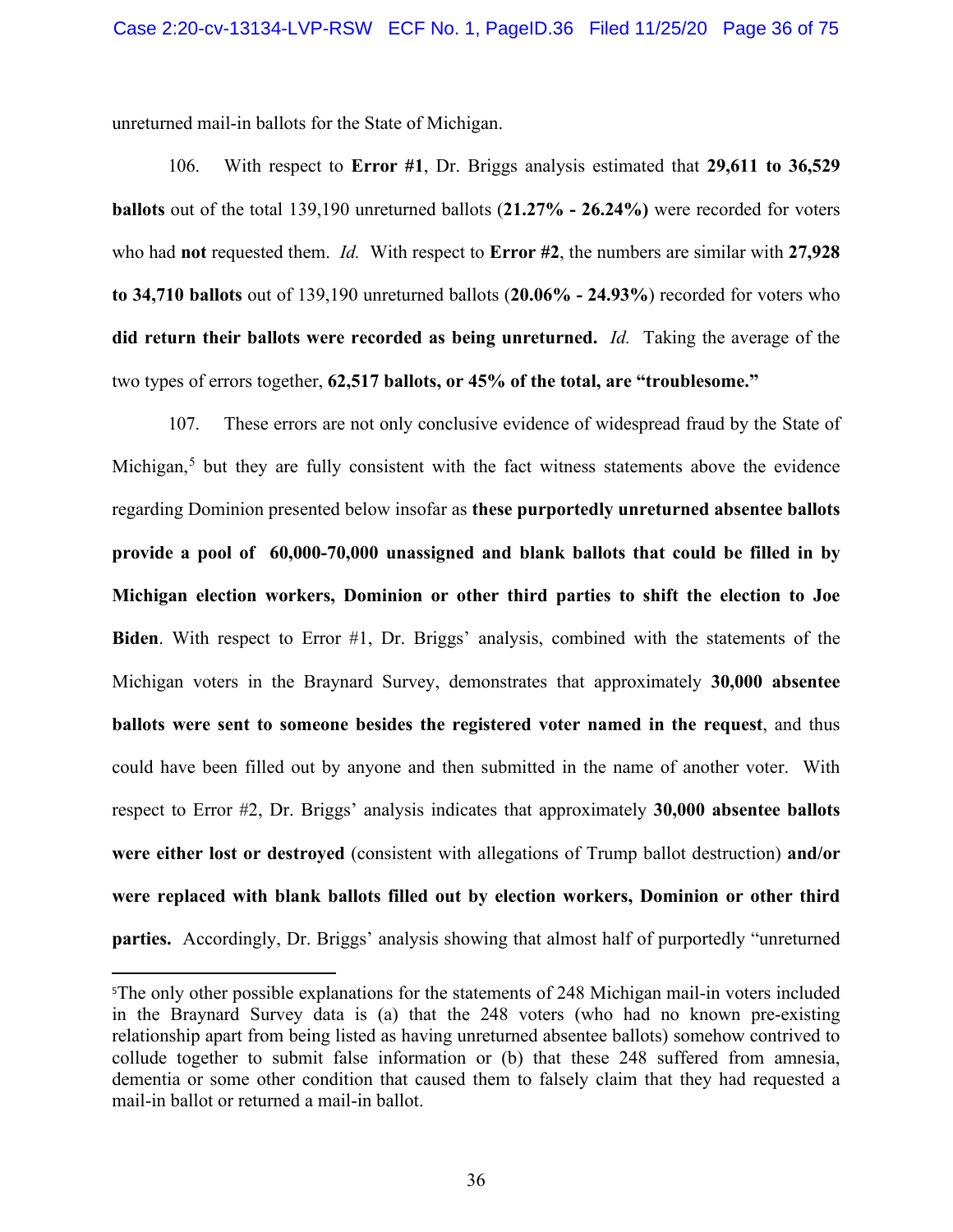ballots" suffers from one of the two errors above – which is consistent with his findings in the four other States analyzed (Arizona 58%, Georgia 39%, Pennsylvania 37%, and Wisconsin 31%) – provides further support that these widespread "irregularities" or anomalies was one part of much larger interstate fraudulent scheme to rig the 2020 General Election for Joe Biden.

## **B. Statistical Analysis of Anomalous and Unprecedented Turnout Increases in Specific Precincts Indicate that There Were at Least 40,000 "Excess Voters" in Wayne County and At Least 46,000 in Oakland County.**

108. The attached affidavit of Eric Quinell, Ph.D. ("Dr. Quinell Report") analyzes the extraordinary increase in turnout from 2016 to 2020 in a relatively small subset of townships and precincts outside of Detroit in Wayne County and Oakland County, and more importantly how nearly 100% or more of all "new" voters from 2016 to 2020 voted for Biden. *See* Exh. 102. Using publicly available information from Wayne County and Oakland County, Dr. Quinell first found that for the votes received up to the 2016 turnout levels, the 2020 vote Democrat vs. Republican two-ways distributions (i.e., excluding third parties) tracked the 2016 Democrat vs. Republican distribution very closely, which was 55%-45% for Wayne County (outside Detroit) and 54%/46% for Oakland County. *Id.* at ¶¶18 & 20.

109. However, after the 2016 turnout levels were reached, the Democrat vs. Republican vote share shifts decisively towards Biden by approximately 15 points, resulting in a 72%/28% D/R split for Oakland County and 70%/30% D/R split for Wayne County (outside of Detroit). What is even more anomalous – and suspicious – is the fact that nearly all of these "new" votes in excess of 2016 come from a small number of townships/precincts where the increased Biden vote share is nearly 100% or over 100% for Biden. *Id.* For example, in the township of Livonia in Wayne County, Biden gained 3.2 voters for every 1 new Trump voter, and Biden receive 97% of all "new" votes over 2016 and 151% of all new voter registrations. *Id.*  at ¶6. In the township of Troy in Oakland County, the vote share shifted from 51%/49% in 2016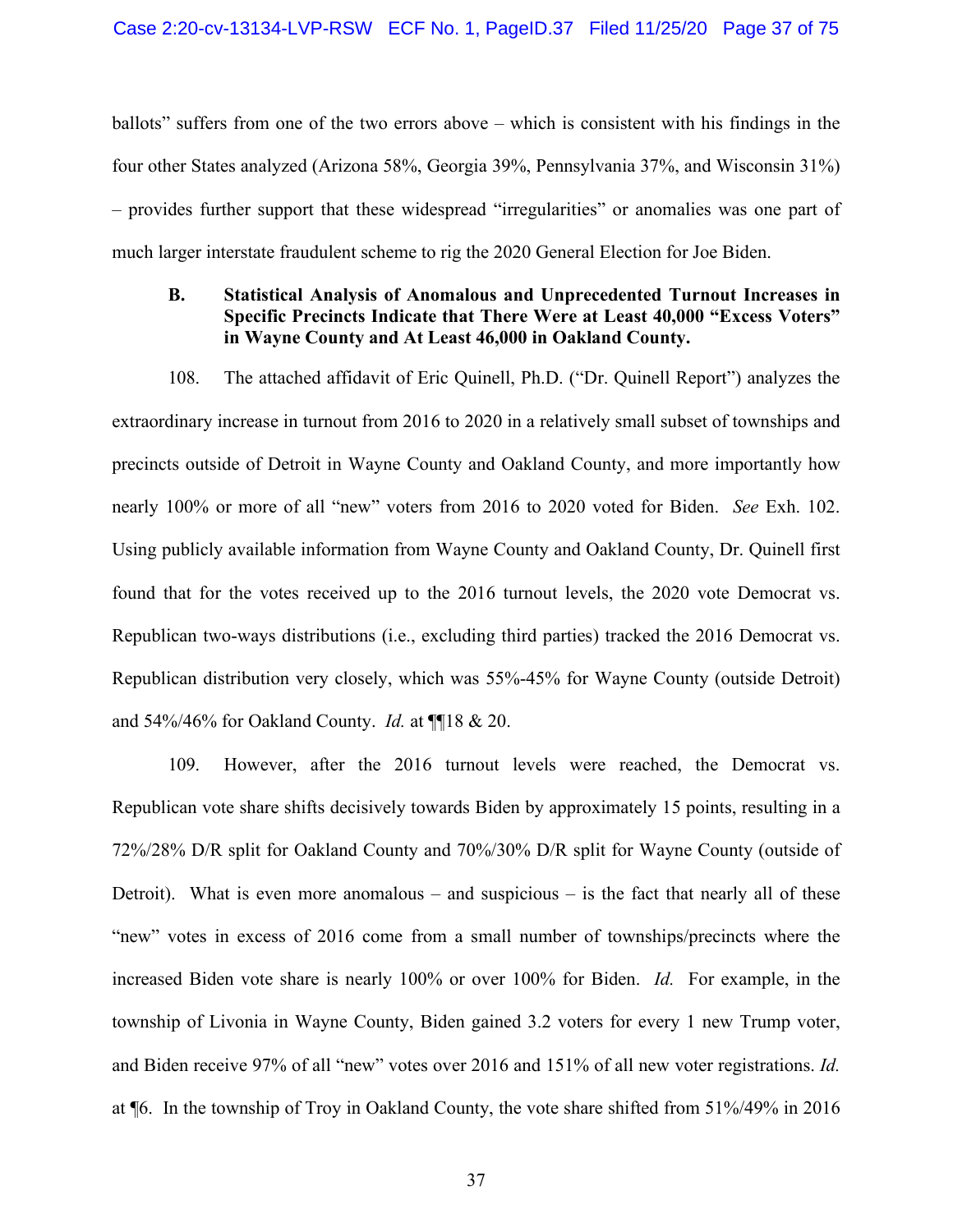### Case 2:20-cv-13134-LVP-RSW ECF No. 1, PageID.38 Filed 11/25/20 Page 38 of 75

to 80%/20% in 2020 due to Biden receiving 98% of new votes above 2016 and 109% of new voter registrations. *Id.* at ¶20. Looking county-wide, Biden gained 2.32 new voters over 2016 levels to every 1 new Trump voter in Wayne County (outside Detroit) and 2.54 additional new voters per Trump voter for Oakland County. *Id.* ¶5.

110. Based on these statistically anomalous results that occurred in a handful of townships in these two counties, Dr. Quinell's model determined that there were 40,771 anomalous votes in Wayne County (outside Detroit) and 46,125 anomalous votes in Oakland County, for a total of nearly 87,000 anomalous votes or approximately 65% of Biden's purported lead in Michigan.

### **C. Over 13,000 Ineligible Voters Who Have Moved Out-of-State Illegally Voted in Michigan.**

111. Evidence compiled by Matt Braynard using the National Change of Address ("NCOA") Database shows that 12,120 Michigan voters in the 2020 General Election moved out-of-state prior to voting, and therefore were ineligible. Mr. Braynerd identified 1,170 Michigan voters in the 2020 General Election who subsequently registered to vote in another state, and were therefore ineligible to vote in the 2020 General Election. When duplicates from the two databases are eliminated, the merged number is 13,248 ineligible voters whose votes must be removed from the total for the 2020 General Election.<sup>[6](#page-37-0)</sup>

### **D. There Were At Least 289,866 More Ballots Processed in Four Michigan Counties on November 4 Than There Was Processing Capacity.**

112. The expert witness testimony of Russell James Ramsland, Jr. ("Ramsland Affidavit"), which is described in greater detail below, identifies an event that occurred in Michigan on November 4 that is "physically impossible" *See* Exh. 104 at ¶14. The "event"

<span id="page-37-0"></span> $^6Mr.$ Mr. Braynard posted the results of his analysis on Twitter. *See*  [https://twitter.com/MattBraynard/status/1329700178891333634?s=20.](https://twitter.com/MattBraynard/status/1329700178891333634?s=20) This Complaint includes a copy of his posting as Exhibit 103.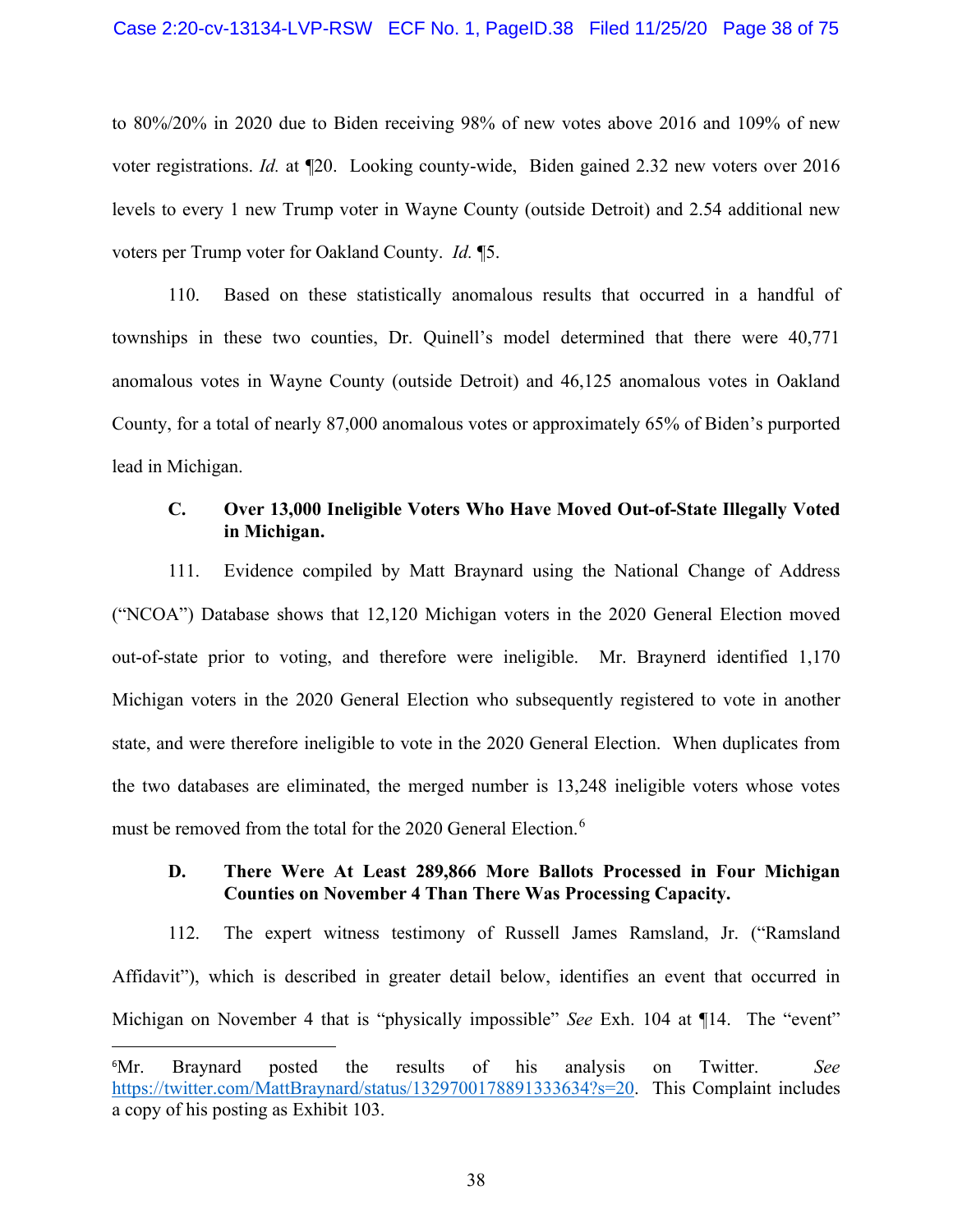reflected in the data are "4 spikes totaling 384,733 ballots allegedly processed in a combined interval of 2 hour[s] and 38 minutes" for four precincts/townships in four Michigan counties (Wayne, Oakland, Macomb ne and Kent). *Id.* Based on Mr. Ramsland's analysis of the voting machines available at the referenced locations, he determined that the maximum processing capability during this period was only 94,867 ballots, so that "there were 289,866 more ballots processed in the time available for processing in the four precincts/townships, than there was processing capacity." *Id.* This amount is alone is **nearly twice the number of ballots by which Biden purportedly leads President Trump** (*i.e.,* approximately 154,180).

# **IV. FACTUAL ALLEGATIONS RE DOMINION VOTING SYSTEMS**

### **A. Evidence of Specific Fraud Wayne County used ballot tabulators that were shown to miscount votes cast for President Trump and Vice President Pence and instead count them for the Biden-Harristicket.**

<span id="page-38-0"></span>113. On the morning of November 4, unofficial results posted by the Antrim County Clerk showed that Joe Biden had over 7,700 votes — 3,000 more than Donald Trump. Antrim County voted 62% in favor of President Trump in 2016. The Dominion Voting Systems election management system and voting machines (tabulators), which were used in Antrim County, are also used in many other Michigan counties, including Wayne County, were atfault.

114. However, Malfunctioning voting equipment or defective ballots may have affectedtheoutcomeofavoteonanofficeappearingontheballot."MichiganManualfor Boards of County Canvassers. Thesevotetabulatorfailuresareamechanicalmalfunctionthat,underMCL 168.831-168.839, requires a "special election" in the precincts affected.

115. SecretaryofStateBensonreleasedastatementblamingthecountyclerkfor notupdatingcertain"mediadrives,"butherstatementfailedtoprovideanycoherentexplanation of how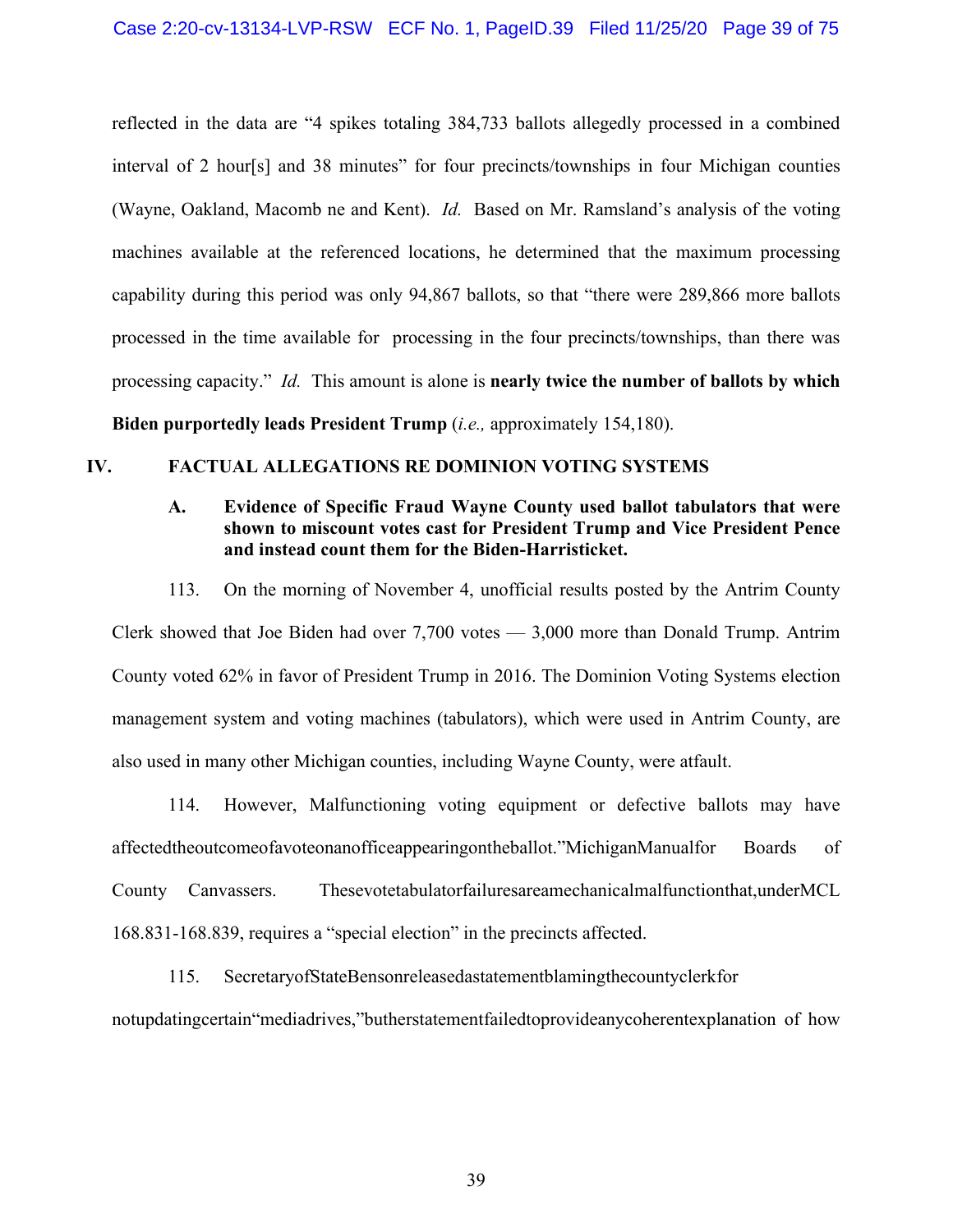the Dominion Voting Systems software and vote tabulators produced such a massive miscount.[7](#page-39-0)

116. Secretary Benson continued: "*After discovering the error in reporting the unofficial results, the clerk worked diligently to report correct unofficial results by reviewing the printed totals tape on each tabulator and hand-entering the results for each race, for each precinct in the county*."*Id.*What Secretary Benson fails to address is what would have happened if no one "discover[ed] the error," for instance, in Wayne County, where the number of registered voters is much greater than Antrim County, and where the tabulators were not individuallytested.

117. Wayne County used the same Dominion voting system tabulators as did AntrimCounty,andWayneCountytestedonlyasingleoneofitsvotetabulatingmachines before the election. The Trump campaign asked Wayne County to have an observer physically present to witness the process. *See* Exhibit 4. Wayne County denied the Trump campaigntheopportunitytobephysicallypresent.RepresentativesoftheTrumpcampaign did have opportunity to watch a portion of the test of a single machine by Zoomvideo.

## **B. The Pattern Of Incidents Shows An Absence Of Mistake - Always In The Favor Of Biden.**

118. Rules of Evidence, 404(b), applicable to civil matters makes clear that,

(b) Evidence of other crimes, wrongs, or acts shall not be admissible to prove the character of a person in order to show action in conformity therewith. **It may, however, be admissible for other purposes, including, but not limited to, proof of motive, opportunity, intent, preparation, plan, knowledge, identity, or absence of mistake or accident.** 

119. Tabulator issues and election violations occurred elsewhere in Michigan reflecting a pattern, where multiple incidents occurred. In Oakland County, votes flipped a seat to an incumbent Republican, Adam Kochenderfer, from the Democrat challenger when

<span id="page-39-0"></span><sup>7</sup> https:/[/www.michigan.gov/documents/sos/Antrim\\_Fact\\_Check\\_707197\\_7.pdf](http://www.michigan.gov/documents/sos/Antrim_Fact_Check_707197_7.pdf) (emphasis in original).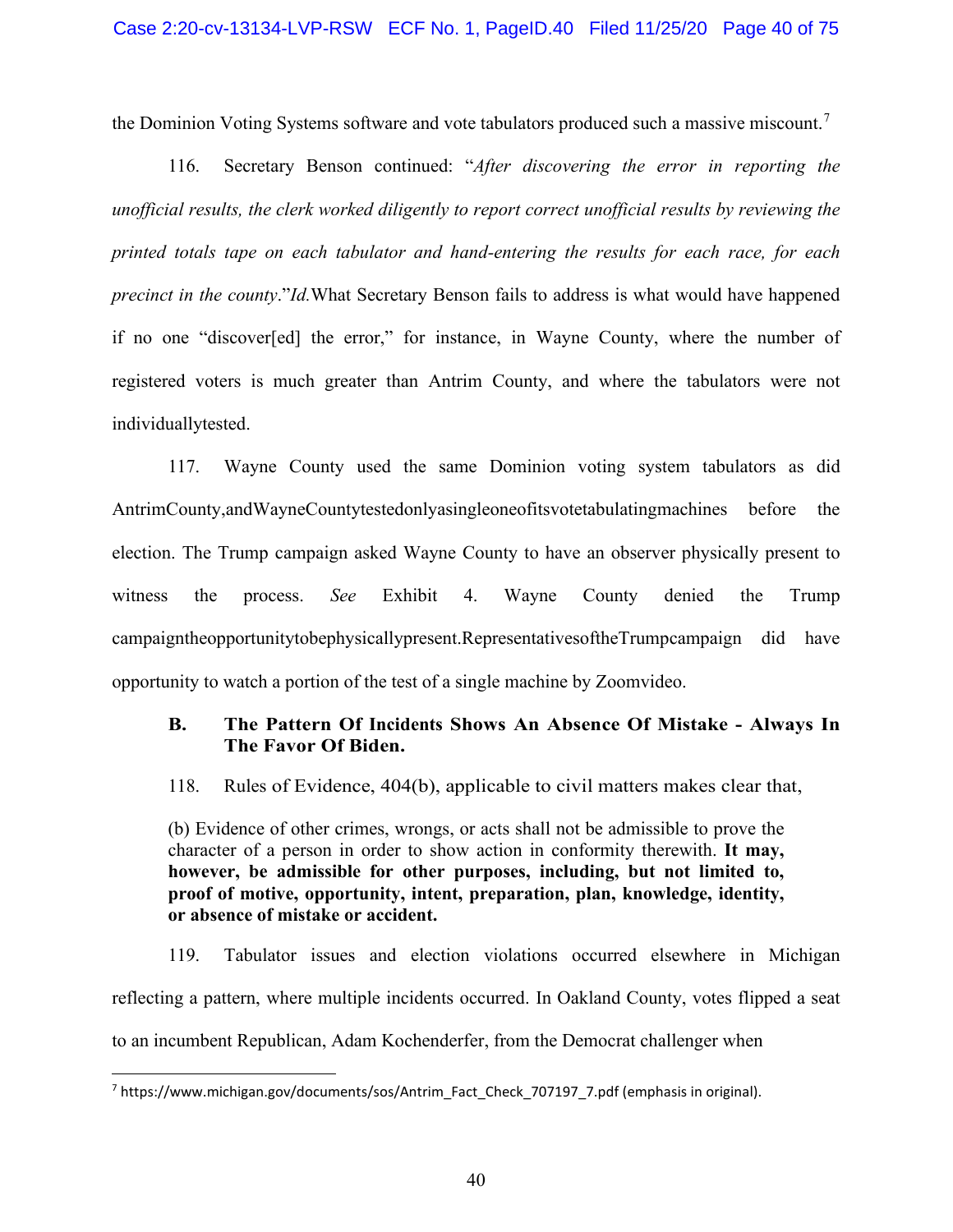120. "A computer issue in Rochester Hills caused them to send us results for seven precincts as both precinct votes and absentee votes. They should only have beensent to us as absentee votes," Joe Rozell, Oakland County Director of Elections for the City of Huntington Woods, said.<sup>[8](#page-40-0)</sup>

121. This Oakland County flip of votes is significant not only because it reflects a second systems error wherein both favored the Democrats, precinct votes were sent out to be counted, and they were counted twice as a result until the error was caught on a recount, but precinct votes should never be counted outside of the precinct, instead they are required to be sealed in the precinct.

### **C. Dominion Voting Machines and Forensic Evidence of Wide-Spread Fraud in Defendant Counties**

122. The State of Michigan entered into a contract with Dominion Systems' Democracy Suite 4.14-D first, and then included Dominion Systems Democracy Suite 5.0-S on or about January 27, 2017, which added a fundamental modification: "dial-up and wireless results transmission capabilities to the ImageCast Precinct and results transmission using the Democracy Suite EMS Results Transfer Manager module."

123. Whereas the same Dominion software in an updated contract with Pennsylvania, unlike in Michigan's contract, sets forth the standard as requiring physical security: *No components of the Democracy Suite 5.5A shall be connected to any modem or network interface, including the Internet, at any time, except when a standalone local area wired network configuration in which all connected devices are certified voting system components." Id. at 41 (Condition C).*

124. The Michigan Contract with Dominion Voting Systems Democracy packages

<span id="page-40-0"></span><sup>8</sup> Detroit Free Press, [https://www.freep.com/story/news/local/michigan/oakland/2020/11/06/oakland-county](https://www.freep.com/story/news/local/michigan/oakland/2020/11/06/oakland-county-election-2020-race-results/6184186002/)[election-2020-race-results/6184186002/](https://www.freep.com/story/news/local/michigan/oakland/2020/11/06/oakland-county-election-2020-race-results/6184186002/)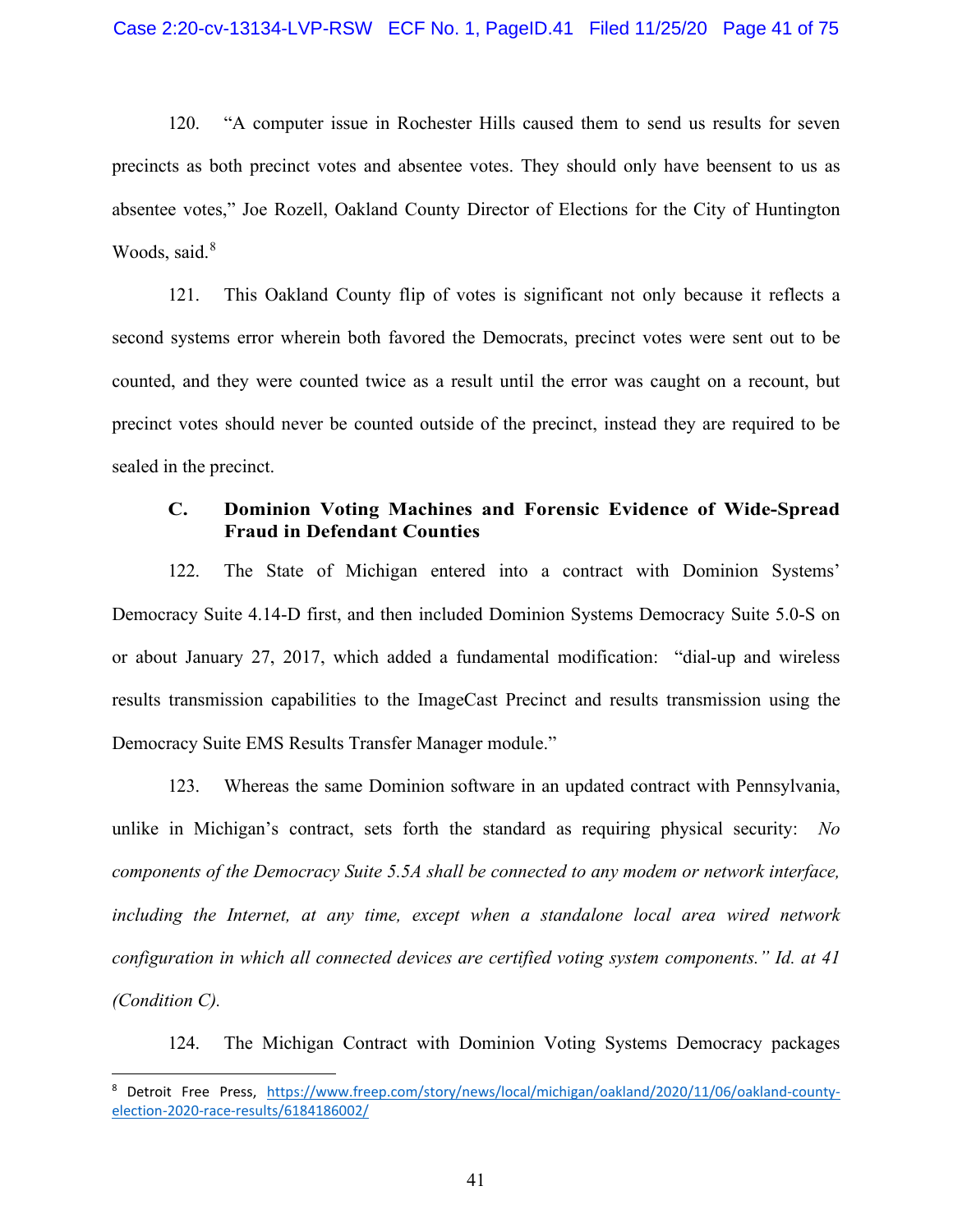include language that describes *Safety and Security*, which in part makes the risks of potential breach clear where keys can be lost despite the fact that they provide full access to the unit, and while it is clear that the electronic access provides control to the unit, and the ability to alter results, combined with the lack of observers, creates a lack of security that becomes part of a pattern of the absence of mistake, or fraud:

The ImageCast tabulators are unlocked by an iButton security key, which is used to:

• Authenticate the software version (ensuring it is a certified version that has not been tampered with)

• Decrypt election files while processing ballots during the election

• Encrypt results files during the election

• Provide access control to the unit

**It is anticipated that the iButton security keys may get lost; therefore, any substitute key created for the same tabulator will allow the unit to work fully.[9](#page-41-0)**

125. In late December of 2019, three Senators, Warren, Klobuchar, Wyden and House Member Mark Pocanwrote about their '*particularized concerns that secretive & "trouble plagued companies*"'"have long skimped on security in favor of convenience," in the context of how they described the voting machine systems that three large vendors – Election Systems & Software, Dominion Voting Systems, & Hart InterCivic – collectively provide voting machines & software that facilitate voting for over 90% of all eligible voters in the U.S."

126. As evidence of the risks of the Dominion Democracy Suite, as described above,

the same Dominion Democracy Suite was denied certification in Texas by the Secretary of State on January 24, 2020 specifically because of a lack of evidence of efficiency and accuracy and

<span id="page-41-0"></span><sup>9</sup>See Exh. 8, State of Michigan Enterprise Procurement, Notice of Contract, Contract No. 071B770017 between the State of Michigan and Dominion Voting Systems Inc. at ¶2.6.2 ("Dominion Michigan Contract").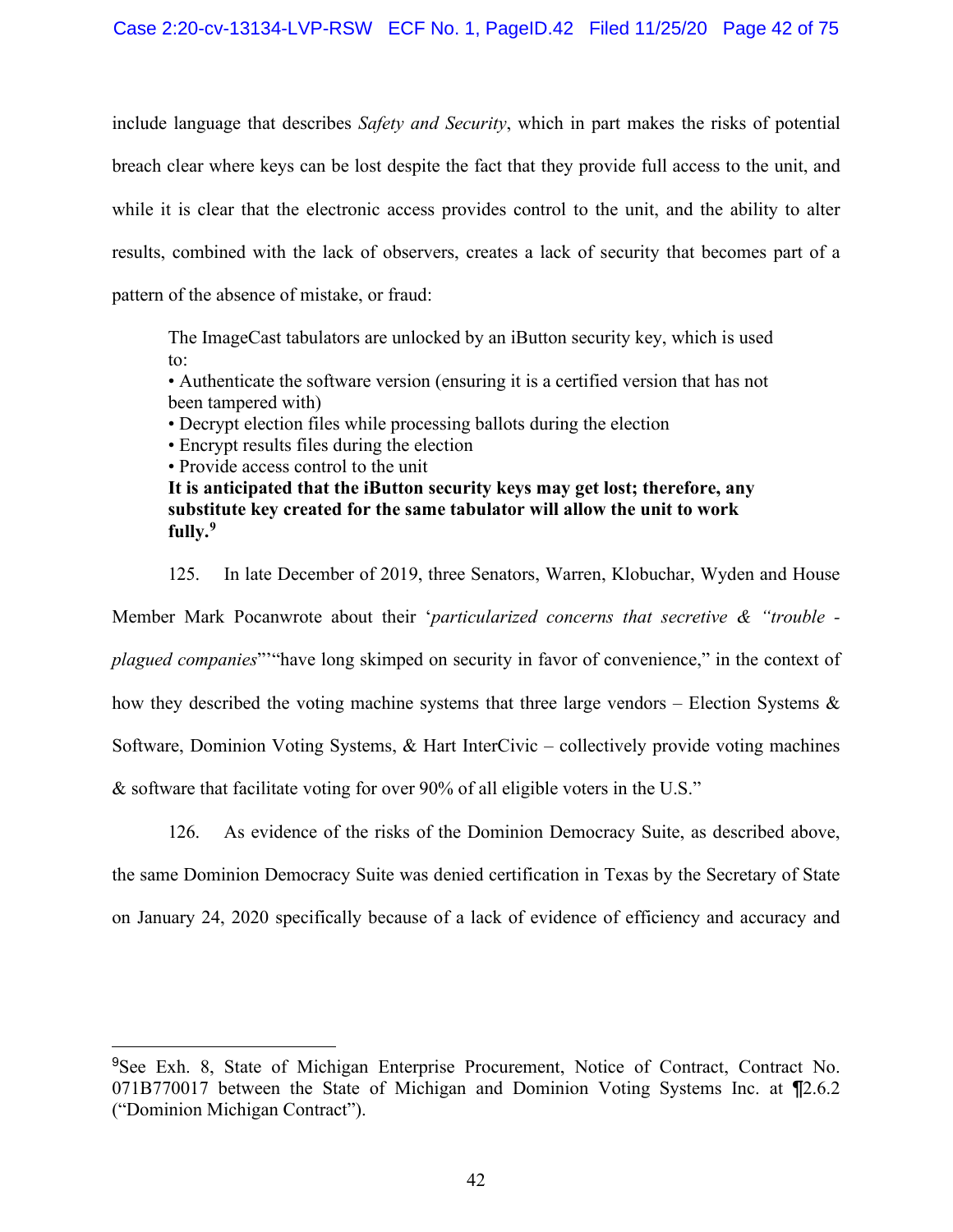identified vulnerabilities**to fraud and unauthorized manipulation**. [10](#page-42-0)

# **D. "Red Flags" in Dominion's Michigan Results for 2020 General Election Demonstrate Dominion Manipulated Election Results, and that the Number of Illegal Votes Is Nearly Twice As Great as Biden's Purported Margin of Victory.**

127. The expert witness testimony of Russell James Ramsland, Jr. ("Ramsland Affidavit")<sup>[11](#page-42-1)</sup>analyzes several "red flags" in Dominion's Michigan results for the 2020 election, and flaws in the system architecture more generally, to conclude that Dominion manipulated election results. Dominion's manipulation of election results enabled Defendants to engage in further voting fraud violations above and beyond the litany of violations recited above in Section II.A through Section II.C.

### **1. Antrim County "Glitch" Was Not "Isolated Error" and May Have Affected Other Counties.**

128. The first red flag is the Antrim County, Michigan "glitch" that switched 6,000 Trump ballots to Biden, and that was only discoverable through a manual hand recount. *See supra* Paragraph [94.](#page-38-0) The "glitch" was later attributed to "clerical error" by Dominion and Antrim Country, presumably because if it were correctly identified as a "glitch", "the system would be required to be 'recertified' according to Dominion officials. This was not done." Exh. 104, Ramsland Aff. at ¶10. Mr. Ramsland is skeptical because "the problem most likely did occur due to a glitch where an update file did not properly synchronize the ballot barcode generation and reading portions of the system." *Id.* Further, **such a glitch would not be an** 

<span id="page-42-0"></span> $10$  See Texas Analysis of February 15, 2019 from the Voting Systems Examiner to the Director of Elections (emphasis added).

<span id="page-42-1"></span><sup>&</sup>lt;sup>11</sup>As detailed in the Ramsland Affidavit and the CV attached thereto, Mr. Ramsland is a member of the management team Allied Security Operations Group, LLC ("ASOG"), a firm specializing in cybersecurity, OSINT and PEN testing of networks for election security and detecting election fraud through tampering with electronic voting systems.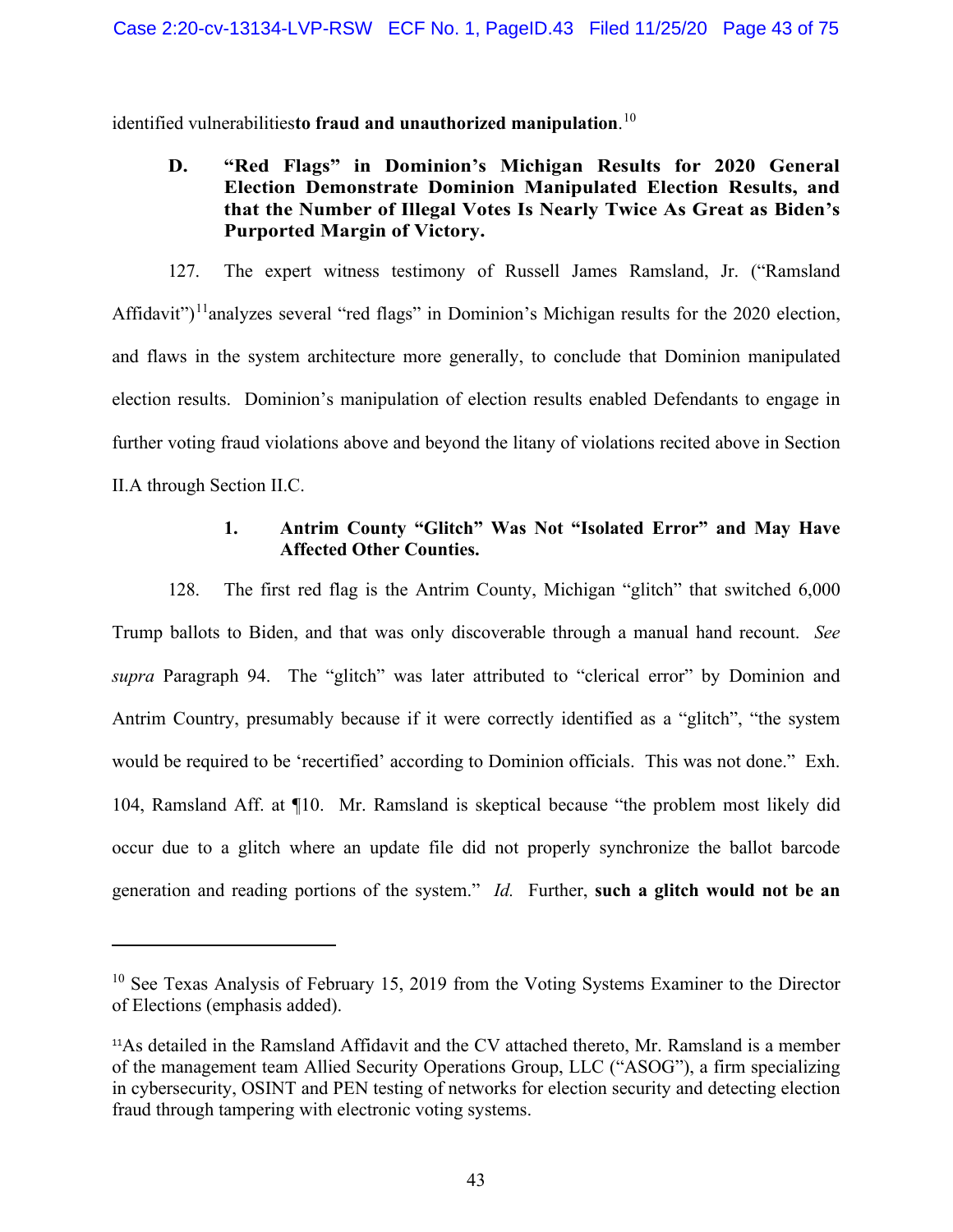**"isolated error," as it "would cause entire ballot uploads to read as zero in the tabulation batch, which we also observed happening in the data** (provisional ballots were accepted properly but in-person ballots were being rejected (zeroed out and/or changed (flipped))." *Id.*  Accordingly, Mr. Ramsland concludes that it is likely that other Michigan counties using Dominion may "have the same problem." *Id.*

### **2. Fractional Vote Counts in Raw Data Strongly Indicate Voting Manipulation through "Ranked Choice Voting Algorithm"**

129. Mr. Ramsland's analysis of the raw data , which provides **votes counts, rather than just vote shares, in decimal form** provides highly probative evidence that, in his professional opinion, demonstrates that Dominion manipulated votes through the use of an "additive" or "Ranked Choice Voting" algorithm (or what Dominion's user guide refers to as the "RCV Method"). See id. at  $\P 12$ <sup>12</sup> Mr. Ramsland presents the following example of this data – taken from "Dominion's direct feed to news outlets" – in the table below. *Id.*

| state    | timestamp            | eevp | trump | biden | TV          | BV          |
|----------|----------------------|------|-------|-------|-------------|-------------|
| michigan | 2020-11-04T06:54:48Z | 64   | 0.534 | 0.448 | 1925865.66  | 1615707.52  |
| michigan | 2020-11-04T06:56:47Z | 64   | 0.534 | 0.448 | 1930247.664 | 1619383.808 |
| michigan | 2020-11-04T06:58:47Z | 64   | 0.534 | 0.448 | 1931413.386 | 1620361.792 |
| michigan | 2020-11-04T07:00:377 | 64   | 0.533 | 0.45  | 1941758.975 | 1639383.75  |
| michigan | 2020-11-04T07:01:46Z | 64   | 0.533 | 0.45  | 1945297.562 | 1642371.3   |
| michigan | 2020-11-04T07:03:17Z | 65   | 0.533 | 0.45  | 1948885.185 | 1645400.25  |

130. Mr. Ramsland describes how the RCV algorithm can be implemented, and the significance of the use of fractional vote counts, with decimal places, rather than whole numbers, in demonstrating that Dominion did just that to manipulate Michigan votes.

<span id="page-43-0"></span><sup>12</sup>*See id.* (*quoting*Democracy Suite EMS Results Tally and Reporting User Guide, Chapter 11, Settings 11.2.2., which reads, in part, "RCV METHOD: This will select the specific method of tabulating RCV votes to elect a winner.").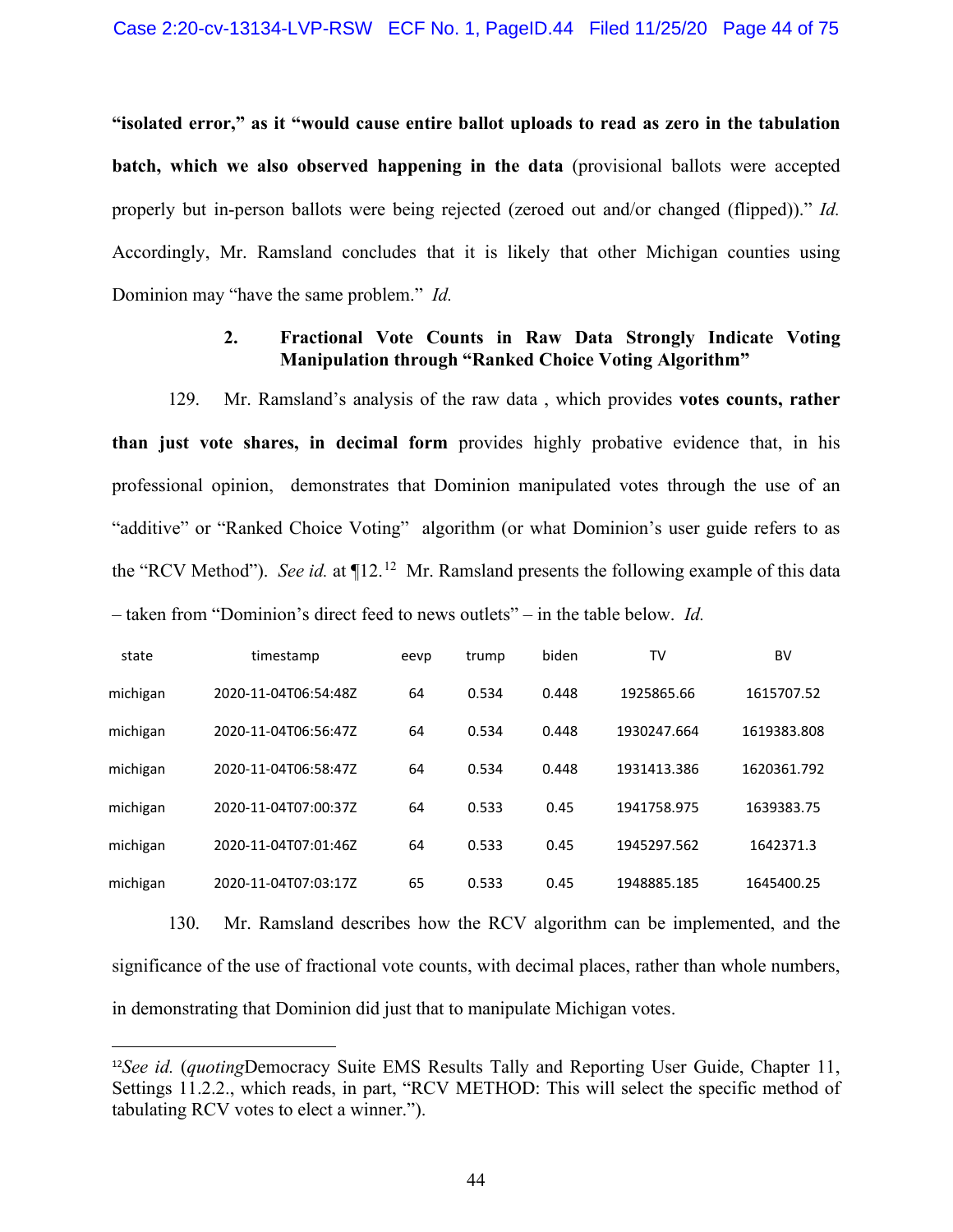For instance, blank ballots can be entered into the system and treated as "writeins." Then the operator can enter an allocation of the write-ins among candidates as he wishes. The final result then awards the winner based on "points" the algorithm in the compute, not actual votes. The fact that we observed raw vote data that includes decimal places suggests strongly that this was, in fact, done. Otherwise, votes would be solely represented as whole numbers. Below is an excerpt from Dominion's direct feed to news outlets showing actual calculated votes with decimals. *Id.*

## **3. StrongEvidence That Dominion Shifted Votes from Trump to Biden.**

131. A third red flag identified by Mr. Ramslund is the dramatic shift in votes between

the two major party candidates as the tabulation of the turnout increased, and more importantly,

the change in voting share before and after 2 AM on November 4, 2020, after Wayne County and

other Michigan election officials had supposedly halted counting.

Until the tabulated voter turnout reached approximately 83%, Trump was generally winning between 55% and 60% of every turnout point. **Then, after the counting was closed at 2:00 am, the situation dramatically reversed itself, starting with a series of impossible spikes shortly after counting was supposed to have stopped.** *Id.* at ¶13.

132. Once again the means through which Dominion appears to have implemented this

scheme is through the use of blank ballots that were all, or nearly all, cast for Biden.

The several spikes cast solely for Biden could easily be produced in the Dominion system by pre-loading batches of blank ballots in files such as Write-Ins, then casting them all for Biden using the Override Procedure (to cast Write-In ballots) that is available to the operator of the system. A few batches of blank ballots could easily produce a reversal this extreme, a reversal that is almost as statistically difficult to explain as is the impossibility of the votes cast to number of voters described in Paragraph 11 above.*Id.*

# **4. The November 4 Ballot Dumps Wayne County and Other Michigan Counties Was "Physically Impossible" Because There Were More Ballots Than Machines in Those Four Counties Could Have Counted Or Processed.**

133. Mr Ramsland and his team analyzed the sudden injection of totaling 384,733

ballots by four Michigan counties (Wayne, Oakland, Macomb, and Kent) in a 2 hour 38 minute

period in the early morning of November 4 (which would have included the first ballot dump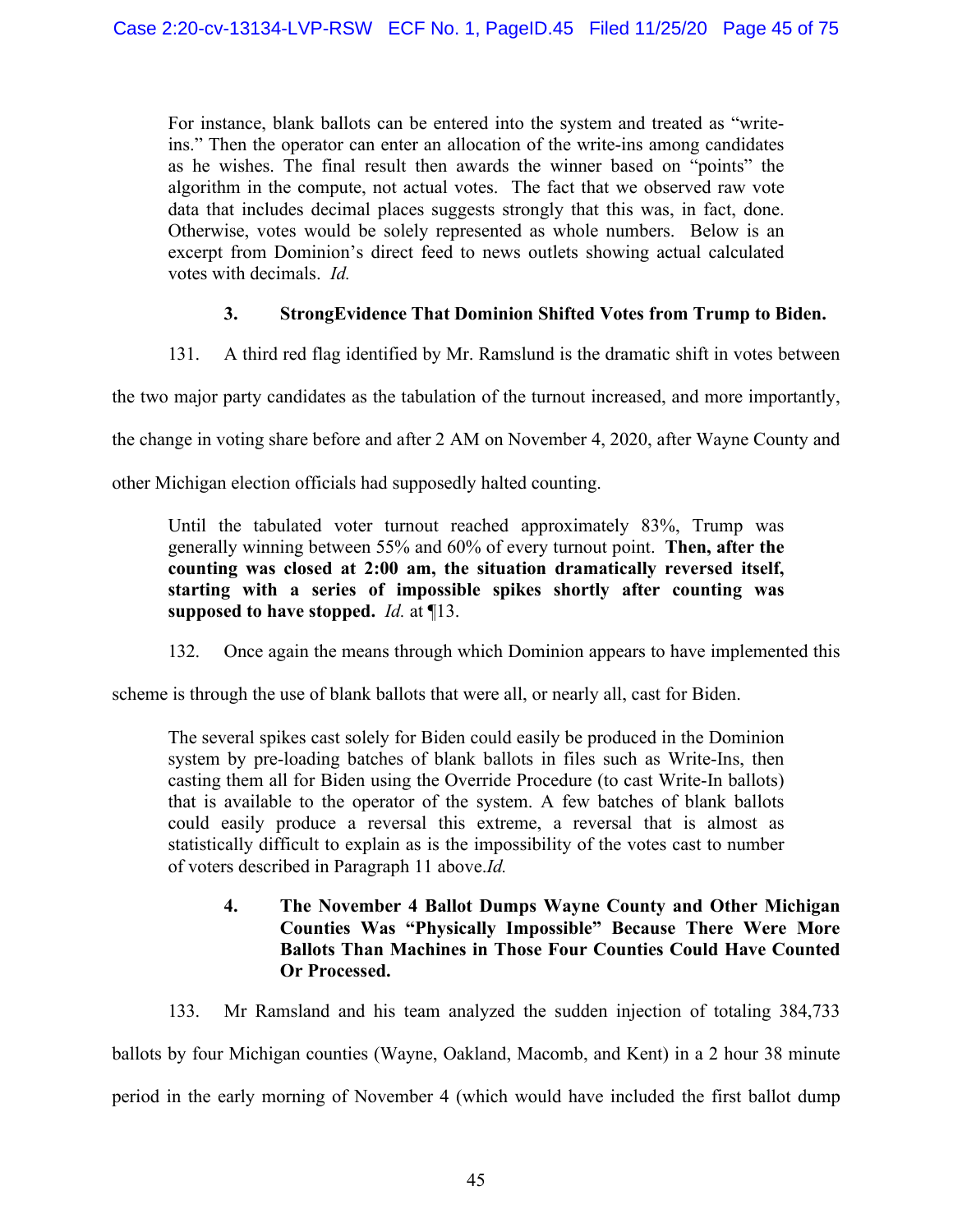described above in Paragraph [72\)](#page-26-0), and concluded that "**[t]his is an impossibility, given the equipment available at the 4 reference locations (precincts/townships)."** *Id.* at ¶14.

134. Specifically, Mr. Ramslund calculated that "94,867 ballots as the maximum number of ballots that could be processed" in that time period, and thus that "[t]here were 289,866 more ballots processed in the time available for processing in four precincts/townships, than the capacity of the system allows." *Id.* Mr. Ramsland concludes that "[t]he documented existence of the spikes are strongly indicative of a manual adjustment either by the operator of the system (see paragraph 12 above) or an attack by outside actors." *Id.* The vote totals added for all Michigan counties, including Wayne, Oakland, Macomb and Kent counties, for the period analyzed by Mr. Ramsland are reproduced in the figure below.

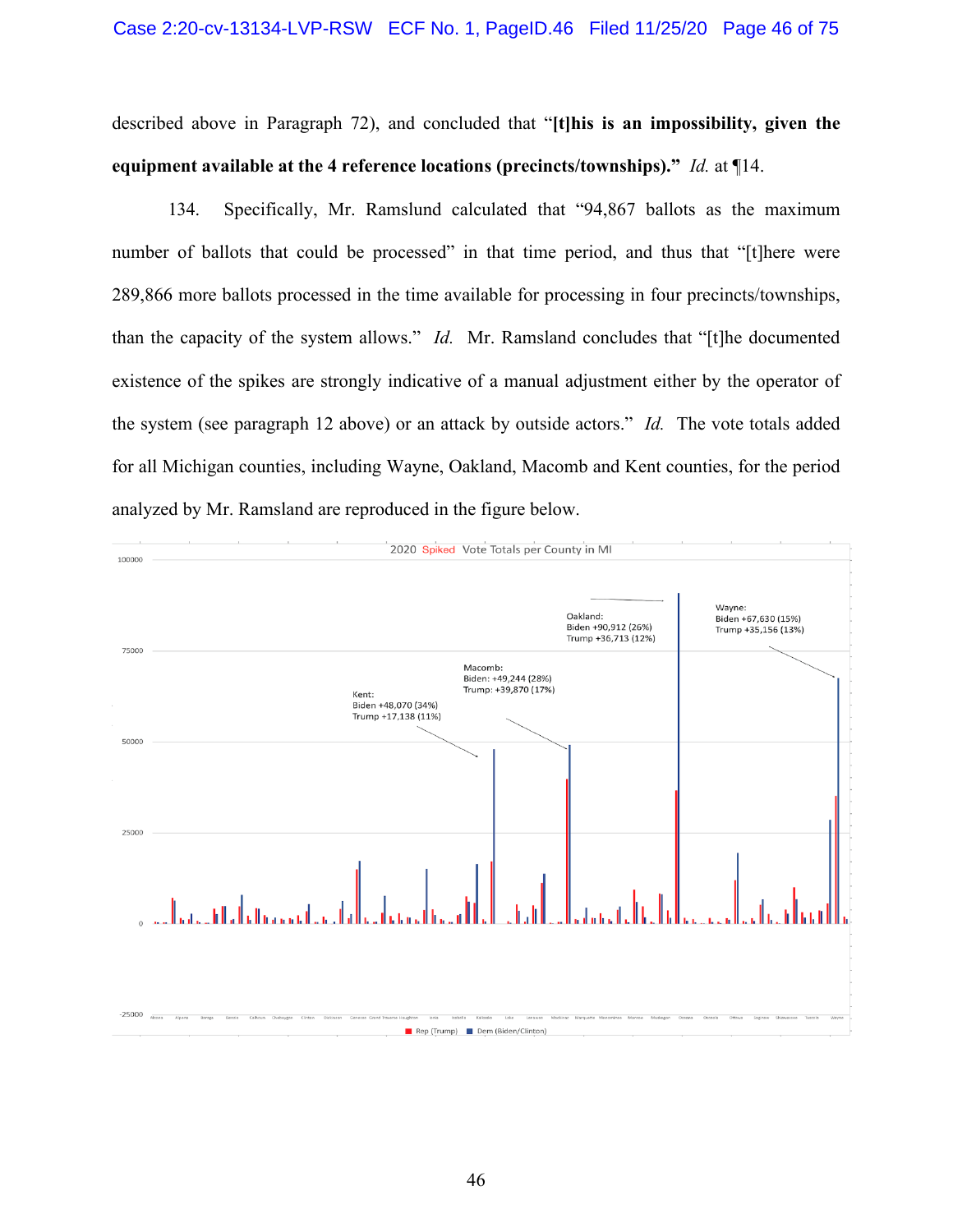## **5. The Number of Illegal Votes Attributable to Dominion Is Nearly Twice the Biden's Purported Margin in Michigan.**

135. Based on his analysis of the red flags and statistical anomalies discussed below,

Mr. Ramsland concludes that:

[T]hese statistical anomalies and impossibilities compels the conclusion to a reasonable degree of professional certainty that the vote count in Michigan and in Wayne County, in particular for candidates for President contain at least 289,866 illegal votes that must be disregarded.

Given that Mr. Biden's currently purported margin of victory is approximately 154,000, the number of illegal votes attributable Dominion's fraudulent and illegal conduct is by itself (without considering the tens or hundreds of thousands of illegal votes due to the unlawful conduct described in Section II), is nearly twice Mr. Biden's current purported lead in the State of Michigan. Thus Mr. Ramsland affidavit alone provides this Court more than sufficient basis to grant the relief requested herein.

# **E. Additional Independent Findings of Dominion Flaws.**

136. Further supportive of this pattern of incidents, reflecting an absence of mistake, Plaintiffs have since learned that the "glitches" in the Dominion system -- that have the uniform effect of hurting Trump and helping Biden -- have been widely reported in the press and confirmed by the analysis of independent experts.

# **1. Central Operator Can Remove, Discard or Manipulate Votes.**

137. Plaintiffs have also learned of the connection between Dominion Voting Systems,

Smartmatic and the voting systems used in Venuezela and the Phillipines.

- a. Dominion Voting has also contradicted itself in a rush to denial a pattern of errors that lead to fraud. For example, Dominion Voting Systems machines can read all of these instruments, including Sharpies[.https://www.dominionvoting.com/](https://www.dominionvoting.com/)
- b. but Dominion Voting's Democracy Suite contract with Michigan specifically requires: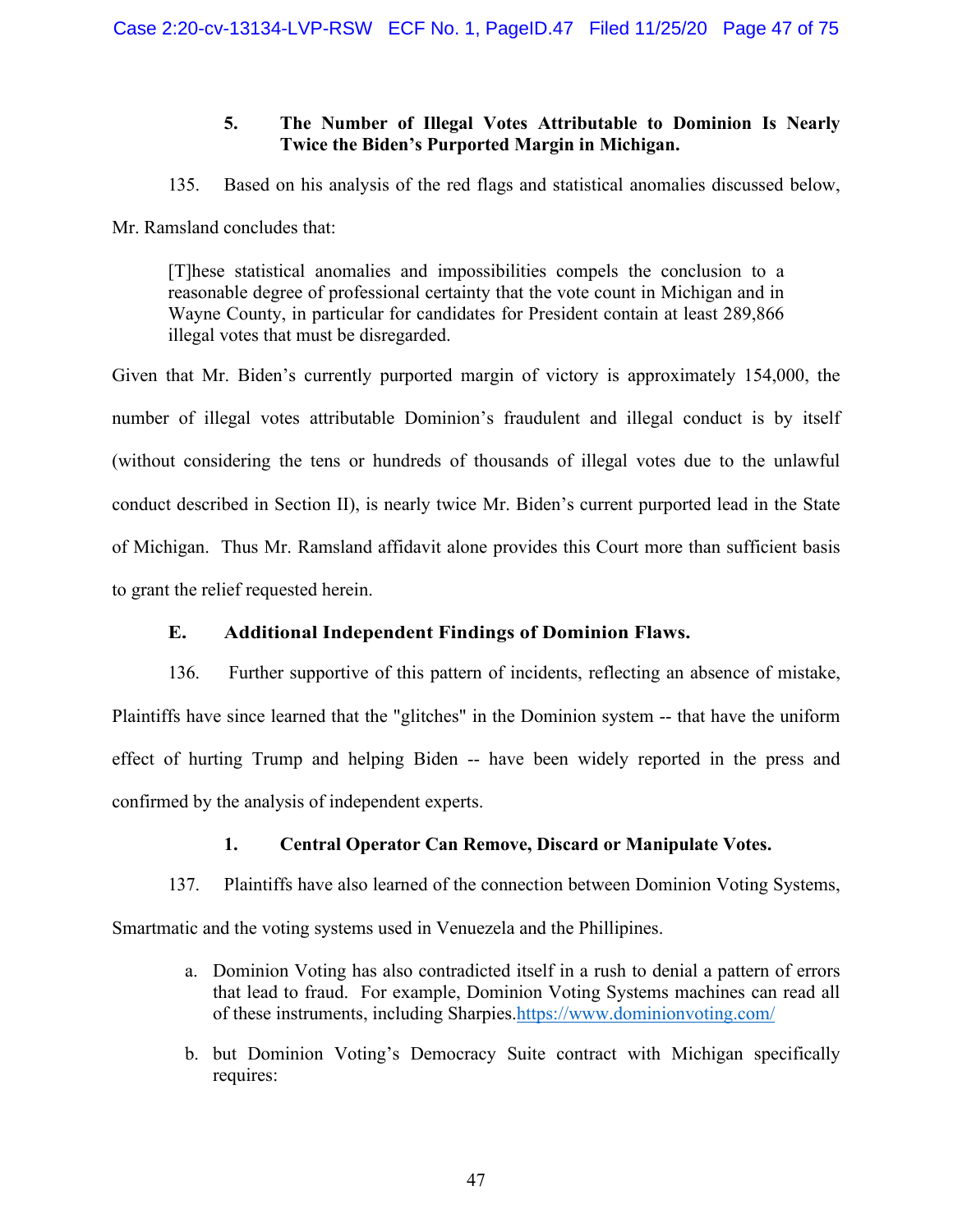*Black Inc: Black ink (or toner) must be dense, opaques, light-fast and permanent, with a measured minimum 1.2 reflection density (log) above the paper base*. [13](#page-47-0)

138. An Affiant, who is a network & Information cybersecurities expert, under sworn testimony explains that after studying the user manual for Dominion Voting Systems Democracy software, he learned that the information about scanned **ballots can be tracked inside the** 

## **software system for Dominion:**

(a) When bulk ballot scanning and tabulation begins, the "ImageCast Central" workstation operator will load a batch of ballots into the scanner feed tray and then start the scanning procedure within the software menu. The scanner then begins to scan the ballots which were loaded into the feed tray while the "ImageCast Central" software application tabulates votes in real-time. Information about scanned ballots can be tracked inside the "ImageCast Central" software application.

(See Exh.Aff. of Watkins \_\_, at par.11).

# 139. The **Affiant further explains that the central operator can remove or discard**

**batches of votes.** "After all of the ballots loaded into the scanner's feed tray have been through

the scanner, the "ImageCast Central" operator will remove the ballots from the tray then have the

option to either "Accept Batch" or "Discard Batch" on the scanning menu …. "Id. at ¶ 12.

140. Affiantfurther testifies that the user manual makes clear that the system allows for

threshold settings to be set to find all ballots get marked as "problem ballots" for discretionary

determinations on where the vote goes stating:

"*During the voting process, the voter will mark an oval on the ballot using a writing device. During the scanning process, the "ImageCast Central" software*  will detect how much of a percent coverage of the oval was filled in by the voter. *The Dominion customer determines the thresholds of which the oval needs to be covered by a mark in order to qualify as a valid vote. If a ballot has a marginal mark which did not meet the specific thresholds set by the customer, then the ballot is considered a "problem ballot" and may be set aside into a folder named "NotCastImages". Through creatively tweaking the oval coverage threshold settings it should be possible to set thresholds in such a way that a non-trivial amount of ballots are marked "problem ballots" and sent to the "NotCastImages"* 

<span id="page-47-0"></span><sup>13</sup>See Exh. 8, par. 2.6.2 of contract # 071B770017.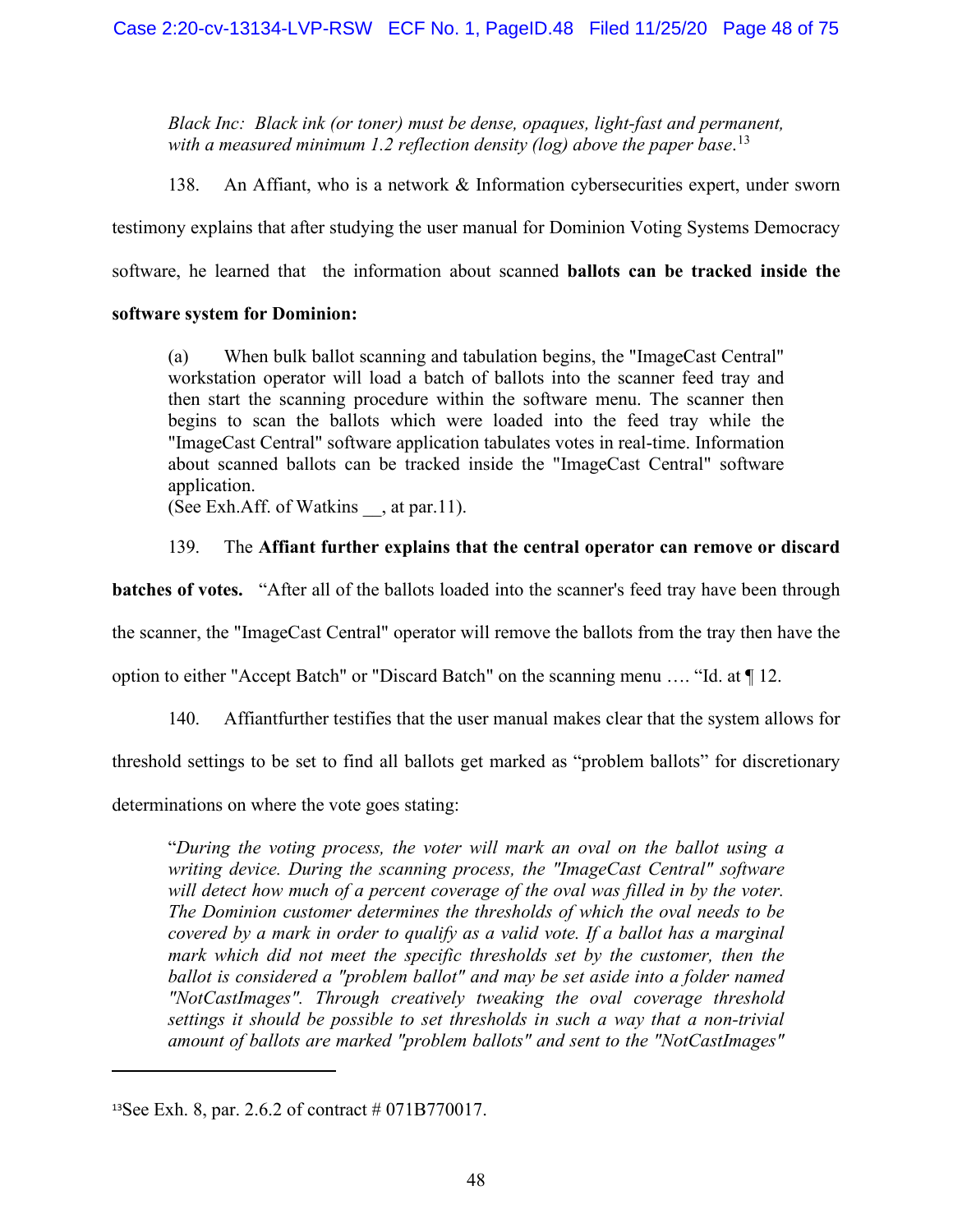*folder. It is possible for an administrator of the ImageCast Central work station to view all images of scanned ballots which were deemed "problem ballots" by simply navigating via the standard "Windows File Explorer" to the folder named "NotCastImages" which holds ballot scans of "problem ballots". It is possible for an administrator of the "ImageCast Central" workstation to view and delete any individual ballot scans from the "NotCastImages" folder by simply using the standard Windows delete and recycle bin functions provided by the Windows 10 Pro operating system.*

*Id*. at ¶¶ 13-14.

141. The Affiant further explains the vulnerabilities in the system when the copy of the

selected ballots that are approved in the Results folder are made to a flash memory card – and

that is connected to a Windows computer stating:

*It is possible for an administrator of the "ImageCast Central" workstation toview and delete any individual ballot scans from the "NotCastImages" folder by simply using the standard Windows delete and recycle bin functions provided by the Windows 10 Pro operating system. … The upload process is just a simple copying of a "Results" folder containing vote tallies to a flash memory card connected to the "Windows 10 Pro" machine. The copy process uses the standard drag-n-drop or copy/paste mechanisms within the ubiquitous "Windows File Explorer". While a simple procedure, this process may be error prone and is very vulnerable to malicious administrators.*

*Id*. at par. 14 and 15.

## **2. Dominion – By Design – Violates Federal Election & Voting Record Retention Requirements.**

142. The Dominion System put in place by its own design violates the intent of Federal

law on the requirement to preserve and retain records – which was clearly requires preservation

of all records requisite to voting in such an election.

F. **§ 20701.** Retention and preservation of records and papers by officers of elections; deposit with custodian; penalty for violation

Every officer of election shall retain and preserve, for a period of twentytwo months from the date of any general, special, or primary election of which candidates for the office of President, Vice President, presidential elector, Member of the Senate, Member of the House of Representatives, or Resident Commissioner from the Commonwealth of Puerto Rico are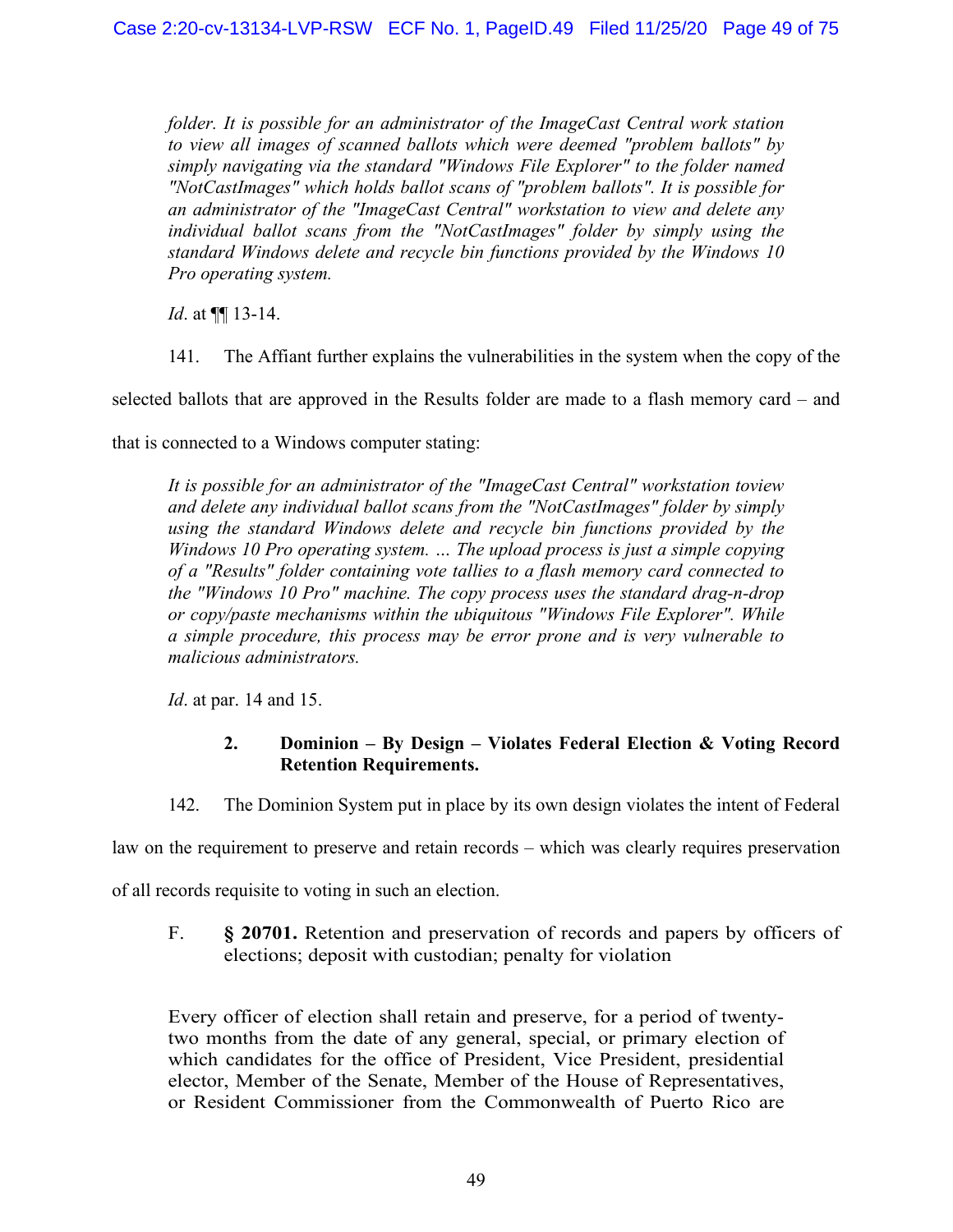voted for, **all records and papers which come into his possession relating to any application, registration, payment of poll tax, or other act requisite to voting in such election,** except that, when required by law, such records and papers may be delivered to another officer of election and except that, if a State or the Commonwealth of Puerto Rico designates a custodian to retain and preserve these records and papers at a specified place, then such records and papers may be deposited with such custodian, and the duty to retain and preserve any record or paper so deposited shall devolve upon such custodian. Any officer of election or custodian who willfully fails to comply with this section shall be fined not more than \$1,000 or imprisoned not more than one year, or both.

143. A Penn Wharton Study from 2016 concluded that "Voters and their representatives in government, often prompted by news of high-profile voting problems, also have raised concerns about the reliability and integrity of the voting process, and have increasingly called for the use of modern technology such as laptops and tablets to improve convenience.

144. As evidence of the risks of the Dominion Democracy Suite, as described above, the same Dominion Democracy Suite was denied certification in Texas by the Secretary of State on January 24, 2020 specifically because of a **lack of evidence of efficiency and accuracy and to be safe from fraud or unauthorized manipulation. [14](#page-49-0)**

# **3. Dominion Vulnerabilities To Hacking.**

145. Plaintiffs have since learned that the "glitches" in the Dominion system - that have the uniform effect of hurting Trump and helping Biden -- have been widely reported in the press and confirmed by the analysis of independent experts.

- 146. Plaintiffs can show, through expert and fact witnesses that:
- A. Massive End User Vulnerabilities.

<span id="page-49-0"></span><sup>14</sup>*See* Exh. X, Report of Review of Dominion Voting Systems Democracy Suite 5.5-A Elections Division by the Secretary of State's office, Elections Division, January 24, 2020.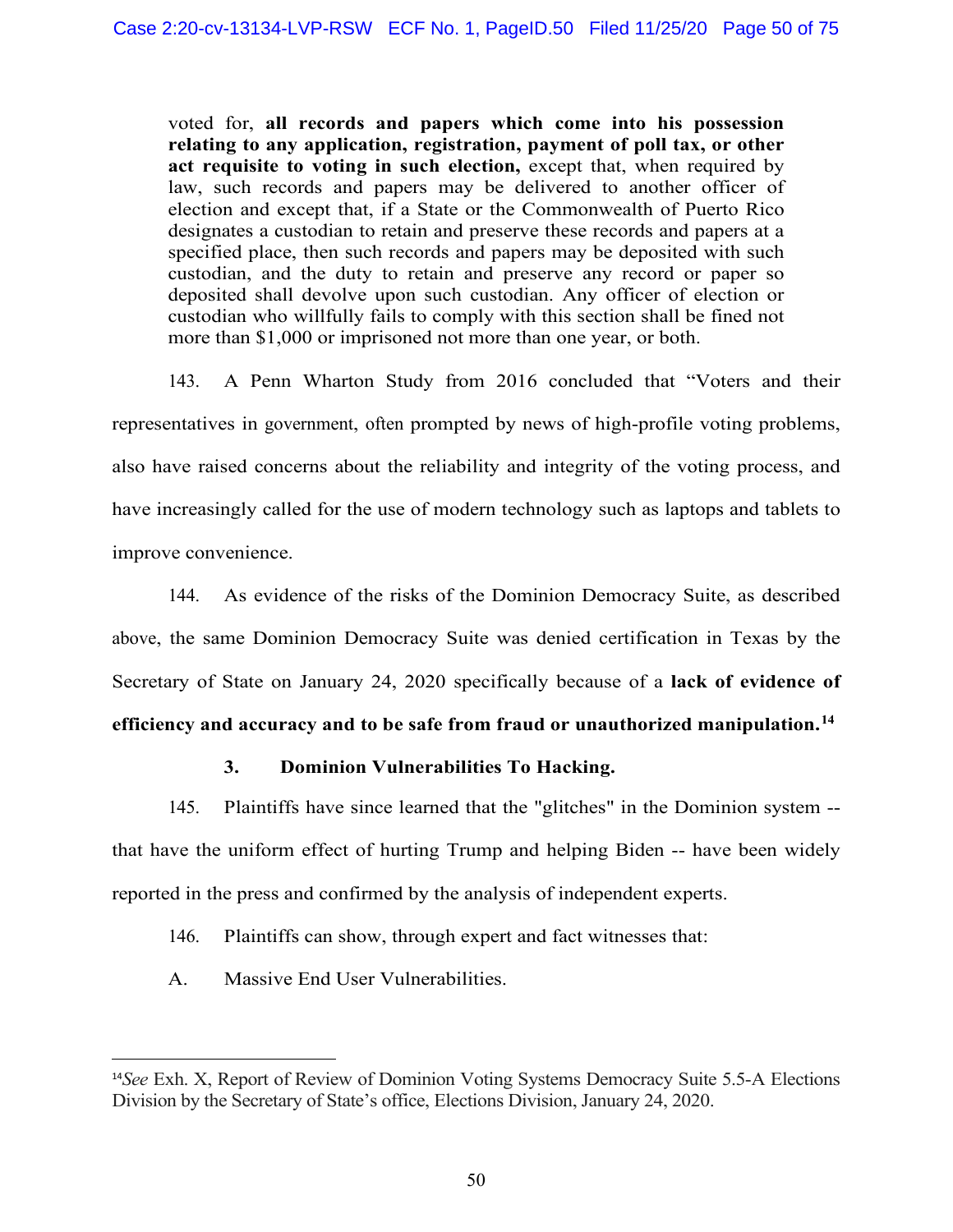- (1) Users on the ground have full admin privileges to machines and software. The Dominion system is designed to facilitate vulnerability and allow a select few to determine which votes will be counted in any election. Workers were responsible for moving ballot data from polling place to the collector's office and inputting it into the correct folder. Any anomaly, such as pen drips or bleeds, is not counted and is handed over to a poll worker to analyze and decide if it should count. This creates massive opportunity for improper vote adjudication. (See Exh. For Affiant Watkins).
- (2) Affiant witness (name redacted for security reasons<sup>15</sup>), in his sworn testimony explains he was selected for the national security guard detail of the President of Venezuela, and that he witnessed the creation of Smartmatic for the purpose of election vote manipulation:

"I was witness to the creation and operation of a sophisticated electronic voting system that permitted the leaders of the Venezuelan government to manipulate the tabulation of votes for national and local elections and select the winner of those elections in order to gain and maintain their power. Importantly, I was a direct witness to the creation and operation of an electronic voting system in a conspiracy between a company known as Smartmatic and the leaders of conspiracy with the Venezuelan government. This conspiracy specifically involved President Hugo Chavez Frias, the person in charge of the National Electoral Council named Jorge Rodriguez, and principals, representatives, and personnel from Smartmatic which included … The purpose of this conspiracy was to create and operate a voting system that could change the votes in elections from votes against persons running the Venezuelan government to votes in their favor in order to maintain control of the government."

(*See* Exh. 14, pars. 6, 9, 10).

147. Specific vulnerabilities of the systems in question that have been

documented or reported include:

A. Barcodes can override the voters' vote: As one University of California, Berkeley study shows, "In all three of these machines [including Dominion Voting Systems] the ballot marking printer is in the same paper path as the mechanism to deposit marked ballots into an attached ballot box. This opens up a very serious security vulnerability: the voting machine can make the paper ballot (to add votes or spoil already-case votes) after the last time the voter sees the paper, and then deposit that marked ballot into the ballot box

<span id="page-50-0"></span><sup>1515</sup>The Affiant's name will be produced in camera to the court, with a motion for seal of the information.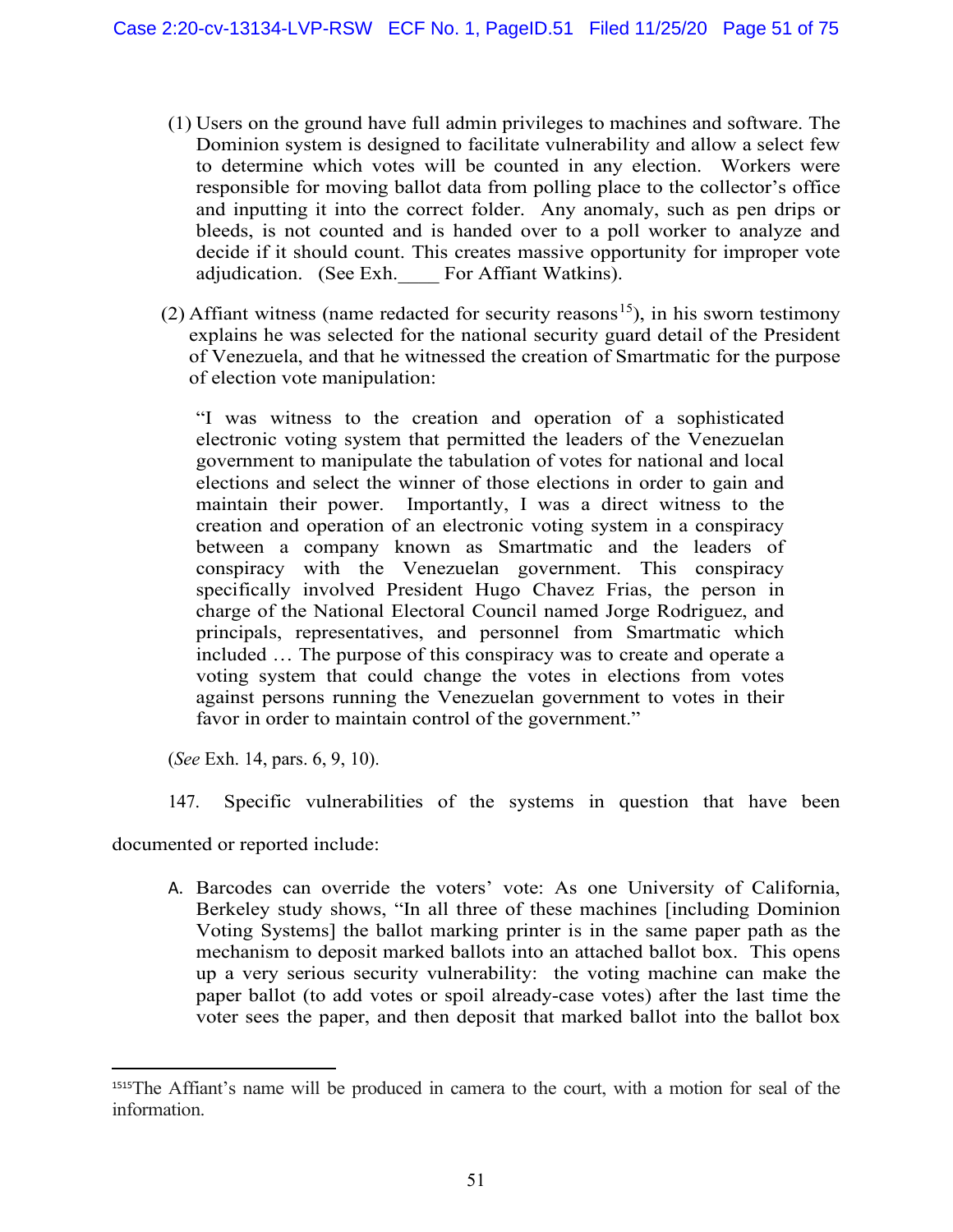without the possibility of detection." (See Ex.  $\,$  )  $^{16}$  $^{16}$  $^{16}$ 

- B. Voting machines were able to be connected to the internet by way of laptops that were obviously internet accessible. If one laptop was connected to the internet, the entire precinct was compromised.
- C. "We … discovered that at least some jurisdictions were not aware that their systems were online," said Kevin Skoglund, an independent security consultant who conducted the research with nine others, all of them long-time security professionals and academics with expertise in election security. Vice. August 2019. [17](#page-51-1)
- D. October 6, 2006 Congresswoman Carolyn Maloney calls on Secretary of Treasury Henry Paulson to conduct an investigation into Smartmatic based on its foreign ownership and ties to Venezuela. (See Exh. \_\_,).
- E. Congresswoman Maloney wrote that "It is undisputed that Smartmatic is foreign owned and it has acquired Sequoia … Smartmatica now acknowledged that Antonio Mugica, a Venezuelan businessman has a controlling interest in Smartmatica, but the company has not revealed who all other Smartmatic owners are.
- F. Dominion "got into trouble" with several subsidiaries it used over alleged cases of fraud. One subsidiary is Smartmatic, a company "that has played a significant role in the U.S. market over the last decade," according to a [report](https://www.accesswire.com/471912/Voting-Technology-Companies-in-the-US--Their-Histories-and-Present-Contributions) published by UK-based AccessWire.
- G. Litigation over Smartmatic "glitches" alleges they impacted the 2010 and 2013 mid-term elections in the Philippines, raising questions of cheating and fraud. An independent review of the source codes used in the machines found multiple problems, which concluded, "The software inventory provided by Smartmatic is inadequate, … which brings into question the software credibility," [ABS-CBN reported.](https://news.abs-cbn.com/nation/05/04/10/smartmatic-tim-running-out-time-fix-glitches)
- H. Dominion acquired Sequoia Voting Systems as well as Premier Election Solutions (formerly part of Diebold, which sold Premier to ES&S in 2009, until antitrust issues forced ES&S to sell Premier, which then was acquired by Dominion). This map illustrates 2016 voting machine data—meaning, these data do not reflect geographic aggregation at the time of acquisition, but

<span id="page-51-0"></span><sup>16</sup>Ballot Marking Devices (BMDs) Cannot Assure the Will of the Voters, Andrew W. Appel, Richard T. DeMello, University of California, Berkeley, 12/27/2019.

<span id="page-51-1"></span>1[7https://www.vice.com/en/article/3kxzk9/exclusive-critical-us-election-systems have-been-left-](https://www.vice.com/en/article/3kxzk9/exclusive-critical-us-election-systems%20have-been-left-exposed-online-despite-official-denials)

[exposed-online-despite-official-denials](https://www.vice.com/en/article/3kxzk9/exclusive-critical-us-election-systems%20have-been-left-exposed-online-despite-official-denials)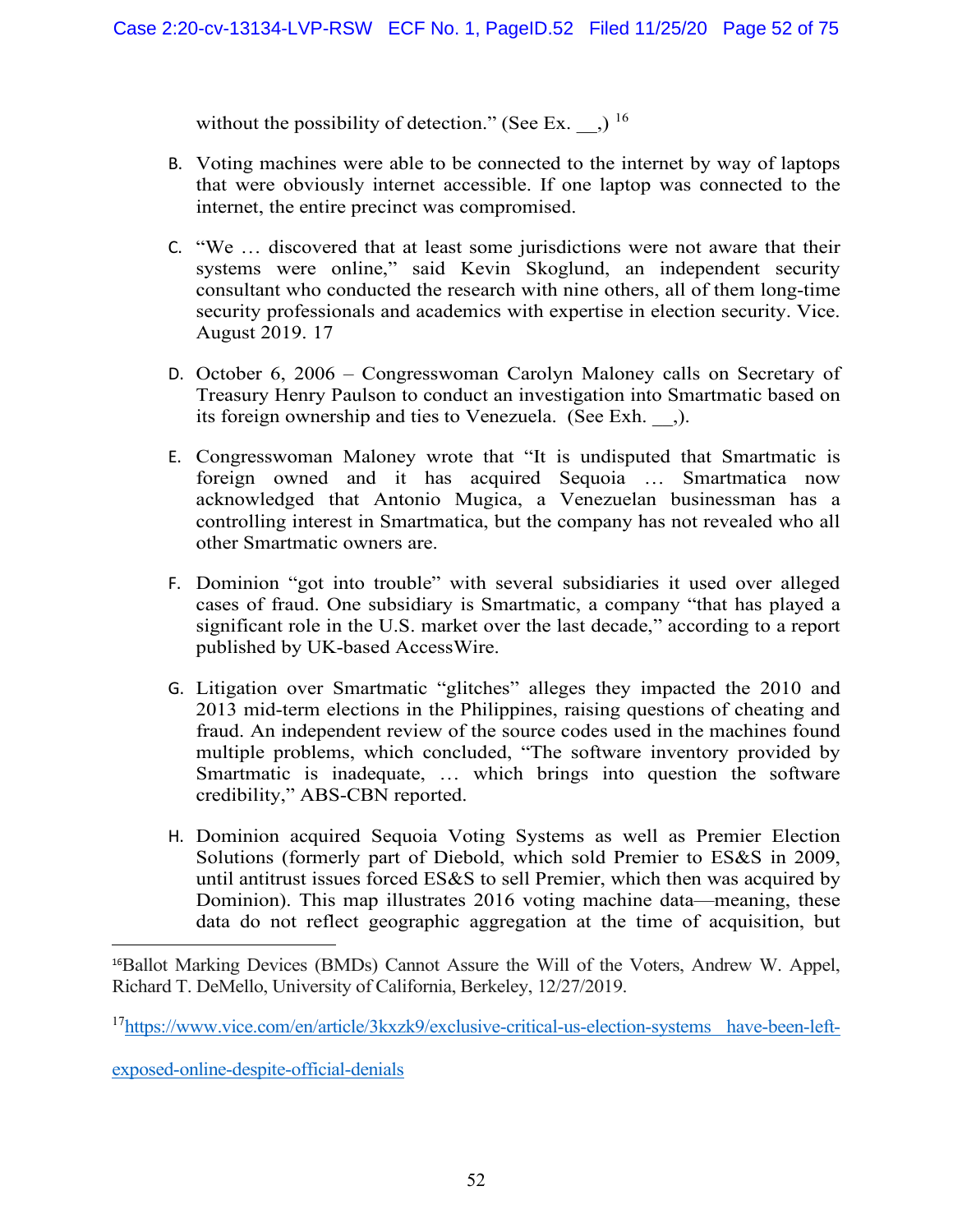rather the machines that retain the Sequoia or Premier/Diebold brand that now fall under Dominion's market share. (The Business of Voting, Penn Wharton, Caufield, p. 16).

- I. Dominion [entered into a 2009 contract with Smartmatic](http://pr.report/urhXNs6v) and provided Smartmatic with the PCOS machines (optical scanners) that were used in the 2010 Philippine election, the biggest automated election run by a private company. [The automation of that first election in the Philippines was](http://pr.report/VLzY1KAQ) hailed [by the international community](http://pr.report/VLzY1KAQ) and by the [critics of the automation.](http://pr.report/Cn9YixID) The results transmission reached 90% of votes four hours after polls closed and [Filipinos knew for the first time who would be their new president on](http://pr.report/-qfz7Xso)  [Election Day.](http://pr.report/-qfz7Xso) In keeping with local Election law requirements, Smartmatic and Dominion were [required to provide the source code](http://pr.report/T5zh1FlE) of the voting machines prior to elections so that it could be independently verified.[18](#page-52-0)
- J. In late December of 2019, three Democrat Senators, Warren, Klobuchar, Wyden and House Member Mark Pocan wrote about their 'particularized concerns that secretive & "trouble -plagued companies"' "have long skimped on security in favor of convenience," in the context of how they described the voting machine systems that three large vendors – Election Systems  $\&$ Software, Dominion Voting Systems, & Hart InterCivic – collectively provide voting machines & software that facilitate voting for over 90% of all eligible voters in the U.S." (See Exh. \_\_, attached copy of Senators' letter).
- K. Senator Ron Wyden (D-Oregon) said the findings [insecurity of voting systems] are "yet another damning indictment of the profiteering election vendors, who care more about the bottom line than protecting our democracy." It's also an indictment, he said, "of the notion that important cybersecurity decisions should be left entirely to county election offices, many of whom do not employ a single cybersecurity specialist." Vice. August 2019.[19](#page-52-1)
- 148. The expert witness in pending litigation in the United States District Court
- of Georgia, \_\_\_\_\_\_\_, Harri Hursti, specifically testified to the acute security

vulnerabilities, among other facts, by declaration filed on August 24, 2020, (See Exhibit

*[have-been-left-exposed-online-despite-official-denials](https://www.vice.com/en/article/3kxzk9/exclusive-critical-us-election-systems-have-been-left-exposed-online-despite-official-denials)*

<span id="page-52-1"></span><span id="page-52-0"></span><sup>18</sup>LONDON, ENGLAND / ACCESSWIRE / August 10, 2017, *Voting Technology Companies in the U.S. - Their Histories and Present Contributions* 19*[https://www.vice.com/en/article/3kxzk9/exclusive-critical-us-election-systems-](https://www.vice.com/en/article/3kxzk9/exclusive-critical-us-election-systems-have-been-left-exposed-online-despite-official-denials)*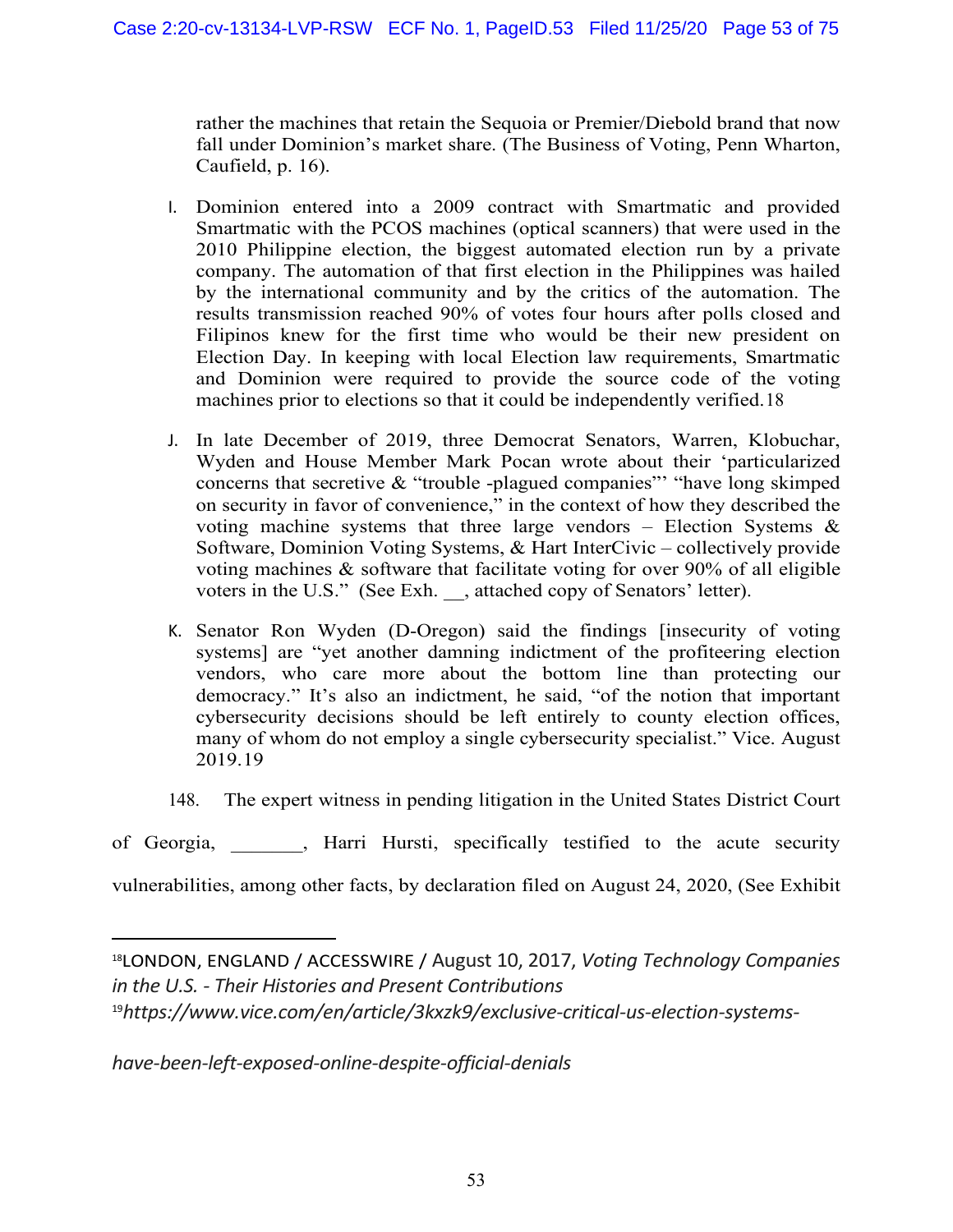- " vattached hereto) wherein he testified or found:
	- A. "The scanner and tabulation software settings being employed to determine which votes to count on hand marked paper ballots are likely causing clearly intentioned votes to be counted" "The voting system is being operated in Fulton County in a manner that escalates the security risk to an extreme level" "Votes are not reviewing their BMD printed ballots, which causes BMD generated results to be un-auditable due to the untrustworthy audit trail." 50% or more of voter selections in some counties were visible to poll workers. Dominion employees maintain near exclusive control over the EMS servers. "In my professional opinion, the role played by Dominion personnel in Fulton County, and other counties with similar arrangements, should be considered an elevated risk factor when evaluating the security risks of Georgia's voting system." See Paragraph 26 of Hursti Declaration.
	- B. A video game download was found on one Georgia Dominion system laptop, suggesting that multiple Windows updates have been made on that respective computer.
	- C. There is evidence of remote access and remote troubleshooting which presents a grave security implication.
	- D. Certified identified vulnerabilities should be considered an "extreme security risk."
	- E. There is evidence of transfer of control the systems out of the physical perimeters and place control with a third party off site.
	- F. USB drives with vote tally information were observed to be removed from the presence of poll watchers during a recent election.
	- 1. Hursti stated within said Declaration:

"The security risks outlined above – operating system risks, the failure to harden the computers, performing operations directly on the operating systems, lax control of memory cards, lack of procedures, and potential remote access are extreme and destroy the credibility of the tabulations and output of the reports coming from a voting system." (See Paragraph 49 of Hursti Declaration).

149. Rather than engaging in an open and transparent process to give credibility

to Michigan's Dominion-Democracy Suite voting system, the processes were hidden

during the receipt, review, opening, and tabulation of those votes in direct contravention

of Michigan's Election Code and Federal law.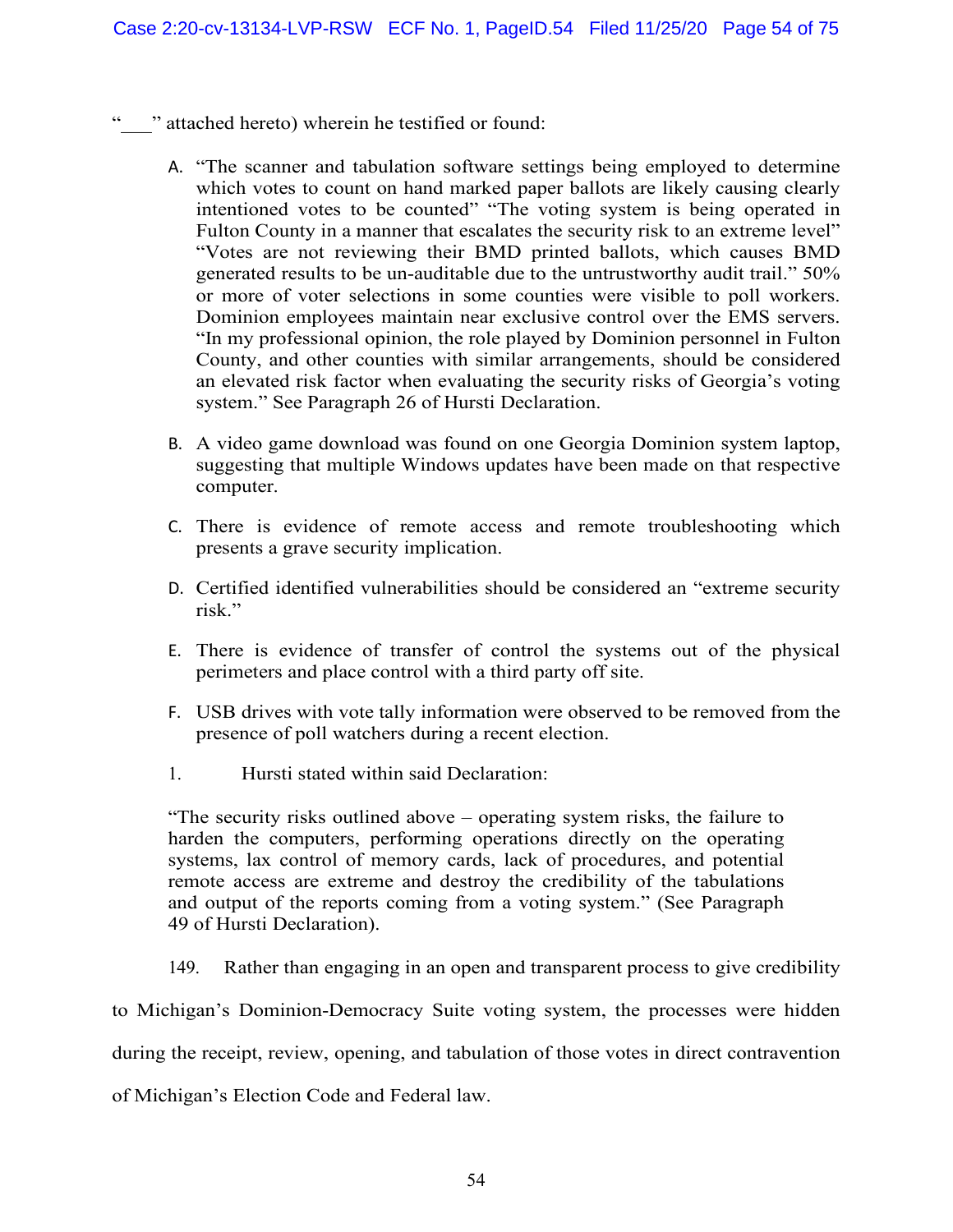150. Finally, an analysis of the Dominion software system by a former US Military Intelligence expert concludes that the system and software have been accessible and were certainly compromised by rogue actors, such as Iran and China. By using servers and employees connected with rogue actors and hostile foreign influences combined with numerous easily discoverable leaked credentials, Dominion neglectfully allowed foreign adversaries to access data and intentionally provided access to their infrastructure in order to monitor and manipulate elections, including the most recent one in 2020. *See* Exh. 105, Spider Declaration.

# **4. Dominion Connections to Smartmatic and Hostile Foreign Governments and Domestic Groups Such as Antifa.**

151. Plaintiffs can also show Smartmatic's incorporation and inventors who have backgrounds evidencing their foreign connections, including Serbia, specifically its identified inventors:

Applicant: SMARTMATIC, CORP.

Inventors**:** Lino Iglesias, Roger Pinate, Antonio Mugica, Paul Babic, Jeffrey Naveda, Dany Farina, Rodrigo Meneses, Salvador Ponticelli, Gisela Goncalves,  $Y$ rem Caruso<sup>[20](#page-54-0)</sup>

152. Another Affiant witness testifies that in Venezuela, she was in official position related to elections and witnessed manipulations of petitions to prevent a removal of President Chavez and because she protested, she was summarily dismissed. She explains the vulnerabilities of the electronic voting system and Smartmatica to such manipulations. (See Exh. , Anna Mercedes Diaz Cardozo).

153. Plaintiffs have also learned through several reports that in 2010 Eric Coomer joined Dominion as Vice President of U.S. Engineering. According to his bio,

<span id="page-54-0"></span>*2[0https://patents.justia.com/assignee/smartmatic-corp](https://patents.justia.com/assignee/smartmatic-corp)*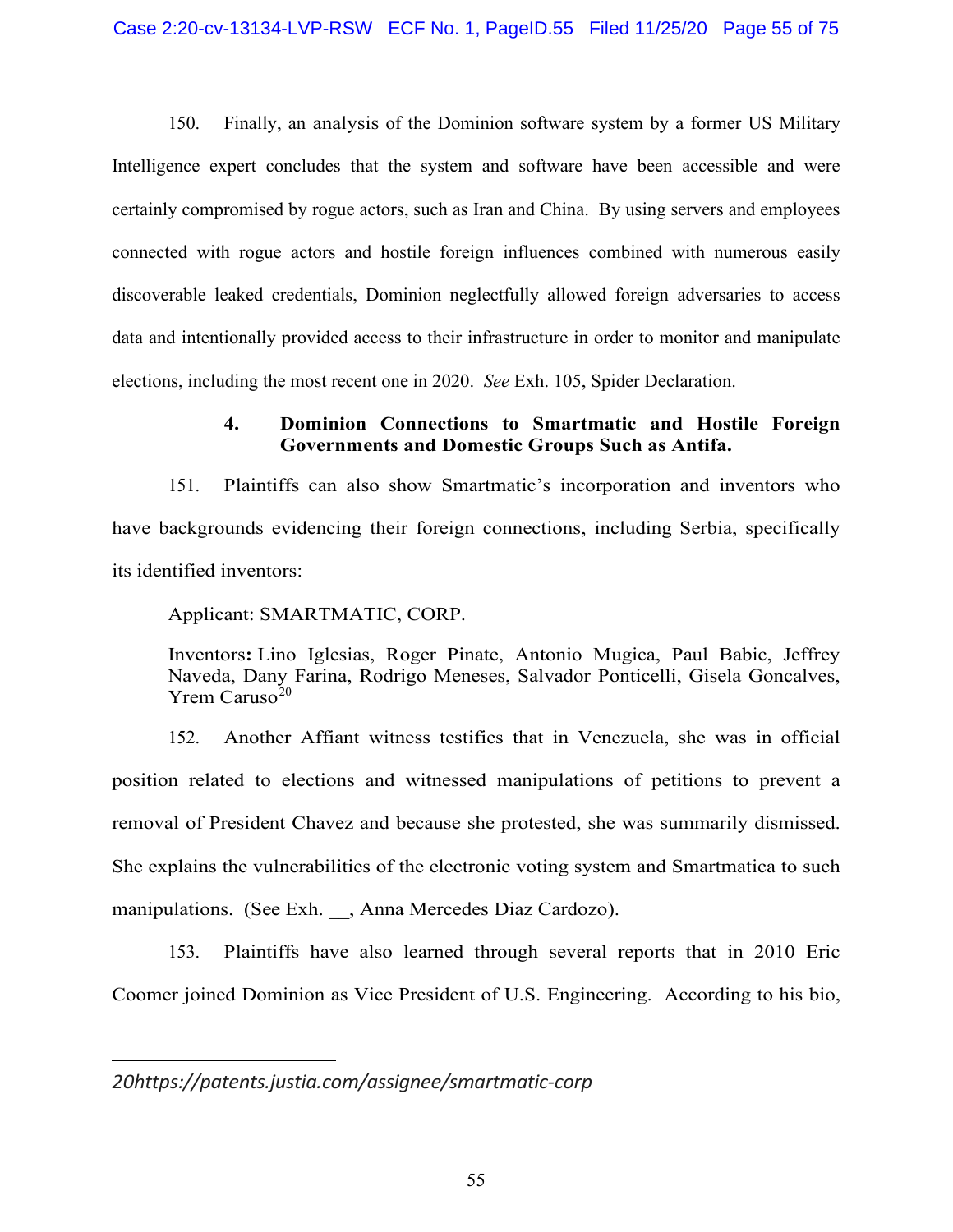Coomer graduated from the University of California, Berkeley with a Ph.D. in Nuclear Physics. Eric Coomer was later promoted to Voting Systems Officer of Strategy and Security although Coomer has since been removed from the Dominion page of directors after Joe Oltmann disclosed that as a reporter he infiltrated ANTIFA< a domestic terrorist organization where he recorded Eric Coomer representing that "Don't worry Trump won't win the election, we fixed that." – as well as twitter posts with violence threatened against President Trump. (*See* Joe Oltmann interview with Michelle Malkin dated November 13, 2020 which contains copies of Eric Coomer's recording and tweets). $21$ 

154. In sum, as set forth above, for a host of independent reasons, the Michigan certified election results concluding that Joe Biden received 154,180 more votes that President Donald Trump must be set aside.

### **COUNT I**

### **Defendants Violated the Elections and Electors Clauses and 42 U.S.C. § 1983.**

155. Plaintiffs reallege all preceding paragraphs as if fully set forth herein.

156. The Electors Clause states that "[e]ach State shall appoint, in such Manner as the Legislaturethereofmaydirect,aNumberofElectors"forPresident.U.S.Const.art. II, §1, cl. 2 (emphasis added).Likewise, the Elections Clause of the U.S. Constitution states that "[t]he Times,Places,andMannerofholdingElectionsforSenatorsandRepresentatives,shallbe prescribed in each State by *the Legislature* thereof." U.S. Const. art. I, §4, cl. 1 (emphasis added).

157. The Legislature is "'the representative body which ma[kes] the laws of the *21* [https://www.youtube.com/watch?v=dh1X4s9HuLo&fbclid=IwAR2EaJc1M9RT3DaUraAjsycM](https://www.youtube.com/watch?v=dh1X4s9HuLo&fbclid=IwAR2EaJc1M9RT3DaUraAjsycM0uPKB3uM_-MhH6SMeGrwNyJ3vNmlcTsHxF4)

<span id="page-55-0"></span>[<sup>0</sup>uPKB3uM\\_-MhH6SMeGrwNyJ3vNmlcTsHxF4](https://www.youtube.com/watch?v=dh1X4s9HuLo&fbclid=IwAR2EaJc1M9RT3DaUraAjsycM0uPKB3uM_-MhH6SMeGrwNyJ3vNmlcTsHxF4)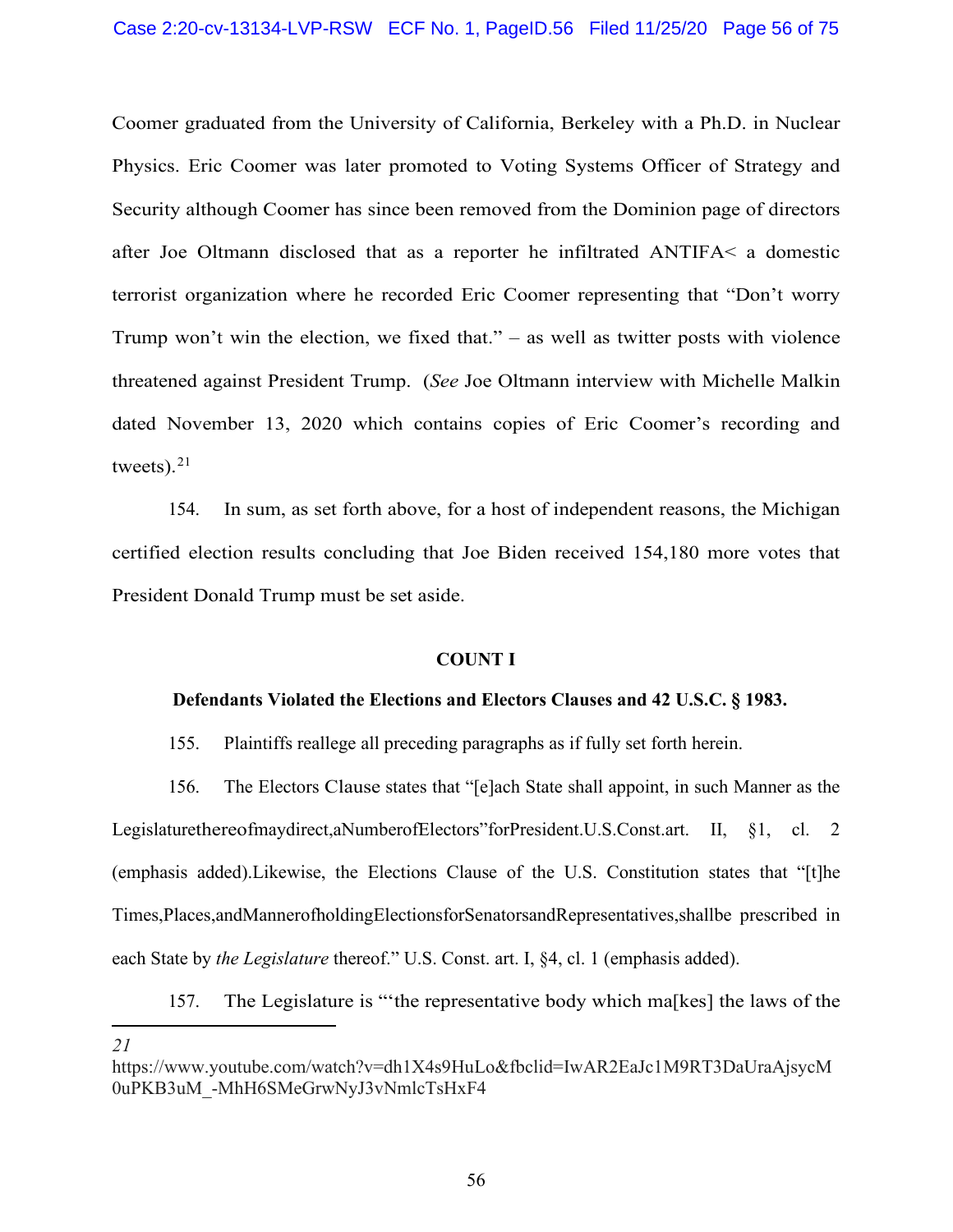people.'" *Smiley*[, 285 U.S. at 193.](https://advance.lexis.com/search/?pdmfid=1000516&crid=443bfe93-6013-4785-873f-00b97d8fabb5&pdsearchterms=285%2BU.S.%2B355&pdstartin=hlct%3A1%3A1&pdtypeofsearch=searchboxclick&pdsearchtype=SearchBox&pdqttype=or&pdquerytemplateid&ecomp=ygp3k&prid=fe72e345-70f1-4de3-aa09-028faaca2440) Regulations of congressional and presidential elections, thus, "must be in accordance with the method which the state has prescribed for legislative enactments." [Id. at 367;](https://advance.lexis.com/search/?pdmfid=1000516&crid=443bfe93-6013-4785-873f-00b97d8fabb5&pdsearchterms=285%2BU.S.%2B355&pdstartin=hlct%3A1%3A1&pdtypeofsearch=searchboxclick&pdsearchtype=SearchBox&pdqttype=or&pdquerytemplateid&ecomp=ygp3k&prid=fe72e345-70f1-4de3-aa09-028faaca2440) *see also [Ariz. State Legislature v. Ariz. Indep.](https://advance.lexis.com/search/?pdmfid=1000516&crid=c34fcbaa-0daa-4570-a0b6-6216c08c8b09&pdsearchterms=135%2BS.%2BCt.%2B2652&pdstartin=hlct%3A1%3A1&pdtypeofsearch=searchboxclick&pdsearchtype=SearchBox&pdqttype=and&pdquerytemplateid&ecomp=ygp3k&prid=443bfe93-6013-4785-873f-00b97d8fabb5)  [Redistricting](https://advance.lexis.com/search/?pdmfid=1000516&crid=c34fcbaa-0daa-4570-a0b6-6216c08c8b09&pdsearchterms=135%2BS.%2BCt.%2B2652&pdstartin=hlct%3A1%3A1&pdtypeofsearch=searchboxclick&pdsearchtype=SearchBox&pdqttype=and&pdquerytemplateid&ecomp=ygp3k&prid=443bfe93-6013-4785-873f-00b97d8fabb5) Comm'n*, 135 S. Ct. 2652, 2668 (2015).

158. Defendantsare not part of the Michigan Legislature and cannot exercise legislative power. Because the United States Constitution reserves for the Michigan Legislature the power to set the time, place, and manner of holding elections for the President and Congress, county boards of elections and state executive officers have no authority to unilaterally exercise that power, much less to hold them in ways that conflict with existing legislation. Defendants are not the legislature, and their unilateral decision to deviate from the requirements of the Michigan Election Code violates the Electors and Elections Clause of the United States Constitution.

159. Many affiants testified to Defendants' failure to follow the requirements of the Michigan Election Code, as enacted by the Michigan Legislature, MCL §§ 168.730- 738, relating to the rights of partisan election challengers to provide transparency and accountability to ensure that all, and only, lawful ballots casts be counted, and that the outcome of the election was honestly and fairly determined by eligible voters casting legal ballots. As detailed in Section II, many of these requirements were either disregarded altogether or applied in a discriminatory manner to Republican poll watchers. Specifically, election officials violated Michigan's Election Code by: (a) disregarding or violating MCL § 168.730 and § 168.733 requiring election challengers to have meaningful access to observe the counting and processing of ballots, *see supra*  Paragraphs [59-](#page-20-0)[75;](#page-25-0) (b) wanton and widespread forgery and alteration, addition or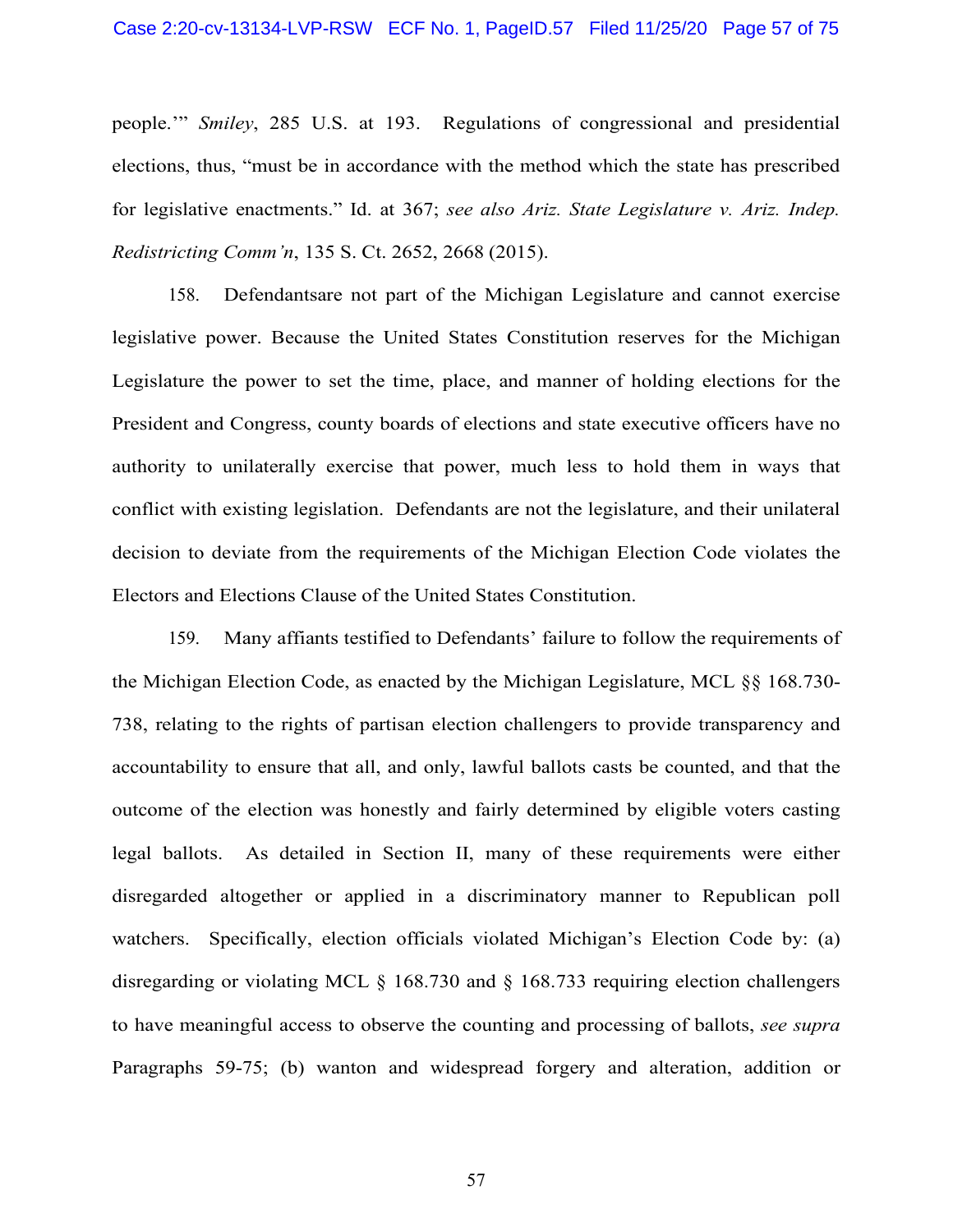removal of votes, voters, or other information from ballots, the QVF or other voting records, *see supra* Paragraphs [76](#page-26-1)[-86;](#page-30-0) and (c) illegal double voting, counting ineligible ballots, failure to check signatures or postmarks, and several other practices in clear violation of the Michigan Election Code (and in some cases at the express direction of supervisors or Wayne County officials). *See supra* Paragraphs [87-](#page-30-1)98.

160. Plaintiffs have no adequate remedy at law and will suffer serious and irreparable harm unless the injunctive relief requested herein is granted. Defendants have acted and, unless enjoined, will act under color of state law to violate the Elections Clause.

161. Accordingly, the results for President in the November 3, 2020 election must be set aside.

### **COUNT II**

### **Governor Whitmer, Secretary Benson and Other Defendants Violated TheFourteenth Amendment [U.S. Const. Amend. XIV,](https://advance.lexis.com/search/?pdmfid=1000516&crid=0a0e9fb7-a64f-4221-91f5-eea67a289914&pdsearchterms=U.S.%2BConst.%2BAmend.%2BXIV&pdstartin=hlct%3A1%3A1&pdtypeofsearch=searchboxclick&pdsearchtype=SearchBox&pdqttype=and&pdquerytemplateid&ecomp=ygp3k&prid=ef33de38-ba1c-45bf-a72c-38d9094b4d5c) [42 U.S.C. § 1983](https://advance.lexis.com/search/?pdmfid=1000516&crid=1a496e15-0e9b-4cd2-917d-dba249f9fbac&pdsearchterms=42%2BU.S.C.%2B%C2%A7%2B1983&pdstartin=hlct%3A1%3A1&pdtypeofsearch=searchboxclick&pdsearchtype=SearchBox&pdqttype=and&pdquerytemplateid&ecomp=ygp3k&prid=ae6bb6cd-1880-4592-abe9-9c32c0c4cbcf)**

#### **Denial of Equal Protection**

## **Invalid Enactment of Regulations Affecting Observation and Monitoring of the Election**

162. Plaintiffs refer to and incorporate by reference each of the prior paragraphs of this Complaint as though the same were repeated at length herein.

163. The Fourteenth Amendment of the United States Constitution provides "nor shall any state deprive any person of life, liberty, or property, without due process of law; nor deny to any person within its jurisdiction the equal protection of the laws. *See also Bush v. Gore*, 531 U.S. 98, 104 (2000)(having once granted the right to vote on equal terms, the State may not, by later arbitrary and disparate treatment, value one person's vote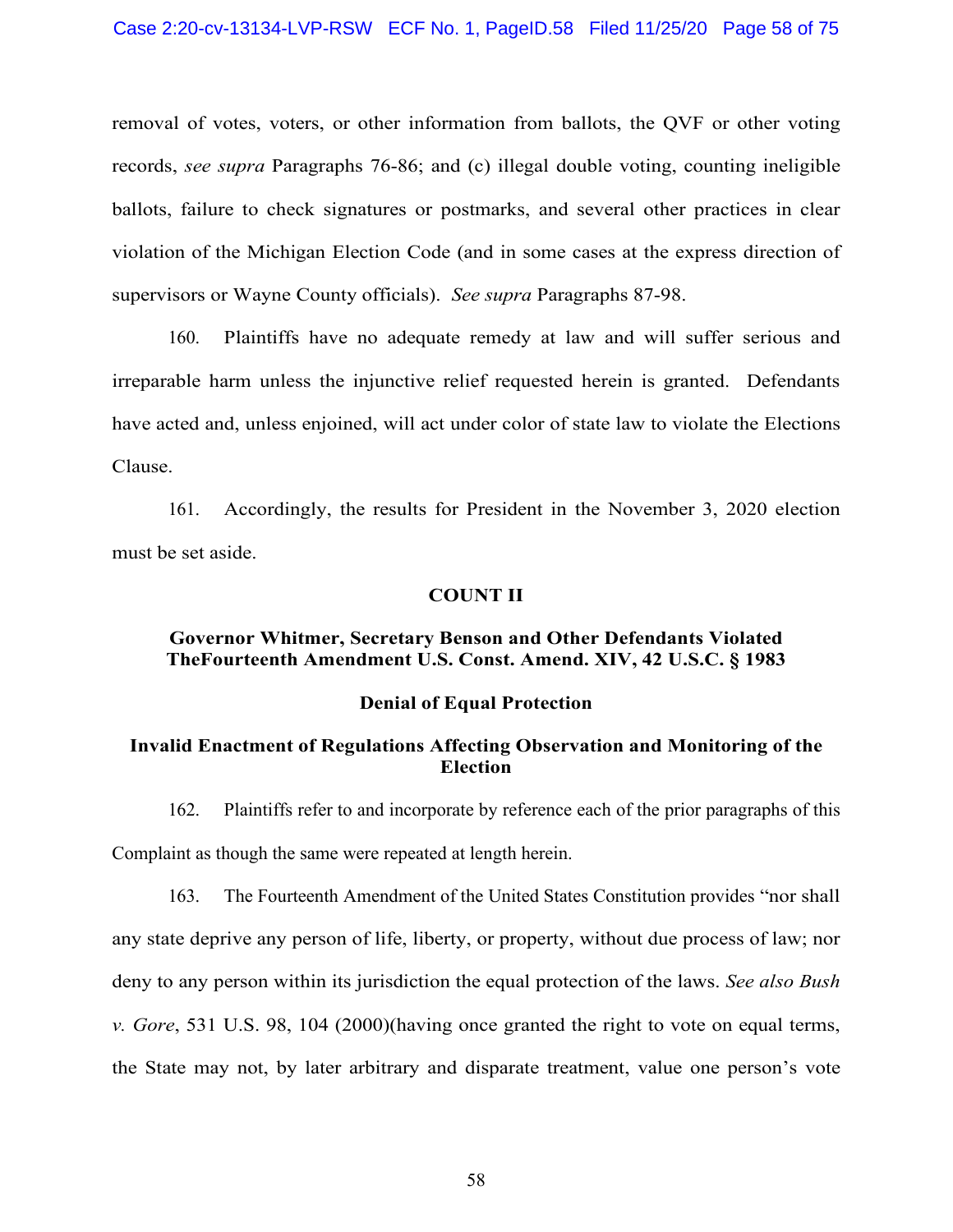over the value of another's). *Harper v. Virginia Board of Elections*, 383 U.S. 663, 665 (1966) ("Once the franchise is granted to the electorate, lines may not be drawn which are inconsistent with the Equal Protection Clause of the Fourteenth Amendment."). The Court has held that to ensure equal protection, a problem inheres in the absence of specific standards to ensure its equal application. *Bush*, 531 U.S. at 106 ("The formulation of uniform rules to determine intent based on these recurring circumstances is practicable and, we conclude, necessary.").

164. The equal enforcement of election laws is necessary to preserve our most basic and fundamental rights. The requirement of equal protection is particularly stringently enforced as to laws that affect the exercise of fundamental rights, including the right to vote.

165. In statewide and federal elections conducted in the State of Michigan, including without limitation the November 3, 2020 General Election, all candidates, political parties, and voters, including without limitation Plaintiffs, have a vested interest in being present and having meaningful access to observe and monitor the electoral process in each County to ensure that it is properly administered in every election district and otherwise free, fair, and transparent.

166. Moreover, through its provisions involving watchers and representatives, the Michigan Election Code ensures that all candidates and political parties in each County, including the Trump Campaign, have meaningful access to observe and monitor the electoral process to ensure that it is properly administered in every election district and otherwise free, fair, and transparent. *See, e.g.,*MCL § 168.730  $&$ § 168.733(1). Further, the Michigan Election Code provides it is a felony punishable by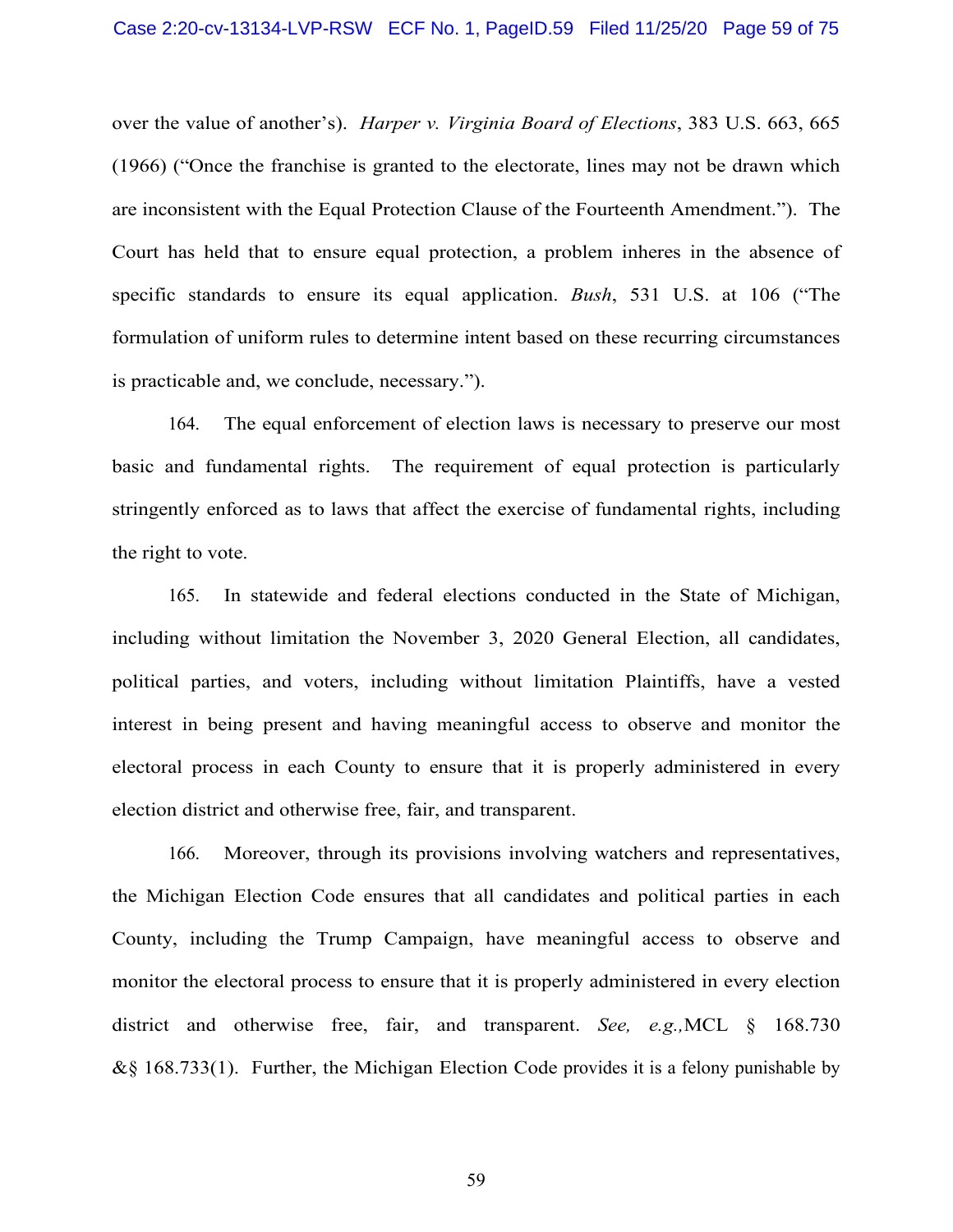### Case 2:20-cv-13134-LVP-RSW ECF No. 1, PageID.60 Filed 11/25/20 Page 60 of 75

up to two years in state prison for any person to threaten or intimidate a challenger who is performing any activity described in Michigan law. MCL § 168.734(4). Defendants have a duty to treat the voting citizens in each County in the same manner as the citizens in other Counties in Michigan.

167. As set forth in Count I above, Defendants failed to comply with the requirements of the Michigan Election Code and thereby diluted the lawful ballots of the Plaintiffs and of other Michigan voters and electors in violation of the United States Constitution guarantee of Equal Protection.

168. Specifically, Defendants denied the Trump Campaign equal protection of the law and their equal rights to meaningful access to observe and monitor the electoral process enjoyed by citizens in other Michigan Counties by: (a) denying Republican poll challengers access to the TCF Center or physically removing them or locking them out for pretextual reasons; (b) denied Republican poll watchers meaningful access to, or even physically blocking their view of, ballot handling, processing, or counting; (c) engaged in a systematic pattern of harassment, intimidation, verbal insult, and even physical removal of Republican poll challengers; (d) systematically discriminated against Republican poll watchers and in favor of Democratic poll watchers and activists in enforcing rules (in particular, through abuse of "social distancing" requirements); (e) ignored or refused to record Republican challenges to the violations set forth herein; (f) refusing to permit Republican poll watchers to observe ballot duplication or to check if duplication was accurate; (g) unlawfully coached voters to vote for Biden and other democratic candidates, including at voting stations; and (h) colluded with other Michigan State, Wayne County and City of Detroit employees (including police) and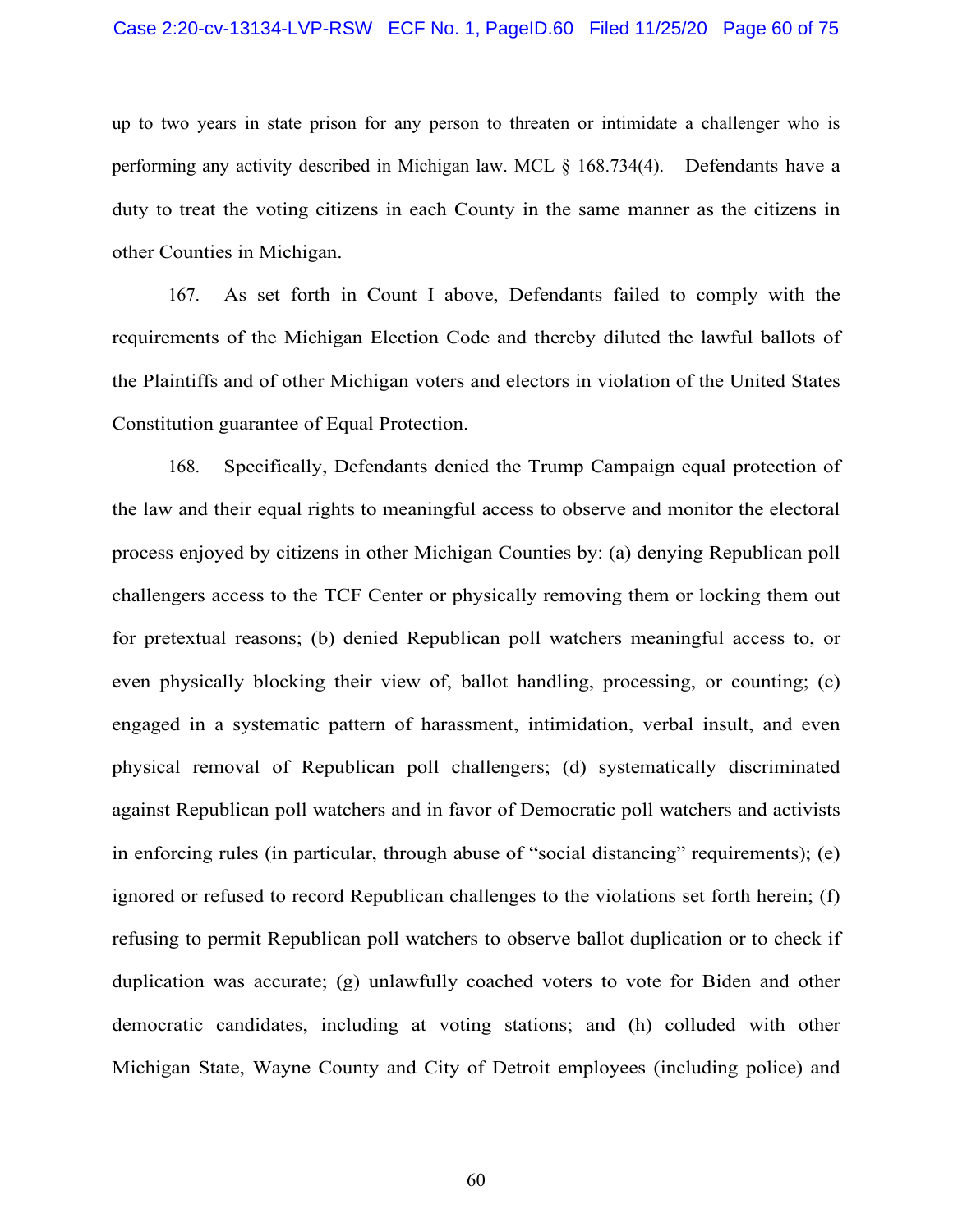Democratic poll watchers and activists to engage in the foregoing violations. *See generally supra* Section II.A, Paragraphs [56](#page-19-0)[-75.](#page-25-0)

169. Defendants further violated Michigan voters' rights to equal protection insofar as it allowed Wayne County and City of Detroit election workers to process and count ballots in a manner that allowed ineligible ballots to be counted, including: (a) fraudulently adding tens of thousands of new ballots and/or new voters to the QVF in two separate batches on November 4, 2020, all or nearly all of which were votes for Joe Biden; (b) systematically forging voter information and fraudulently adding new voters to the QVF (in particular, where a voter's name could not be found, assigning the ballot to a random name already in the QVF to a person who had not voted and recorded these new voters as having a birthdate of 1/1/1900); (c) fraudulently changing dates on absentee ballots received after 8:00 PM Election Day deadline to indicate that such ballots were received before the deadline; (d) changing Votes for Trump and other Republican candidates; (e) adding votes to "undervote" ballots and removing votes from "Over-Votes"; (f) permitting illegal double voting by persons that had voted by absentee ballot and in person; (g) counting ineligible ballots – and in many cases – multiple times; (h) counting ballots without signatures, or without attempting to match signatures, and ballots without postmarks, pursuant to direct instructions from Defendants; (i) counting "spoiled" ballots; (i) systematic violations of ballot secrecy requirements; (k) accepting unsecured ballots arrived at the TCF Center loading garage, not in sealed ballot boxes, without any chain of custody, and without envelopes, after the 8:00 PM Election Day deadline; (l) accepting and counting ballots from deceased voters; and (m) accepting and counting ballots collected from unattended remote drop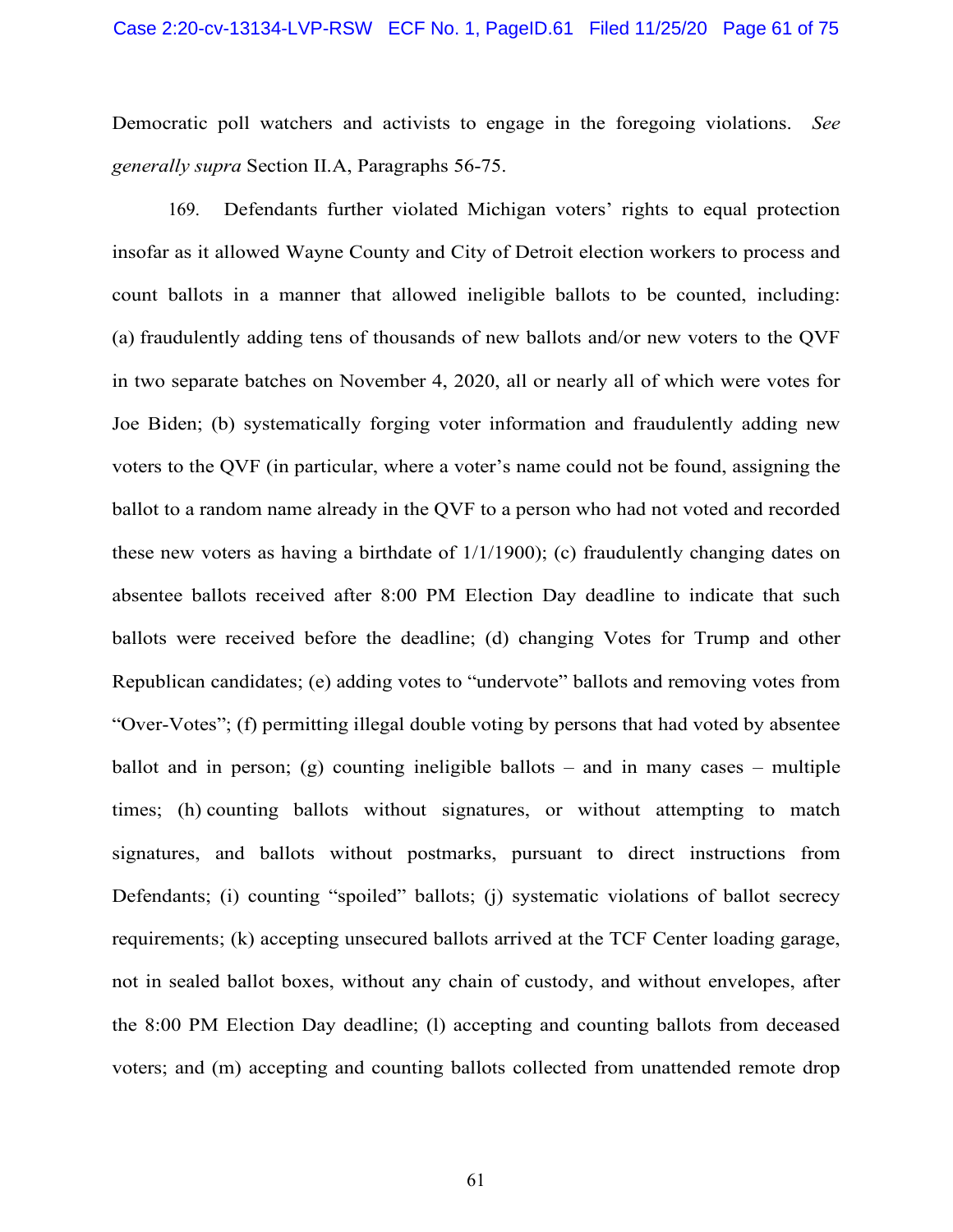boxes. *See generally infra* Section II.B. and II.C, Paragraphs [76-](#page-26-1)98.

170. Plaintiffs have obtained direct eyewitness testimony confirming that certain of these unlawful practices were at the express direction of Wayne County election officials. With respect to (a) and (b), Affiant Cushman testified that election supervisor Miller informed him that the Wayne County Clerk's office had expressly instructed them to manually to enter thousands of ballots arriving around 9 PM on November 4, 2020, from voters not in the QVF, and to manually enter these unregistered voters in the QVF with the birthdate of 1/1/1900. Exh. 3, GLJC Complaint, Exh. D at¶¶ 14-17. With respect to (c), fraudulently back-dating absentee ballots, City of Detroit election worker Affiant Jacob affirmed that she was instructed by supervisors to "improperly pre-date the absentee ballots receive date … to falsely show that absentee ballots had been received in time to be valid." *Id*. Exh. B at ¶17. With respect to (h) (accepting ballots without signatures or postmarks), affiants testified that election workers did so at the express direction of Wayne County election officials. *See id.* at ¶15.

171. Other Michigan county boards of elections provided watchers and representatives of candidates and political parties, including without limitation watchers and representatives of the Trump Campaign, with appropriate access to view the absentee and mail-in ballots being pre-canvassed and canvassed by those county election boards without the restrictions and discriminatory treatment outline above.Defendants intentionally and/or arbitrarily and capriciously denied Plaintiffs access to and/or obstructed actual observation and monitoring of the absentee and mailin ballots being pre-canvassed and canvassed by Defendants, depriving them of the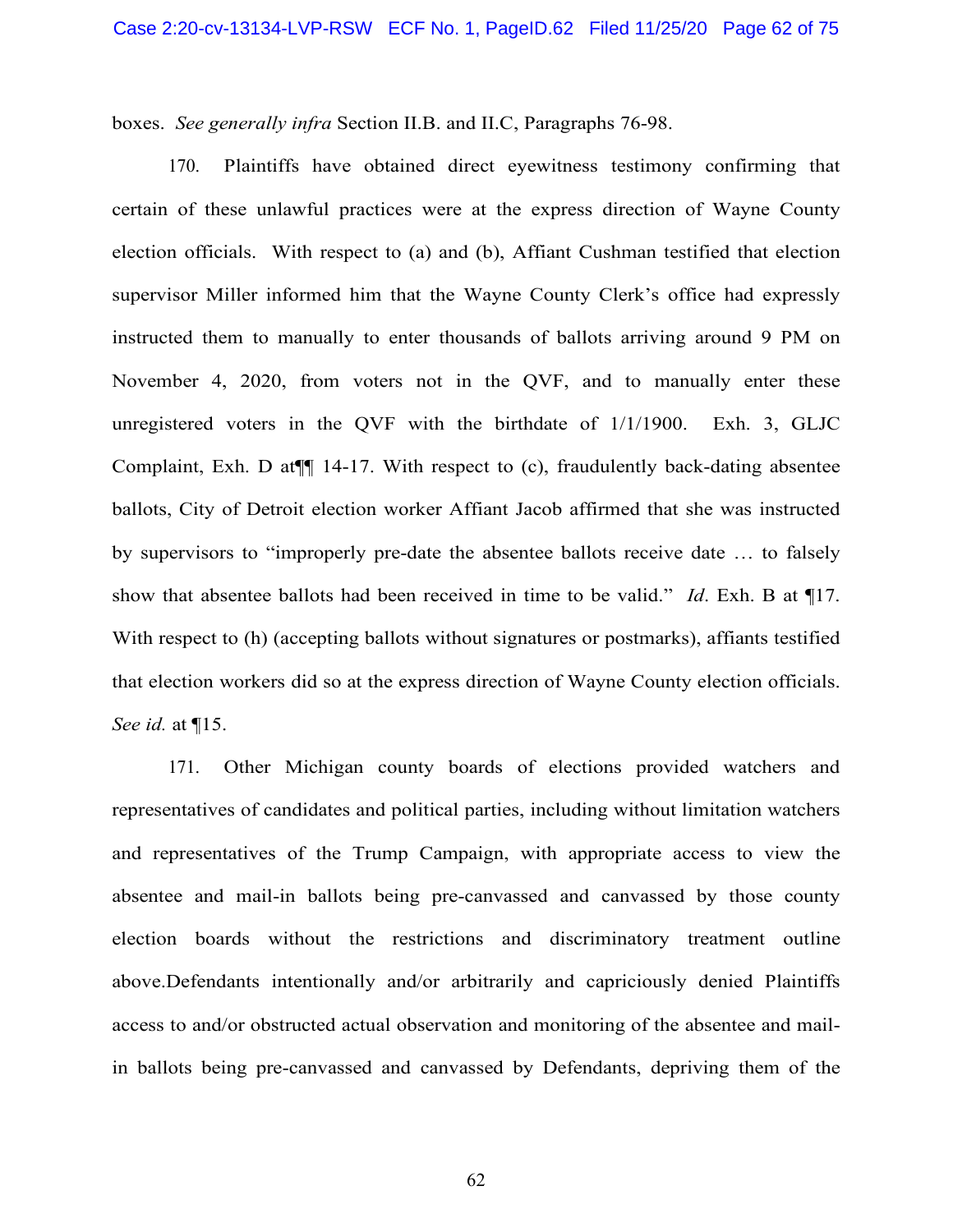equal protection of those state laws enjoyed by citizens in other Counties.

172. Defendants have acted and will continue to act under color of state law to violate Plaintiffs' right to be present and have actual observation and access to the electoral process as secured by the Equal Protection Clause of the United States Constitution.Defendants thus failed to conduct the general election in a uniform manner as required by the Equal Protection Clause of the Fourteenth Amendment, the corollary provisions of the Michigan Constitution, and the Michigan Election Code.

173. Plaintiffs seek declaratory and injunctive relief requiring Secretary Benson to direct that the Michigan Counties allow a reasonable number of challengers to meaningfully observe the conduct of the Michigan Counties canvassers and board of state canvassers and that these canvassing boards exercise their duty and authority under Michigan law, which forbids certifying a tally that includes any ballots that were not legally cast, or that were switched from Trump to Biden through the unlawful use of Dominion Democracy Suite software and devices.

174. In addition, Plaintiffs ask this Court to order that no ballot processed by a counting board in the Michigan Counties can be included in the final vote tally unless a challenger was allowed to meaningfully observe the process and handling and counting of the ballot, or that were unlawfully switched from Trump to Biden.

175. Plaintiffs have no adequate remedy at law and will suffer serious and irreparable harm unless the declaratory and injunctive relief requested herein is granted. Indeed, the setting aside of an election in which the people have chosen their representative is a drastic remedy that should not be undertaken lightly, but instead should be reserved for cases in which a person challenging an election has clearly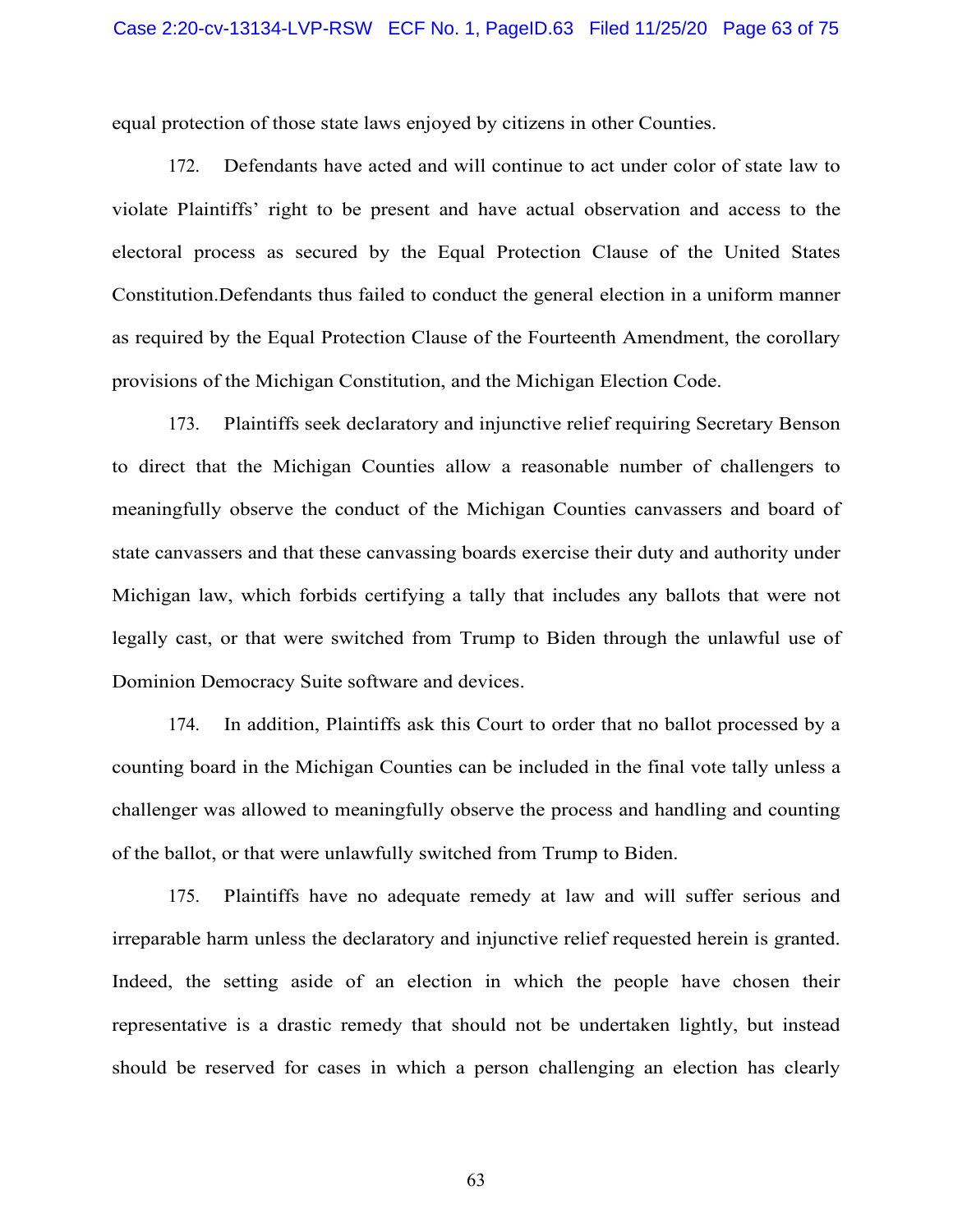established a violation of election procedures and has demonstrated that the violation has placed the result of the election in doubt. Michigan law allows elections to be contested through litigation, both as a check on the integrity of the election process and as a means of ensuring the fundamental right of citizens to vote and to have their votes counted accurately.

176. In addition to the alternative requests for relief in the preceding paragraphs, hereby restated, Plaintiffs seek a permanent injunction requiring the Wayne County and other Michigan Election Boards to invalidate ballots cast by: (1) any voter added to the QVF after the 8:00 PM Election Day deadline; (3) any absentee or mail-in ballot received without a signature or postmark; (4) any ballot cast by a voter who submitted a mailin ballot and voted in person; (5) any ballot cast by a voter not in the QVF that was assigned the name of a voter in the QVF; (6) voters whose signatures on their registrations have not been matched with ballot, envelope and voter registration check; and (7) all "dead votes".*See generally supra* Section II.A-II.C.

### **COUNT III**

# **Fourteenth Amendment, [U.S. Const. Art. I § 4, cl. 1;](https://advance.lexis.com/search/?pdmfid=1000516&crid=c8558e76-af54-4764-be0d-a3caf1c6a191&pdsearchterms=U.S.%2BConst.%2BArt.%2BI%2C%2B%C2%A7%2B4%2C%2Bcl.%2B1&pdstartin=hlct%3A1%3A1&pdtypeofsearch=searchboxclick&pdsearchtype=SearchBox&pdqttype=and&pdquerytemplateid&ecomp=ygp3k&prid=e55455de-edff-4351-8882-a5ba2b4cbe95) [Art. II, § 1, cl. 2;](https://advance.lexis.com/search/?pdmfid=1000516&crid=c85dd5d9-603c-4aca-8f57-a7628df7d9d8&pdsearchterms=U.S.%2BConst.%2BArt.%2BII%2C%2B%C2%A7%2B1%2C%2Bcl.%2B2&pdstartin=hlct%3A1%3A1&pdtypeofsearch=searchboxclick&pdsearchtype=SearchBox&pdqttype=and&pdquerytemplateid&ecomp=ygp3k&prid=c8558e76-af54-4764-be0d-a3caf1c6a191) Amend. [XIV,](https://advance.lexis.com/search/?pdmfid=1000516&crid=0a0e9fb7-a64f-4221-91f5-eea67a289914&pdsearchterms=U.S.%2BConst.%2BAmend.%2BXIV&pdstartin=hlct%3A1%3A1&pdtypeofsearch=searchboxclick&pdsearchtype=SearchBox&pdqttype=and&pdquerytemplateid&ecomp=ygp3k&prid=ef33de38-ba1c-45bf-a72c-38d9094b4d5c) [42 U.S.C. § 1983](https://advance.lexis.com/search/?pdmfid=1000516&crid=1a496e15-0e9b-4cd2-917d-dba249f9fbac&pdsearchterms=42%2BU.S.C.%2B%C2%A7%2B1983&pdstartin=hlct%3A1%3A1&pdtypeofsearch=searchboxclick&pdsearchtype=SearchBox&pdqttype=and&pdquerytemplateid&ecomp=ygp3k&prid=ae6bb6cd-1880-4592-abe9-9c32c0c4cbcf)**

#### **Denial of Due Process On The Right to Vote**

177. Plaintiffs refer to and incorporate by reference each of the prior paragraphs of this Complaint as though the same were repeated at length herein.

178. The right of qualified citizens to vote in a state election involving federal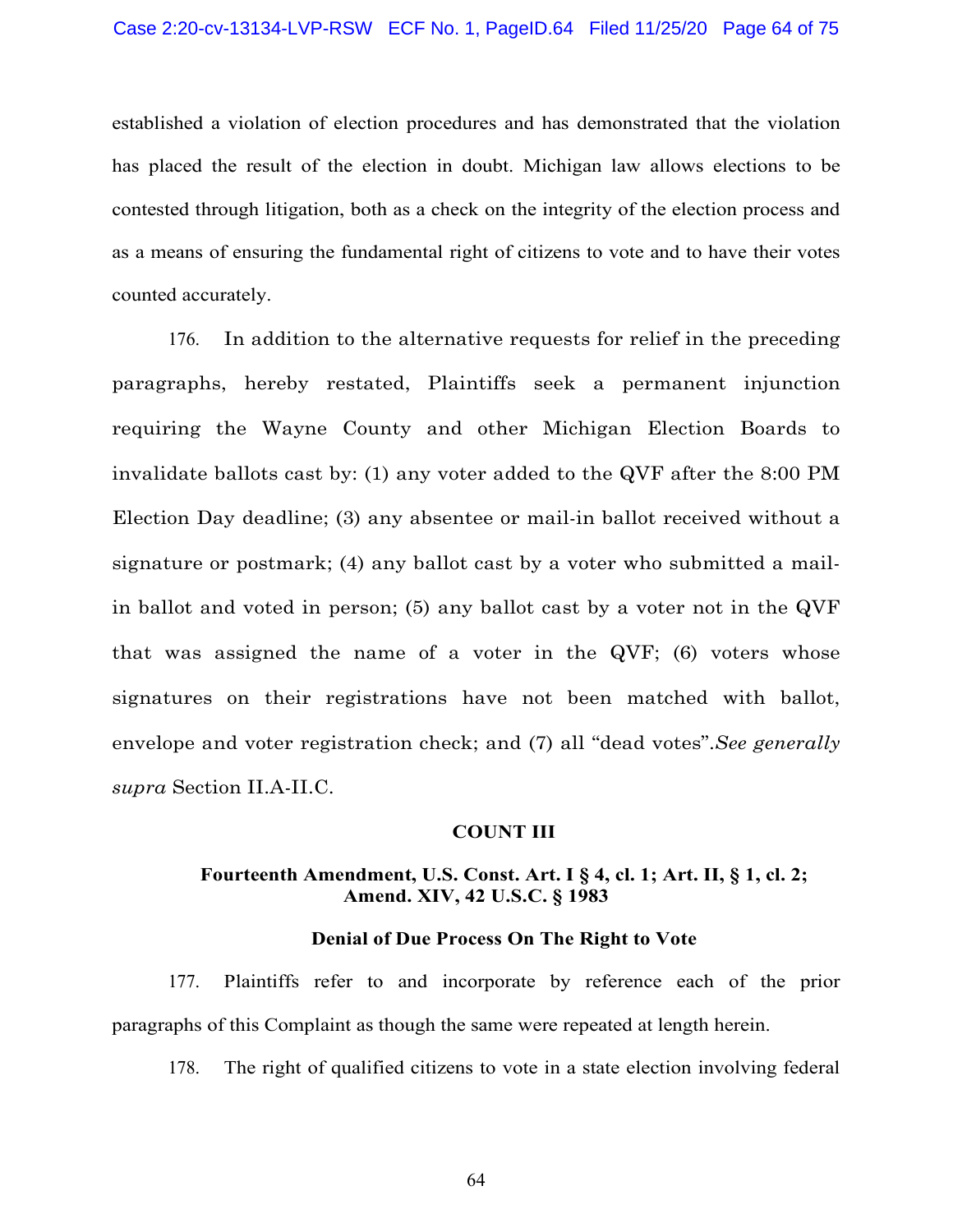candidates is recognized as a fundamental right under the Fourteenth Amendment of the United States Constitution. *Harper,* 383 U.S. at 665. *See also Reynolds*, 377 U.S. at 554 (The Fourteenth Amendment protects the "the right of all qualified citizens to vote, in state as well as in federal elections."). Indeed, ever since the [Slaughter-House](https://advance.lexis.com/search/?pdmfid=1000516&crid=4394bbba-c59c-400f-8c3d-e530d47add6e&pdsearchterms=83%2Bus%2B36&pdstartin=hlct%3A1%3A1&pdtypeofsearch=searchboxclick&pdsearchtype=SearchBox&pdqttype=and&pdquerytemplateid&ecomp=ygp3k&prid=89e6a49c-fd4e-40f2-8e70-ddb26c941de4)  [Cases,83 U.S. 36 \(1873\),](https://advance.lexis.com/search/?pdmfid=1000516&crid=4394bbba-c59c-400f-8c3d-e530d47add6e&pdsearchterms=83%2Bus%2B36&pdstartin=hlct%3A1%3A1&pdtypeofsearch=searchboxclick&pdsearchtype=SearchBox&pdqttype=and&pdquerytemplateid&ecomp=ygp3k&prid=89e6a49c-fd4e-40f2-8e70-ddb26c941de4) the United States Supreme Court has held that the Privileges or Immunities Clause of the Fourteenth Amendment protects certain rights of federal citizenship from state interference, including the right of citizens to directly elect members of Congress. *SeeTwining v. New Jersey*, 211 U.S. 78, 97 (1908) (*citing Ex parte Yarbrough*, 110 U.S. 651, 663-64 (1884)). *See als[oOregon v. Mitchell](https://advance.lexis.com/search/?pdmfid=1000516&crid=b76a2717-bdb4-4ecf-bb09-eb1c8048c2df&pdsearchterms=400%2Bus%2B112&pdstartin=hlct%3A1%3A1&pdtypeofsearch=searchboxclick&pdsearchtype=SearchBox&pdqttype=and&pdquerytemplateid&ecomp=ygp3k&prid=30328bfd-743d-48a2-8803-80de39160d7c)*[,400 U.S.](https://advance.lexis.com/search/?pdmfid=1000516&crid=b76a2717-bdb4-4ecf-bb09-eb1c8048c2df&pdsearchterms=400%2Bus%2B112&pdstartin=hlct%3A1%3A1&pdtypeofsearch=searchboxclick&pdsearchtype=SearchBox&pdqttype=and&pdquerytemplateid&ecomp=ygp3k&prid=30328bfd-743d-48a2-8803-80de39160d7c)  112, [148-49 \(1970\) \(](https://advance.lexis.com/search/?pdmfid=1000516&crid=b76a2717-bdb4-4ecf-bb09-eb1c8048c2df&pdsearchterms=400%2Bus%2B112&pdstartin=hlct%3A1%3A1&pdtypeofsearch=searchboxclick&pdsearchtype=SearchBox&pdqttype=and&pdquerytemplateid&ecomp=ygp3k&prid=30328bfd-743d-48a2-8803-80de39160d7c)Douglas, J., concurring) (collecting cases).

179. The fundamental right to vote protected by the Fourteenth Amendment is cherished in our nation because it "is preservative of other basic civil and political rights." *Reynolds*[, 377 U.S. at 562.](https://advance.lexis.com/search/?pdmfid=1000516&crid=f98c93b2-28a9-4683-8d68-418666716477&pdsearchterms=reynolds%2Bv.%2Bsims%2C%2B377%2Bu.s.%2B533&pdstartin=hlct%3A1%3A1&pdtypeofsearch=searchboxclick&pdsearchtype=SearchBox&pdqttype=and&pdquerytemplateid&ecomp=ygp3k&prid=6746bb8b-c37c-4a26-b085-2804a1a3052c) Voters have a "right to cast a ballot in an election free from the taint of intimidation and fraud," *Burson v. Freeman*[, 504 U.S. 191, 211](https://advance.lexis.com/search/?pdmfid=1000516&crid=89971b89-0499-47a9-a38b-76795d118490&pdsearchterms=504%2BU.S.%2Bat211&pdtypeofsearch=searchboxclick&pdsearchtype=SearchBox&pdstartin&pdpsf&pdqttype=and&pdquerytemplateid&ecomp=Jys5kkk&earg=pdsf&prid=1ebfa9f9-363f-48a9-a94b-5e57dbed298b)  [\(1992\),](https://advance.lexis.com/search/?pdmfid=1000516&crid=89971b89-0499-47a9-a38b-76795d118490&pdsearchterms=504%2BU.S.%2Bat211&pdtypeofsearch=searchboxclick&pdsearchtype=SearchBox&pdstartin&pdpsf&pdqttype=and&pdquerytemplateid&ecomp=Jys5kkk&earg=pdsf&prid=1ebfa9f9-363f-48a9-a94b-5e57dbed298b) and "[c]onfidence in the integrity of our electoral processes is essential to the functioning of our participatory democracy." *Purcell v. Gonzalez*[, 549 U.S. 1, 4 \(2006\)](https://advance.lexis.com/search/?pdmfid=1000516&crid=1118d18d-92d3-427a-b222-95855628f587&pdsearchterms=549%2BU.S.%2Bat%2B4&pdstartin=hlct%3A1%3A1&pdtypeofsearch=searchboxclick&pdsearchtype=SearchBox&pdqttype=and&pdquerytemplateid&ecomp=xgdnk&prid=89971b89-0499-47a9-a38b-76795d118490)  [\(percuriam\).](https://advance.lexis.com/search/?pdmfid=1000516&crid=1118d18d-92d3-427a-b222-95855628f587&pdsearchterms=549%2BU.S.%2Bat%2B4&pdstartin=hlct%3A1%3A1&pdtypeofsearch=searchboxclick&pdsearchtype=SearchBox&pdqttype=and&pdquerytemplateid&ecomp=xgdnk&prid=89971b89-0499-47a9-a38b-76795d118490)

180. "Obviously included within the right to [vote], secured by the Constitution, is the right of qualified voters within a state to cast their ballots and have them counted" if they are validly cast. *[United States v. Classic](https://advance.lexis.com/search/?pdmfid=1000516&crid=ee4b35b5-f23f-4068-bf24-cf5a5b351a96&pdsearchterms=313%2BU.S.%2B299&pdstartin=hlct%3A1%3A1&pdtypeofsearch=searchboxclick&pdsearchtype=SearchBox&pdqttype=and&pdquerytemplateid&ecomp=ygp3k&prid=bacfd72b-a218-4a1a-816a-38d5879f1738)*, 313 U.S. 299[,315](https://advance.lexis.com/search/?pdmfid=1000516&crid=ee4b35b5-f23f-4068-bf24-cf5a5b351a96&pdsearchterms=313%2BU.S.%2B299&pdstartin=hlct%3A1%3A1&pdtypeofsearch=searchboxclick&pdsearchtype=SearchBox&pdqttype=and&pdquerytemplateid&ecomp=ygp3k&prid=bacfd72b-a218-4a1a-816a-38d5879f1738)  [\(1941\).](https://advance.lexis.com/search/?pdmfid=1000516&crid=ee4b35b5-f23f-4068-bf24-cf5a5b351a96&pdsearchterms=313%2BU.S.%2B299&pdstartin=hlct%3A1%3A1&pdtypeofsearch=searchboxclick&pdsearchtype=SearchBox&pdqttype=and&pdquerytemplateid&ecomp=ygp3k&prid=bacfd72b-a218-4a1a-816a-38d5879f1738) "[T]he right to have the vote counted" means counted "at full value without dilution or discount." *Reynolds*[, 377 U.S. at 555, n.29 \(](https://advance.lexis.com/search/?pdmfid=1000516&crid=f98c93b2-28a9-4683-8d68-418666716477&pdsearchterms=reynolds%2Bv.%2Bsims%2C%2B377%2Bu.s.%2B533&pdstartin=hlct%3A1%3A1&pdtypeofsearch=searchboxclick&pdsearchtype=SearchBox&pdqttype=and&pdquerytemplateid&ecomp=ygp3k&prid=6746bb8b-c37c-4a26-b085-2804a1a3052c)*quoting [South v.](https://advance.lexis.com/search/?pdmfid=1000516&crid=b4e47498-7c8b-4d48-b8b7-f3c88d603294&pdsearchterms=313%2BU.S.%2B299&pdstartin=hlct%3A1%3A1&pdtypeofsearch=searchboxclick&pdsearchtype=SearchBox&pdqttype=and&pdquerytemplateid&ecomp=ygp3k&prid=ee4b35b5-f23f-4068-bf24-cf5a5b351a96) Peters*, 339 U.S. 276, 279 (1950) (Douglas, J., dissenting)).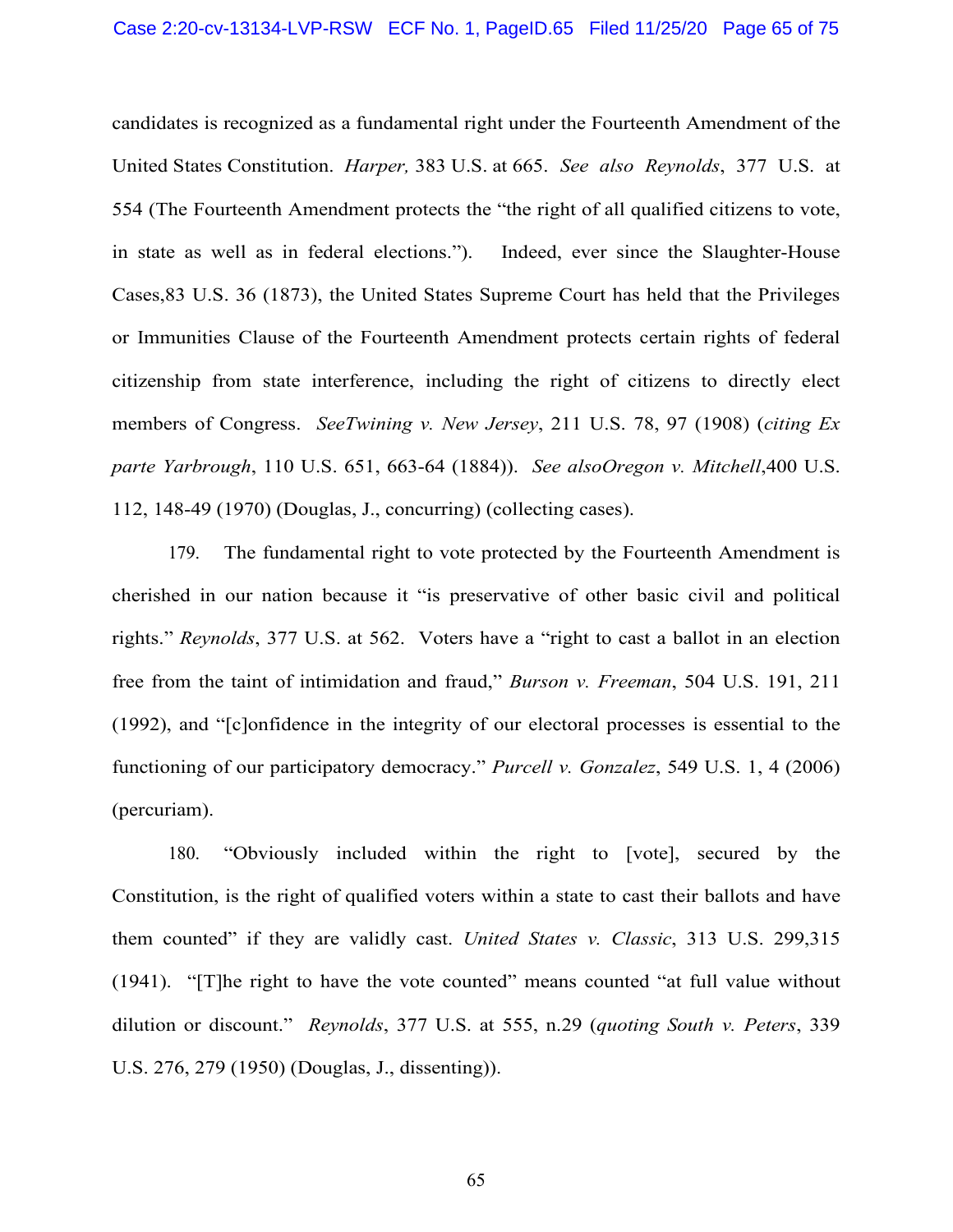181. "Every voter in a federal . . . election, whether he votes for a candidate with little chance of winning or for one with little chance of losing, has a right under the Constitution to have his vote fairly counted, without its being distorted by fraudulently cast votes." *Anderson v. United States*[, 417 U.S. 211, 227 \(1974\);](https://advance.lexis.com/search/?pdmfid=1000516&crid=63e4c202-ea28-499a-b6da-d22127ee7008&pdsearchterms=417%2BU.S.%2B211&pdstartin=hlct%3A1%3A1&pdtypeofsearch=searchboxclick&pdsearchtype=SearchBox&pdqttype=and&pdquerytemplateid&ecomp=ygp3k&prid=b4e47498-7c8b-4d48-b8b7-f3c88d603294) *see also Baker v. Carr*, 369 U.S. 186, 208 (1962). Invalid or fraudulent votes "debase<sup>[]"</sup> and "dilute" the weight of each validly cast vote. *See Anderson*, 417 U.S. at 227.

182. The right to an honest [count] is a right possessed by each voting elector, and to the extent that the importance of his vote is nullified, wholly or in part, he has been injured in the free exercise of a right or privilege secured to him by the laws and Constitution of the United States." *Anderson*[, 417 U.S. at 226 \(](https://advance.lexis.com/search/?pdmfid=1000516&crid=63e4c202-ea28-499a-b6da-d22127ee7008&pdsearchterms=417%2BU.S.%2B211&pdstartin=hlct%3A1%3A1&pdtypeofsearch=searchboxclick&pdsearchtype=SearchBox&pdqttype=and&pdquerytemplateid&ecomp=ygp3k&prid=b4e47498-7c8b-4d48-b8b7-f3c88d603294)*quoting Prichard v. United States*, 181 F.2d 326, 331 (6th Cir.), *aff'd due to absence of quorum*, [339 U.S.](https://advance.lexis.com/document/?pdmfid=1000516&crid=6b398232-34e3-497a-ac9b-2d09591c008e&pddocfullpath=%2Fshared%2Fdocument%2Fcases%2Furn%3AcontentItem%3A3S4X-JMP0-003B-S549-00000-00&pdcontentcomponentid=6443&pdshepid=urn%3AcontentItem%3A7XX0-65W1-2NSD-R02V-00000-00&pdteaserkey=sr1&pditab=allpods&ecomp=gxdsk&earg=sr1&prid=0d67cf18-3693-4485-87ad-7e246aecc062)  [974 \(1950\)\)](https://advance.lexis.com/document/?pdmfid=1000516&crid=6b398232-34e3-497a-ac9b-2d09591c008e&pddocfullpath=%2Fshared%2Fdocument%2Fcases%2Furn%3AcontentItem%3A3S4X-JMP0-003B-S549-00000-00&pdcontentcomponentid=6443&pdshepid=urn%3AcontentItem%3A7XX0-65W1-2NSD-R02V-00000-00&pdteaserkey=sr1&pditab=allpods&ecomp=gxdsk&earg=sr1&prid=0d67cf18-3693-4485-87ad-7e246aecc062).

183. Practices that promote the casting of illegal or unreliable ballots or fail to contain basic minimum guarantees against such conduct, can violate the Fourteenth Amendment by leading to the dilution of validly cast ballots. See *Reynolds*, 377 U.S. at 555 ("[T]he right of suffrage can be denied by a debasement or dilution of the weight of a citizen's vote just as effectively as by wholly prohibiting the free exercise of the franchise.").

184. Section II of this Complaint and the exhibits attached hereto describe widespread and systematic violations of the Michigan Election Code and/or the Equal Protection Clause described, namely: (A) Section II.A, Republican poll challengers were denied the opportunity to meaningfully observe the processing and counting of ballots; (B) Section II.B, election workers forged, added, removed or otherwise altered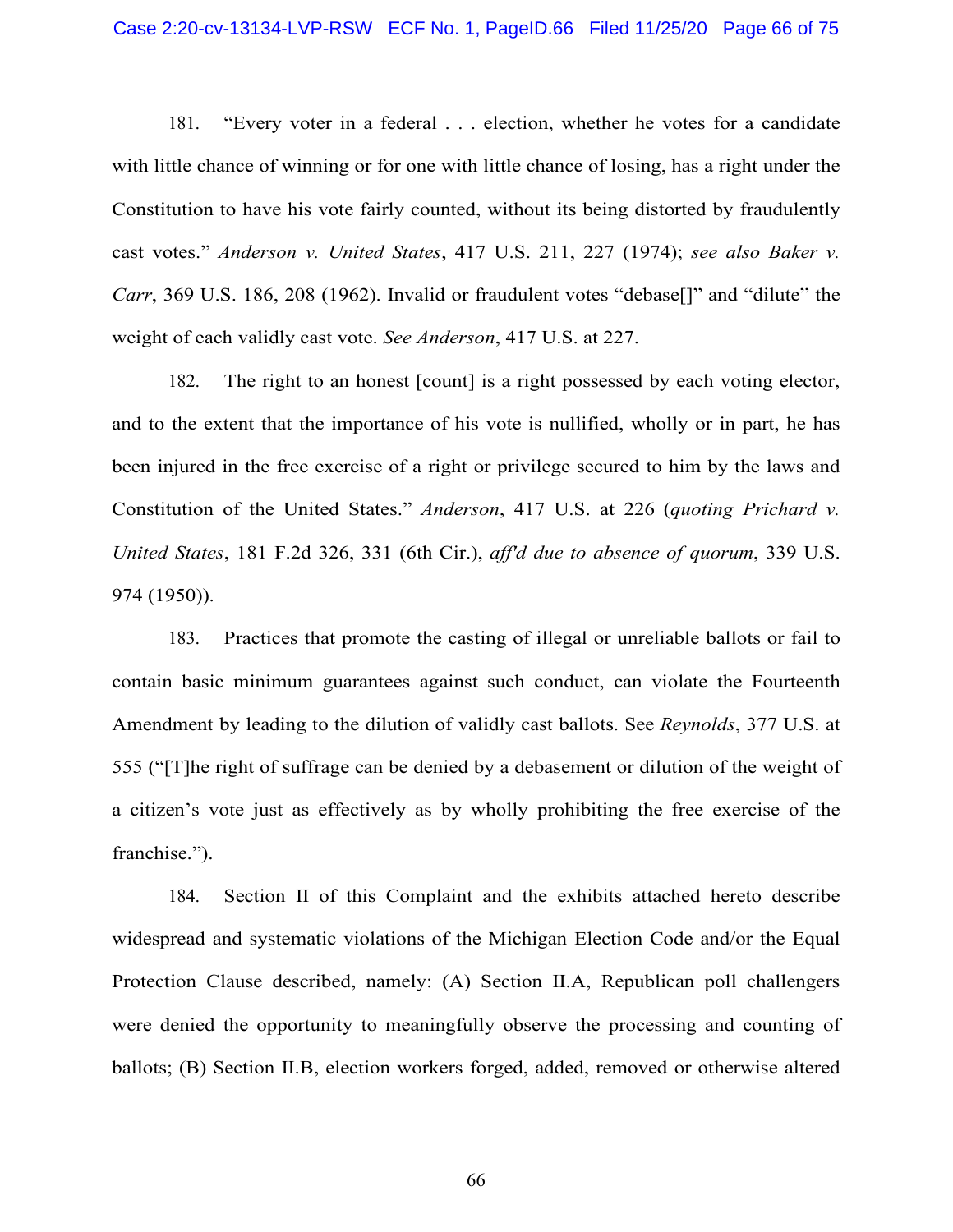information on ballots, the QFV and other voting records; and (C) Section II.C, several other Michigan Election Code violations that caused or facilitated the counting of tens of thousands of ineligible, illegal or duplicate ballots.

185. Plaintiffs seek declaratory and injunctive relief requiring Secretary Benson to direct that Secretary Benson and Wayne County are enjoined from certifying the results of the General Election, or in the alternative, conduct a recount or recanvas in which they allow a reasonable number of challengers to meaningfully observe the conduct of the Michigan Counties canvassers and board of state canvassers and that these canvassing boards exercise their duty and authority under Michigan law, which forbids certifying a tally that includes any ballots that were not legally cast, or that were switched from Trump to Biden through the unlawful use of Dominion Democracy Suite software and devices.

#### **COUNT IV**

#### **Wide-SpreadBallot Fraud**

186. Plaintiffs reallege all preceding paragraphs as if fully set forth herein.

187. The "glitches" in the Dominion system -- that seem to have the uniform effect of hurting Trump and helping Biden -- have been widely reported in the press and confirmed by the analysis of independent experts. *See generally supra* Section IV.

188. And as evidenced by numerous sworn statements, Defendants egregious misconduct has included ignoring legislative mandates concerning mail-in ballots– including the mandate that mail-in ballots be post-marked on or before Election Day, and critically, preventing Plaintiff's poll watchers from observing the receipt, review, opening, and tabulation of mail-in ballots. Those mail-in ballots are evaluated on an entirely parallel track to those ballots cast in person.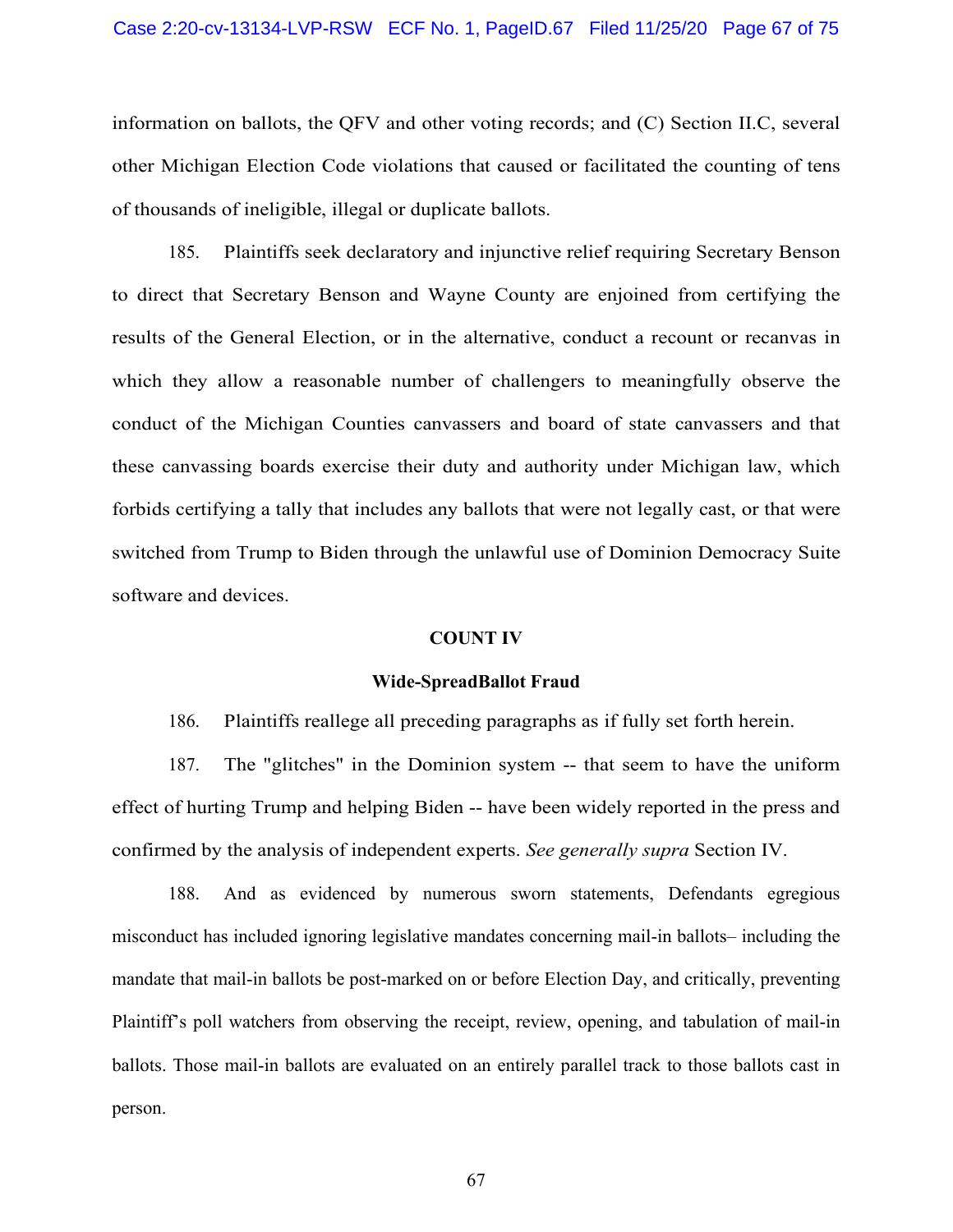#### Case 2:20-cv-13134-LVP-RSW ECF No. 1, PageID.68 Filed 11/25/20 Page 68 of 75

189. The right to vote includes not just the right to cast a ballot, but also the right to have it fairly counted if it is legally cast. The right to vote is infringed if a vote is cancelled or diluted by a fraudulent or illegal vote, including without limitation when a single person votes multiple times. The Supreme Court of the United States has made this clear in case after case. *See, e.g., Gray v. Sanders*, 372 U.S. 368, 380 (1963) (every vote must be "protected from the diluting effect of illegal ballots."); *Crawford v. Marion Cnty. Election Bd.*, 553 U.S. 181, 196 (2008) (plurality op. of Stevens, J.) ("There is no question about the legitimacy or importance of the State's interest in counting only the votes of eligible voters."); *accord Reynolds v. Sims*, 377 U.S. 533, 554-55 & n.29 (1964).

190. The disparate treatment of Michigan voters, in subjecting one class of voters to greater burdens or scrutiny than another, violates Equal Protection guarantees because "the right of suffrage can be denied by a debasement or dilution of the weight of a citizen's vote just as effectively as by wholly prohibiting the free exercise of the franchise." *Reynolds*, 377 U.S. at 555. Rice v. McAlister, 268 Ore. 125, 128, 519 P.2d 1263, 1265 (1975); *Heitman v. Brown Grp., Inc.,* 638 S.W.2d 316, 319, 1982 Mo. App. LEXIS 3159, at \*4 (Mo. Ct. App. 1982); *Prince v. Bear River Mut. Ins. Co.*, 2002 UT 68, ¶ 41, 56 P.3d 524, 536-37 (Utah 2002).

#### **COUNT V**

### **MICHIGAN STATUTORY ELECTION LAW VIOLATIONS**

191. Plaintiffs refer to and incorporate by reference each of the prior paragraphs of this Complaint as though the same were repeated at length herein

#### **Violation of MCL 168.765a.**

192. Absent voter ballots must only be counted when "at all times" there is "at least 1 election inspector from each major political party." MCL 168.765a.

193. Per eyewitness accounts described in this Complaint and its attached sworn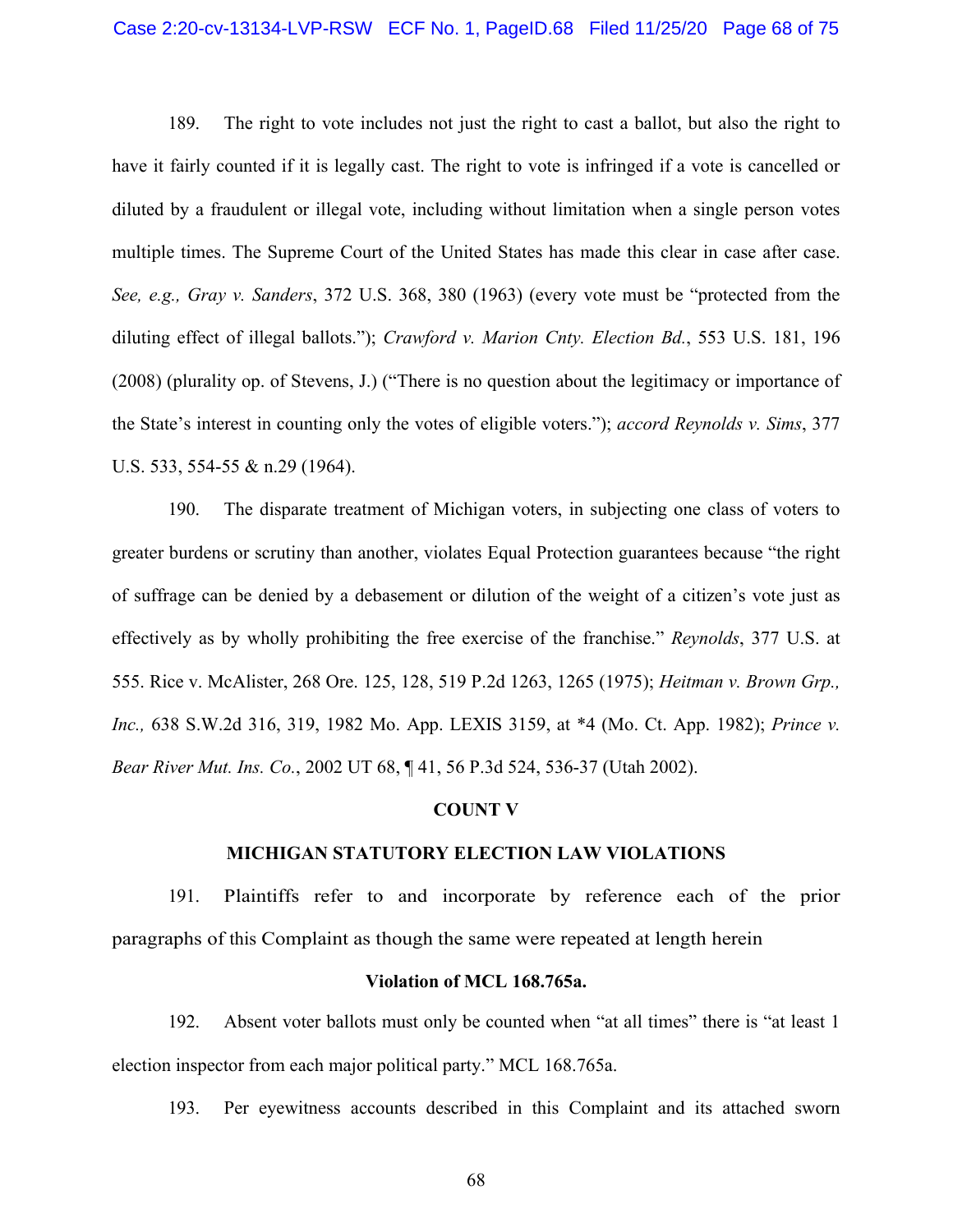affidavits, Defendants habitually and systematically disallowed election inspectors from the Republican party, including Plaintiff, to be present in the voter counting place and refused access to election inspectors from the Republican party, including Plaintiff, to be within a closeenoughdistancefromtheabsentvoterballotstobeabletoseeforwhomtheballotswerecast.

*See generally supra* Section II.A., Paragraph[s56](#page-19-0)[-75.](#page-25-0)

194. Defendants refused entry to official election inspectors from the Republican party, including Plaintiff, into the counting place to observe the counting of absentee voter ballots. Defendants even physically blocked and obstructed election inspectors from the Republicanparty,includingPlaintiff,byadheringlargepiecesofcardboardtothetransparent glass doors so the counting of absent voter ballots was notviewable.

#### **Violation of MCL 168.733**

195. MCL 168.733requires sets forth the procedures for election challengers and the powers of election inspectors. *See generally supra* Paragraph [39.](#page-13-0)

196. Per eyewitness accounts described in this Complaint and its attached sworn affidavits, Defendants habitually and systematically failed to provide space for election inspectors from the Republican party, including Plaintiff, to observe election procedure, failed to allow the inspection of poll books, failed to share the names of the electors being entered in the poll books, failed to allow the examination of each ballot as it was being counted, and failed to keep records of obvious and observedfraud.*See generally supra*  Section II.A., Paragraphs [56-](#page-19-0)[75.](#page-25-0)

197. Pollchallengers,includingPlaintiff,observedelectionworkersandsupervisors writing on ballots themselves to alter them, apparently manipulating spoiled ballots by hand and then counting the ballots as valid, counting the same ballot more than once, adding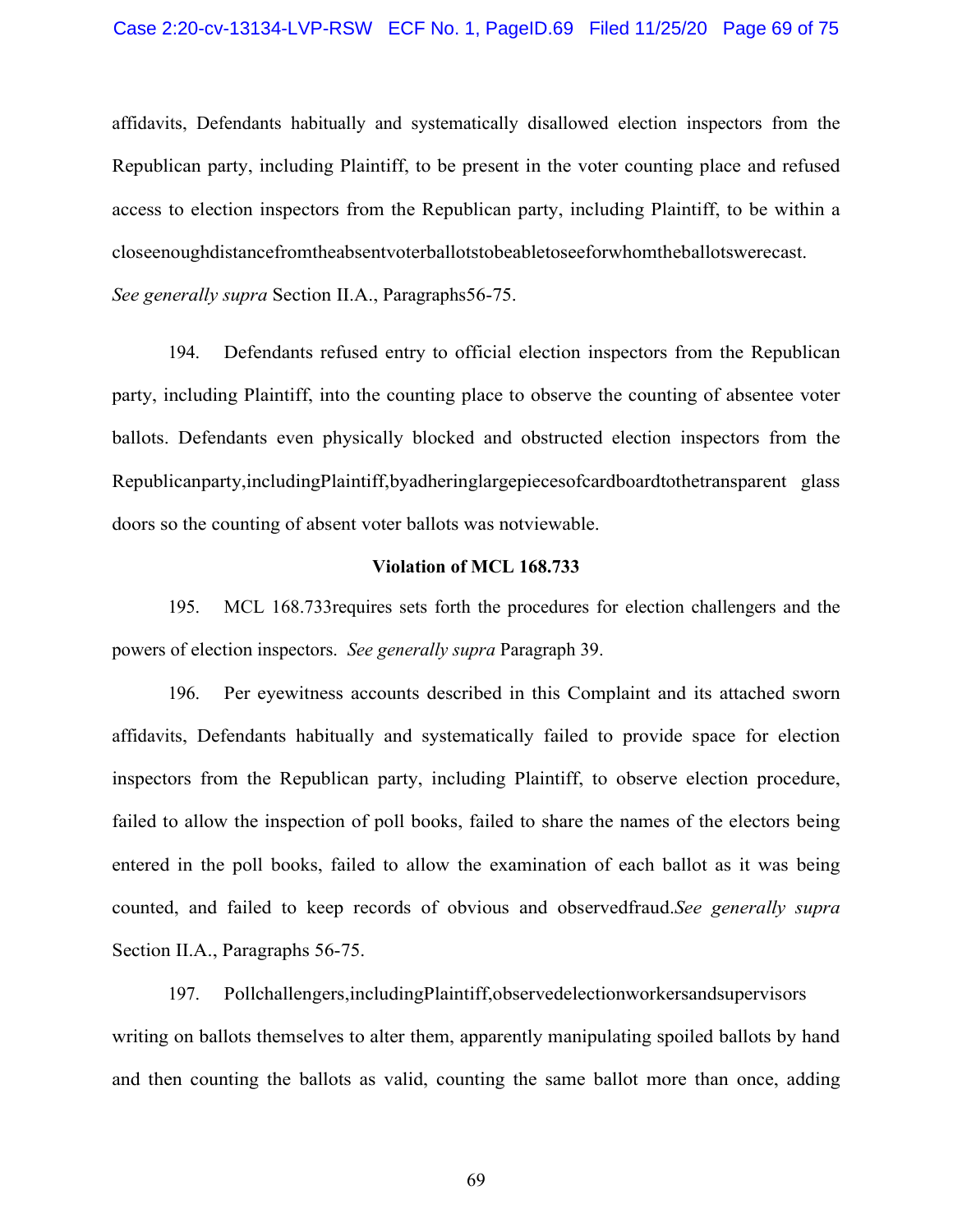information to incomplete affidavits accompanying absentee ballots, counting absentee ballots returned late, counting unvalidated and unreliable ballots, and counting the ballots of "voters"whohadnorecordedbirthdatesandwerenotregisteredintheState'sQualifiedVoter File or on any Supplemental voterlists.

### **Violation of MCL 168.765(5) and 168.764a**

198. Michigan election law, MCL 168.765(5), requires Defendants to post the specific absentee voting information anytime an election is conducted which involves a state or federal office, in particular, the number of absentee ballots distributed to absent voters.

199. Upon information and belief, Defendants failed to post by 8:00 a.m. on Election Day the number of absentee ballots distributed to absent voters and failed to post before 9:00 p.m. the number of absent voters returned before on Election Day.

200. Per Michigan Election law, all absentee voter ballots must be returned to the clerk before polls close at 8pm. MCL 168.764a. Any absentee voter ballots received by the clerk after the close of the polls on election day will not be counted.

201. Michigan allows for early counting of absentee votes prior to the closings of the polls for large jurisdictions, such as the City of Detroit and Wayne County.

202. Upon information and belief, receiving tens of thousands additional absentee ballots in the early morning hours after election day and after the counting of the absentee ballots had concluded, without proper oversight, with tens of thousands of ballots attributed to just one candidate, Joe Biden, indicates Defendants failed to follow proper electionprotocol.*See generally supra* Section II.B.1, Paragraphs [77-](#page-26-0)[78.](#page-27-0)

### **Violation of MCL 168.730**

203. MCL 168.730 sets forth the rights and requirements for election challengers. MCL 168.734 provides, among other things: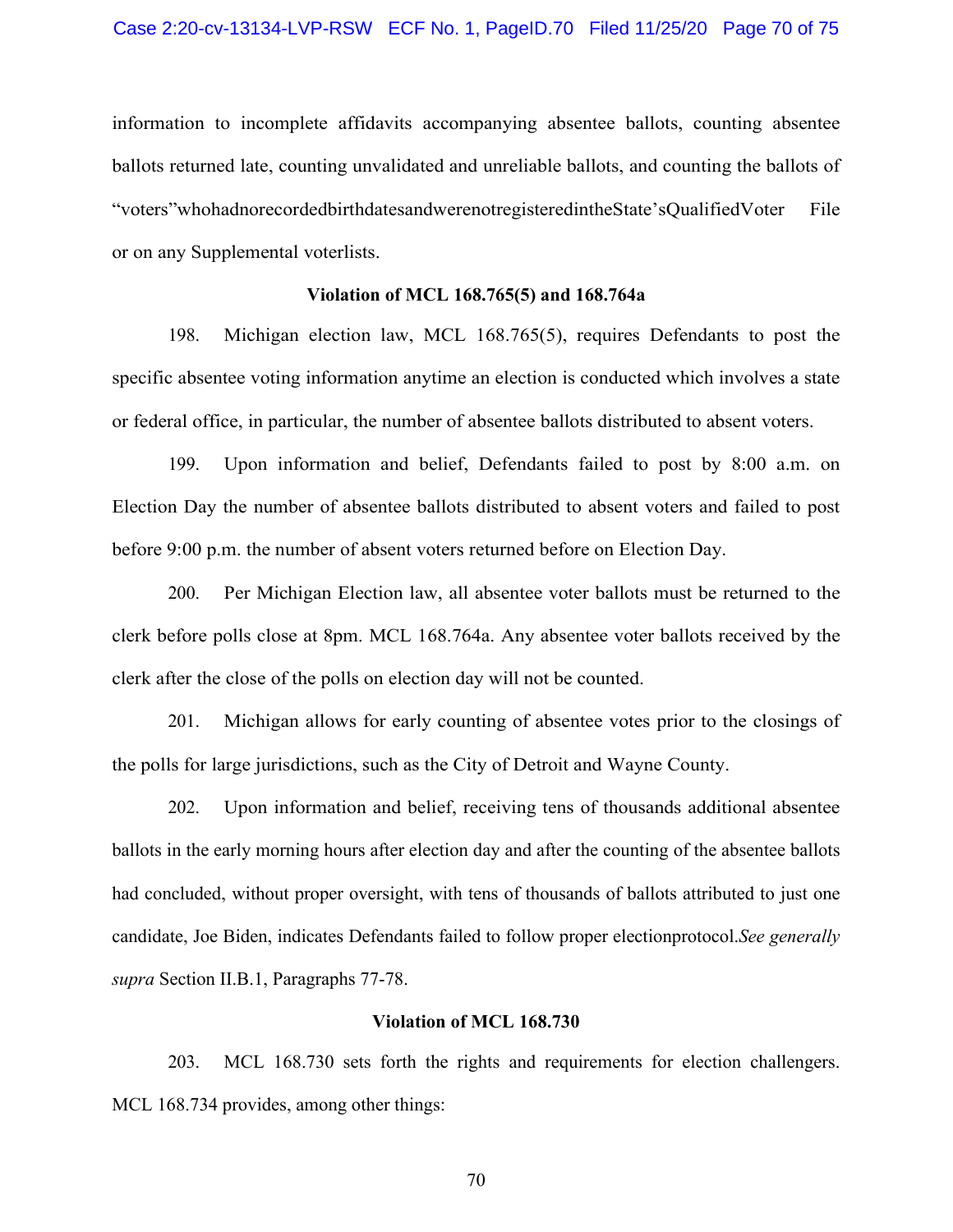Any officer or election board who shall prevent the presence of any such challenger as above provided, or shall refuse or fail to provide such challenger with conveniences for the performance of the duties expected of him,shall,uponconviction,bepunishedbyafinenotexceeding\$1,000.00, or by imprisonment in the state prison not exceeding 2 years, or by both such fine and imprisonment in the discretion of thecourt.

204. WayneCounty'sandSecretaryBenson'sdenialofRepublicanchallengers'

righttoparticipateandobservetheprocessingofballotsviolatesMichigan'sElectionCodeand resulting in the casting and counting of ballots that were ineligible to be counted and diluted or canceled out the lawfully cast ballots of other Michigan voters.

205. Further, Secretary of State Benson and the election officials in Wayne County violatedMCL168.730-168.734bydenyingRepublicanchallengers'rightstomeaningfully observe and participate in the ballot processing and countingprocess.

206. Based upon the above allegations of fraud, statutory violations, and other misconduct, as stated herein and in the attached affidavits, it is necessary to order appropriate relief,including,butnotlimitedto,enjoiningthecertificationoftheelectionresultspendingafull investigation and court hearing, ordering a recount of the election results, or voiding the election and ordering a new election, to remedy thefraud.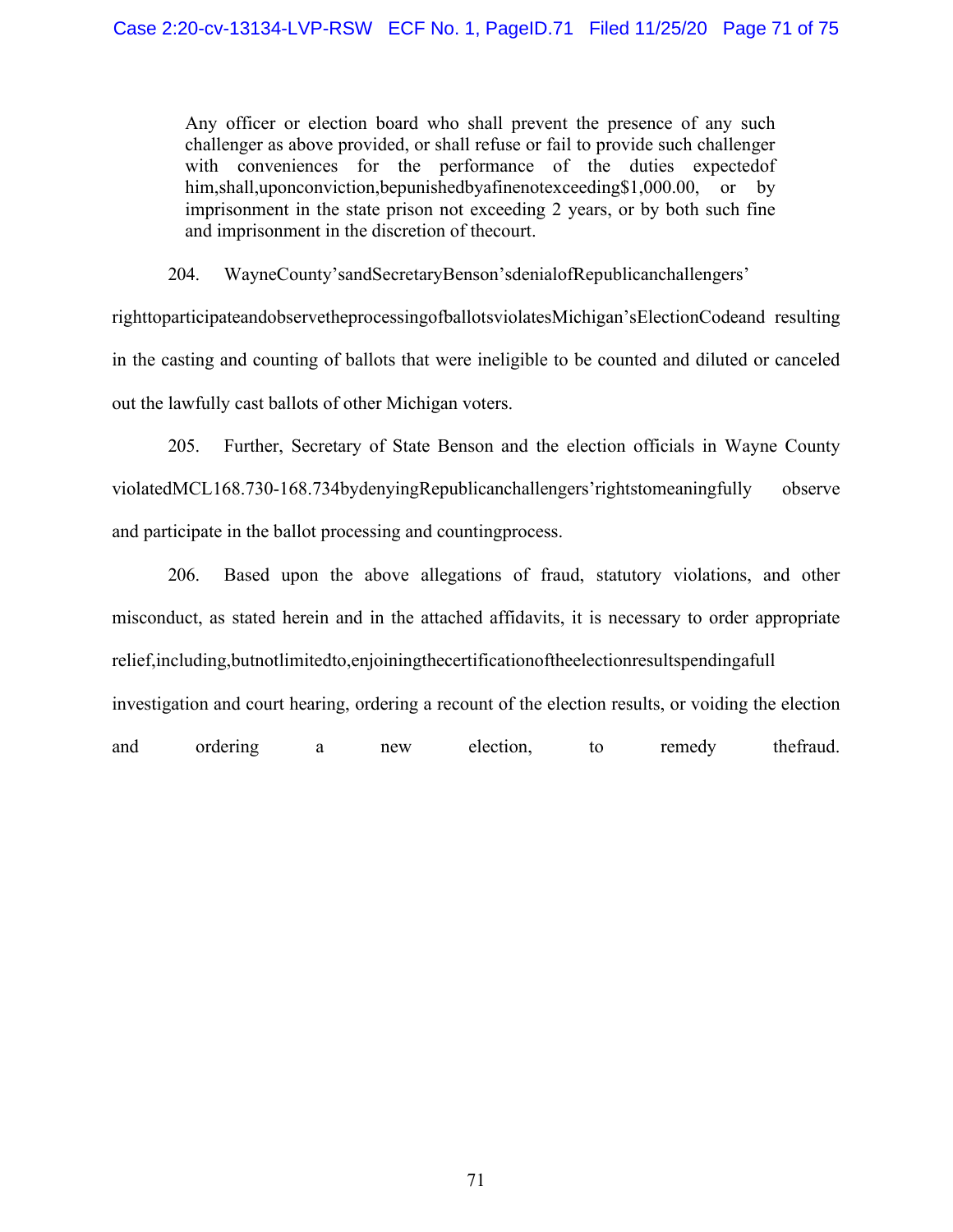#### **PRAYER FOR RELIEF**

207. Accordingly, Plaintiffs seek an emergency order instructing Defendants to decertify the results of the General Election for the Office of President.

208. Alternatively, Plaintiffs seek an order instructing the Defendants to certify the results of the General Election for Office of the President in favor of President Donald Trump.

209. In the alternative, Plaintiffs seek an emergency order prohibiting Defendants from including in any certified results from the General Election the tabulation of absentee and mailing ballots which do not comply with the Michigan Election Code, including, without limitation, the tabulation of absentee and mail-in ballots Trump Campaign's watchers were prevented from observing or based on the tabulation of invalidly cast absentee and mail-in ballots which (i) lack a secrecy envelope, or contain on that envelope any text, mark, or symbol which reveals the elector's identity, political affiliation, or candidate preference, (ii) do not include on the outside envelope a completed declaration that is dated and signed by the elector, (iii) are delivered in-person by third parties for non-disabled voters, or (iv) any of the other Michigan Election Code violations set forth in Section II of this Complaint.

210. Order production of all registration data, ballots, envelopes, etc. required to be maintained by law. When we consider the harm of these uncounted votes, and ballots not ordered by the voters themselves, and the potential that many of these unordered ballots may in fact have been improperly voted and also prevented proper voting at the polls, the mail ballot system has clearly failed in the state of Michigan and did so on a large scale and widespread basis. The size of the voting failures, whether accidental or intentional, are multiples larger than the margin in the state. For these reasons, Michigan cannot reasonably rely on the results of the mail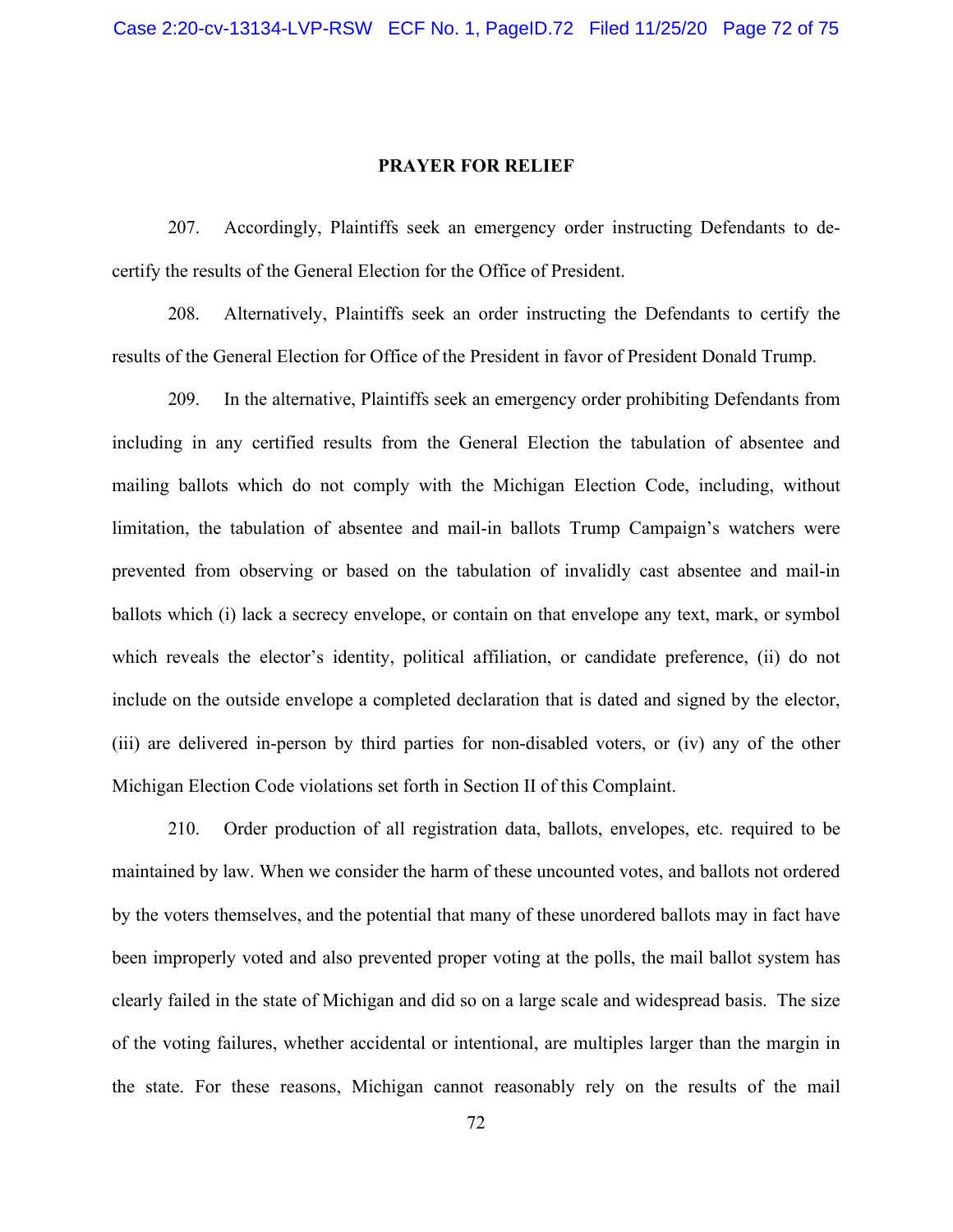## Case 2:20-cv-13134-LVP-RSW ECF No. 1, PageID.73 Filed 11/25/20 Page 73 of 75

vote.Relief sought is the elimination of the mail ballots from counting in the 2020 election. Alternatively, the electors for the State of Michigan should be disqualified from counting toward the 2020 election. Alternatively, the electors of the State of Michigan should be directed to vote for President Donald Trump.

211. For these reasons, Plaintiffs ask this Court to enter a judgment in their favor and provide the following emergency relief:

- 1. An order directing Secretary Benson, Governor Whitmer, the Board of State Canvassers and Wayne County to de-certify the election results;
- 2. An order enjoining Secretary Benson and Governor Whitmer from transmitting the currently certified election results to the Electoral College;
- 3. An order requiring Governor Whitmer to transmit certified election results that state that President Donald Trump is the winner of the election;
- 4. An immediate order to impound all the voting machines and software in Michigan for expert inspection by the Plaintiffs.
- 5. An order that no votes received or tabulated by machines that were not certified as required by federal and state law be counted.
- 6. A declaratory judgment declaring that Michigan's failed system of signature verification violates the Electors and Elections Clause by working a de facto abolition of the signature verification requirement;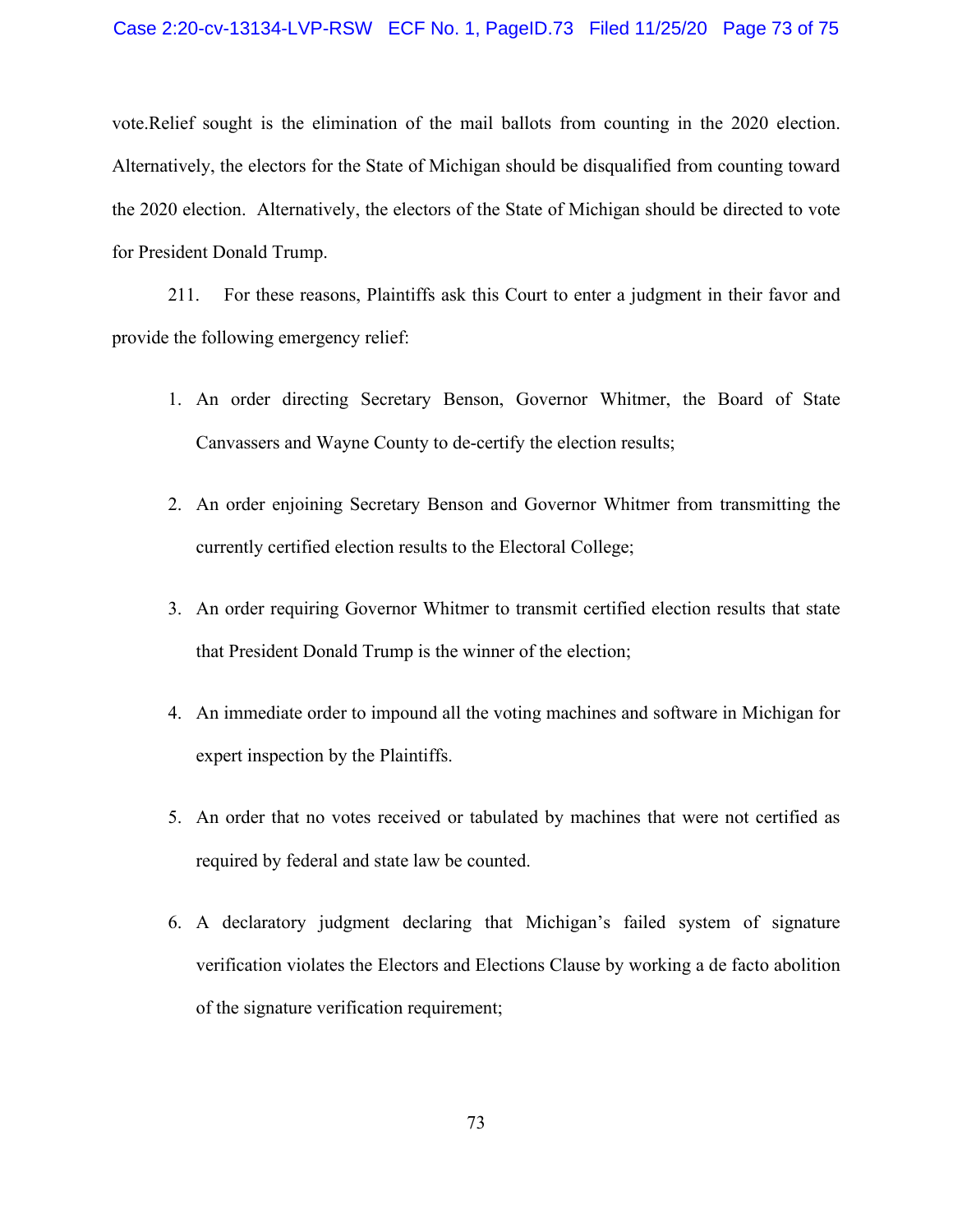- 7. A declaratory judgment declaring that current certified election results violatesthe Due Process Clause, U.S. CONST. Amend. XIV;
- 8. A declaratory judgment declaring that mail-in and absentee ballot fraud must be remedied with a Full Manual Recount or statistically valid sampling that properly verifies the signatures on absentee ballot envelopes and thatinvalidates the certified results if the recount or sampling analysis shows a sufficient number of ineligible absentee ballots were counted;
- 9. An emergency declaratory judgment that voting machines be Seized and Impounded immediately for a forensic audit—by Plaintiffs' expects;
- 10. A declaratory judgment declaring absentee ballot fraud occurred in violation of Constitutional rights, Election laws and under state law;
- 11. A permanent injunction prohibiting the Governor and Secretary of State from transmitting the currently certified results to the Electoral College based on the overwhelming evidence of election tampering;
- 12. Immediate production of 48 hours of security camera recording of all rooms used in the voting process at the TCF Center for November 3 and November 4.
- 13. Plaintiffs further request the Court grant such other relief as is just and proper, including but not limited to, the costs of this action and their reasonable attorney fees and expenses pursuant to 42 U.S.C. 1988.